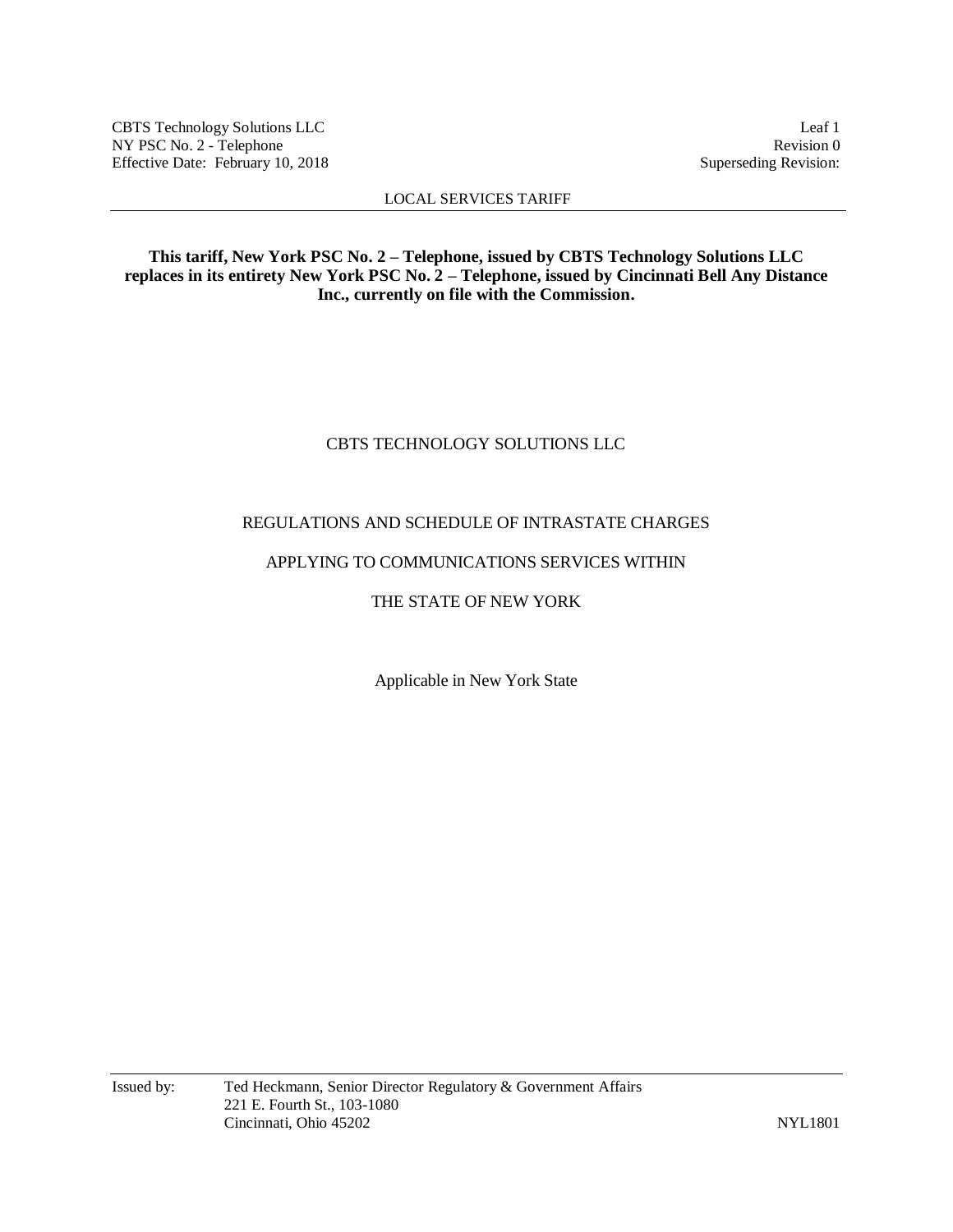## TABLE OF CONTENTS

|                                                          | Page           |
|----------------------------------------------------------|----------------|
| <b>TITLE PAGE</b>                                        | 1              |
| <b>TABLE OF CONTENTS</b>                                 | $\overline{2}$ |
| <b>INDEX</b>                                             | 3              |
| <b>EXPLANATION OF SYMBOLS</b>                            | 5              |
| CONTACTING THE PUBLIC SERVICE COMMISSION                 | 5              |
| <b>SECTION 1 - Application of Tariff and Definitions</b> | 6              |
| <b>SECTION 2 - Regulations</b>                           | 14             |
| <b>SECTION 3 - Directory Listings</b>                    | 44             |
| <b>SECTION 4 - Directory Assistance Service</b>          | 48             |
| <b>SECTION 5 - Operator Assistance</b>                   | 49             |
| <b>SECTION 6 - Business Exchange Service</b>             | 50             |
| <b>SECTION 7 - PRI Service</b>                           | 54             |
| <b>SECTION 8 - Exchange Areas</b>                        | 59             |
| <b>SECTION 9 - Promotions</b>                            | 60             |
| SECTION 10 - Special Services and Programs               | 61             |
|                                                          |                |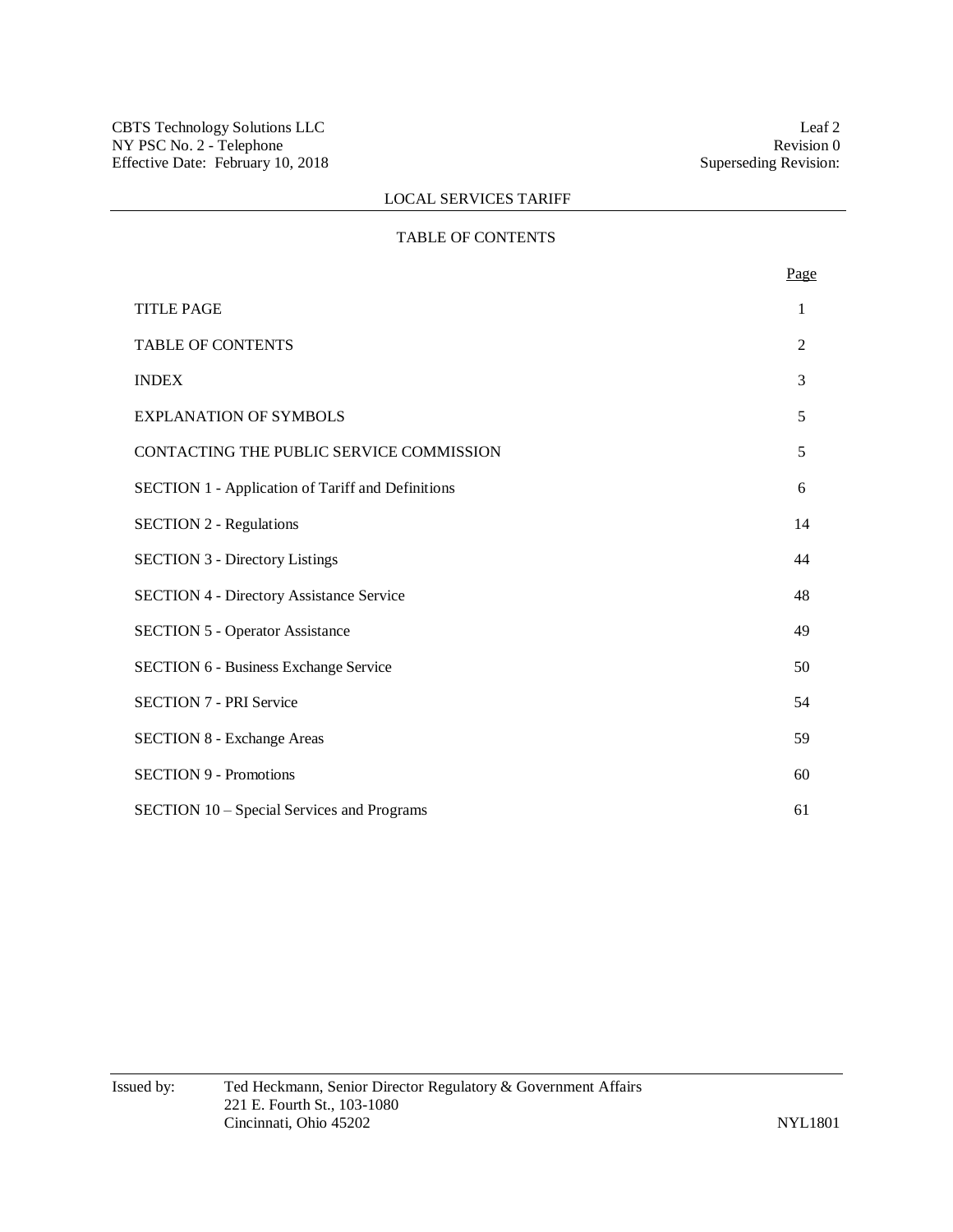| <b>INDEX</b> |      |
|--------------|------|
| Subject      | Page |
|              |      |
|              |      |
|              |      |
|              |      |
|              |      |
|              |      |
|              |      |
|              |      |
|              |      |
|              |      |
|              |      |
|              |      |
|              |      |
|              |      |
|              |      |
|              |      |
|              |      |
|              |      |
|              |      |
|              |      |
|              |      |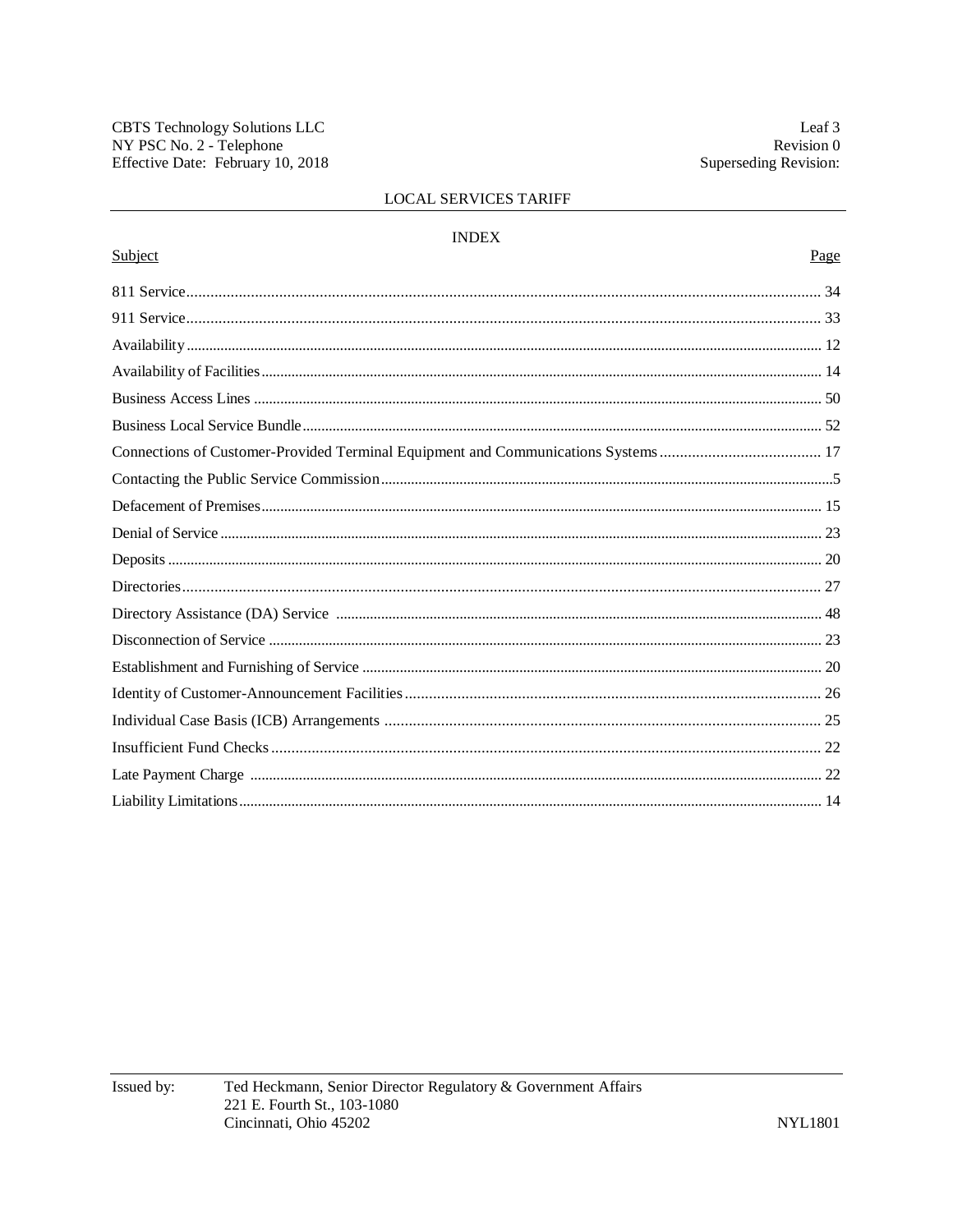## **INDEX**

# Subject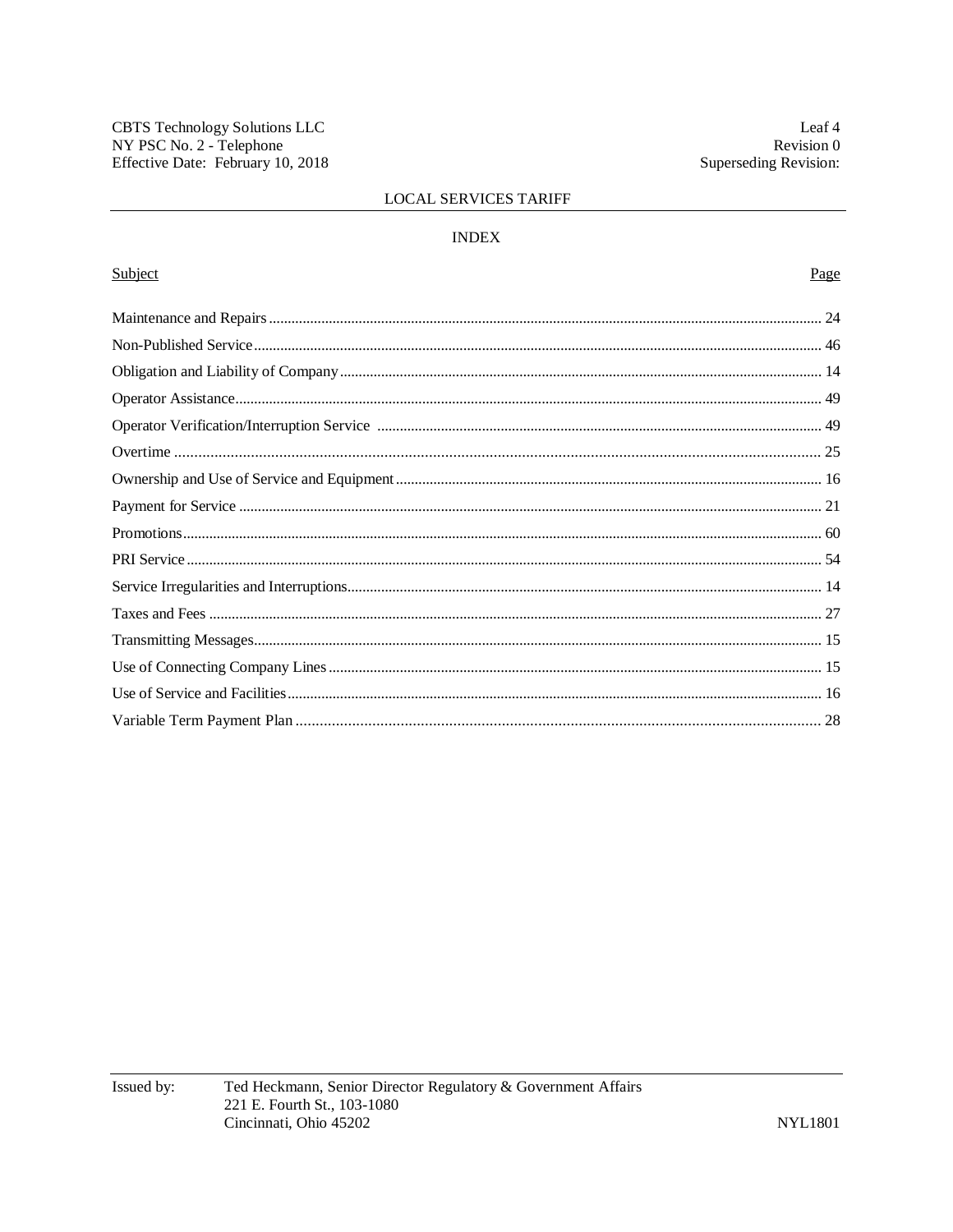#### EXPLANATION OF SYMBOLS USED IN THIS TARIFF

The following symbols are used in this tariff for the purpose indicated below:

- C To signify changed regulation.
- D To signify discontinued rate or regulation.
- I To signify increased rate.
- M To signify a move in the location of text.
- N To signify new rate or regulation.
- R To signify reduced rate.
- T To signify a change in text but no change in rate or regulation.

# CONTACTING THE PUBLIC SERVICE COMMISSION

In the case of a dispute between the Customer and the Company which cannot be resolved with mutual satisfaction, the Customer may file a complaint by contacting the New York State Department of Public Service by phone, online or by mail.

1. By Phone:

Helpline (for complaints/inquiries): 1-800-342-3377 for Continental United States or 1-800-662-1220 for Hearing/Speech Impaired: TDD or, 518-472-8502 for fax

2. Online:

http://www.dps.ny.gov/complaints.html or,

3. By Mail:

NYS Department of Public Service Office of Consumer Services 3 Empire State Plaza Albany, NY 12223-1350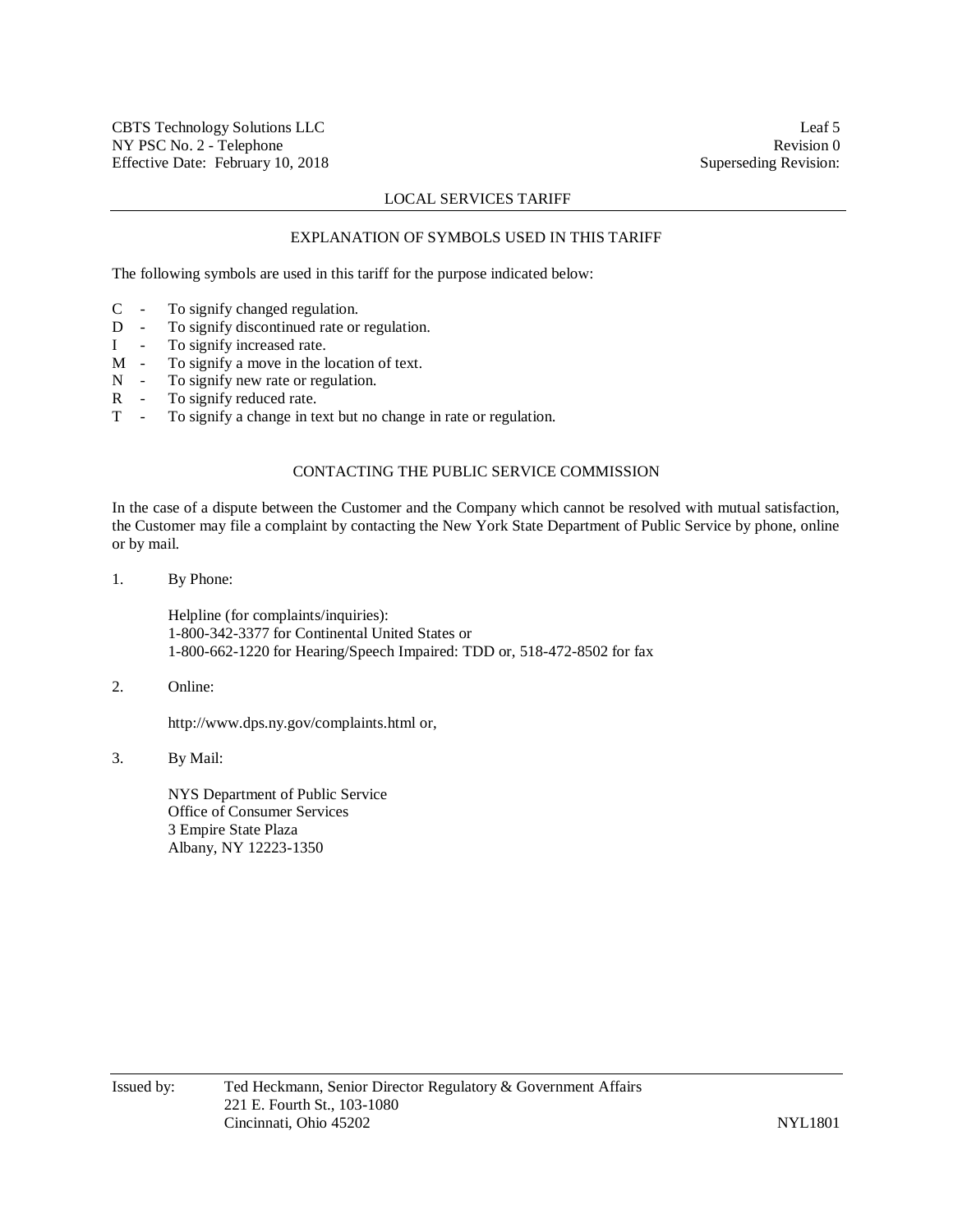#### SECTION 1 - APPLICATION OF TARIFF AND DEFINITIONS

# 1.1 APPLICATION OF TARIFF

This tariff sets forth the service offerings, rates, terms and conditions applicable to the furnishing of intrastate communications service by CBTS Technology Solutions LLC to customers within the State of New York. Local exchange business services will be provided in the service areas of the facilities-based Carriers with whom a resale agreement exists between such Carrier and CBTS Technology Solutions LLC. The services in this tariff are only provided on a resale basis.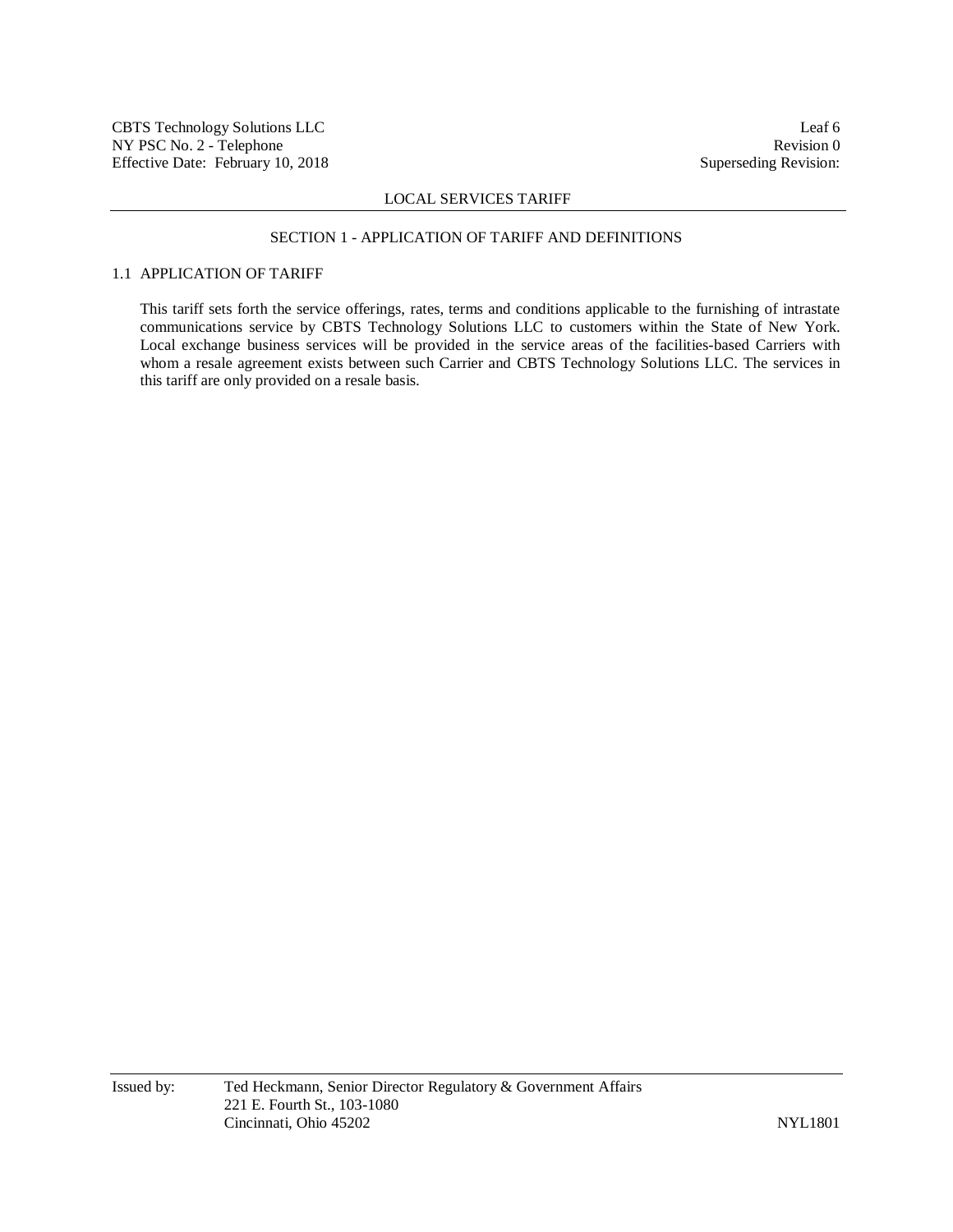#### SECTION 1 - APPLICATION OF TARIFF AND DEFINITIONS, (CONT'D.)

## 1.2 DEFINITIONS

Certain terms used generally throughout this tariff are defined as follows.

1.2.1 Carrier

Refers to the underlying provider whose facilities CBTS uses to furnish service.

1.2.2 Central Office

A switching unit in a telecommunications system providing service to the general public, that has the necessary equipment and operating arrangements for terminating and interconnecting lines and trunks.

1.2.3 Central Office Line

A circuit used within a central office to connect to an individual line or any type of trunk.

1.2.4 Company

CBTS Technology Solutions LLC (CBTS) which is the issuer of this tariff. Also refers to the underlying provider whose facilities CBTS uses to furnish service.

1.2.5 Communication-Impaired Person

For purposes of this tariff, the definition of impaired refers to persons with communication impairments, including hearing impaired, deaf, deaf/blind, or speech impaired persons whose impairment prevents them from communicating over the telephone without the aid of a telecommunications device for the deaf or text telephone (TDD/TTY).

1.2.6 Commission

The New York State Public Service Commission.

1.2.7 Contract

The agreement between a customer and the Company under which facilities for the customer's use are furnished, in accordance with the provisions of this tariff.

1.2.8 Customer

The person, firm, corporation or other entity that orders service and is responsible for the payment of charges and for compliance with the Company's tariff regulations.

Issued by: Ted Heckmann, Senior Director Regulatory & Government Affairs 221 E. Fourth St., 103-1080 Cincinnati, Ohio 45202 NYL1801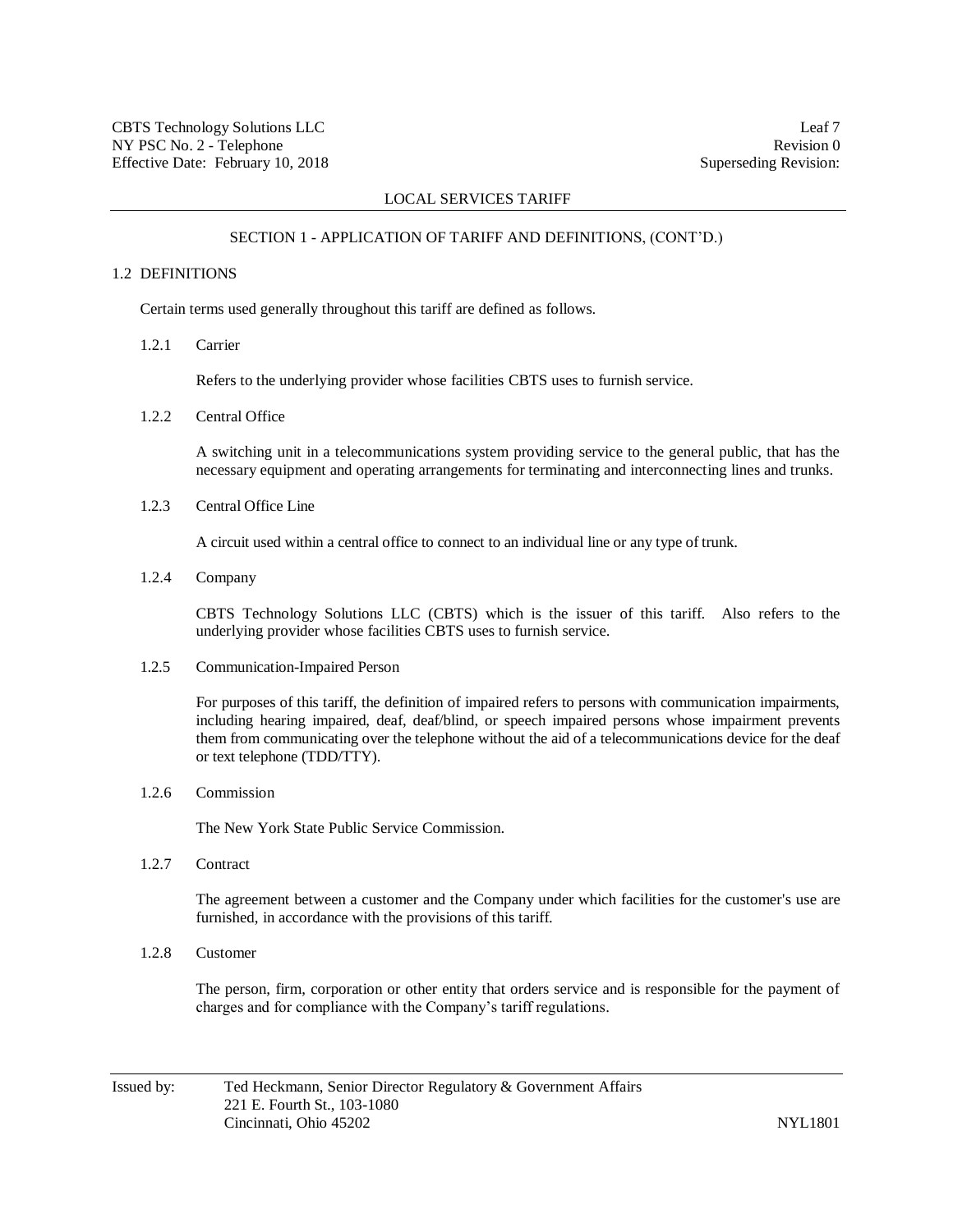#### SECTION 1 - APPLICATION OF TARIFF AND DEFINITIONS, (CONT'D.)

### 1.2 DEFINITIONS, (CONT'D.)

#### 1.2.9 Demarcation Point (Network Interface)

The point of demarcation and/or interconnection between Company communications facilities and terminal equipment, protective apparatus or wiring at a customer's premises. Company-installed facilities at or constituting the demarcation point will consist of wire or a jack conforming to Subpart F of Part 68 of the FCC's rules. "Premises" as used in this section generally means a dwelling unit, other building or a legal unit of real property such as a lot on which a dwelling unit is located, as determined by the Company's reasonable and nondiscriminatory standard operating practices. The "minimum point of entry" as used in this section will be either (1) the closest practicable point to where the wiring crosses a property line or (2) the closest practicable point to where the wiring enters a multiunit building or buildings.

The Company's reasonable and nondiscriminatory standard operating practices will determine which of (1) or (2) will apply. The Company is not precluded from establishing reasonable classifications of multiunit premises for purposes of determining which of (1) or (2) above will apply. Multiunit premises include, but are not limited to, commercial, shopping center and campus situations.

a. Single Unit Installations

For single unit installations existing as of December 27, 1991, and installations installed after that date, the demarcation point will be a point within twelve inches of the protector or, where there is no protector, within twelve inches of where the telephone wire enters the customer's premises.

- b. Multiunit Installations
	- 1. In multiunit premises existing as of December 27, 1991, the demarcation point will be determined in accordance with the Company's reasonable and nondiscriminatory standard operating practices; provided, however, that where there are multiple demarcation points within the multiunit premises, a demarcation point for a customer will not be further inside the customer's premises than a point twelve inches from where the wiring enters the customer's premises.
	- 2. In multiunit premises in which wiring is installed after December 27, 1991, including additions, modifications and rearrangements of wiring existing prior to that date, the multiunit premises owner will determine the location of the demarcation point or points. The multiunit premises owner will determine whether there will be a single demarcation point location for all customers or separate locations for each customer; provided, however, that where there are multiple demarcation points within the multiunit premises, a demarcation point for a customer will not be further inside the customer's premises than a point twelve inches from where the wiring enters the customer's premises.

Issued by: Ted Heckmann, Senior Director Regulatory & Government Affairs 221 E. Fourth St., 103-1080 Cincinnati, Ohio 45202 NYL1801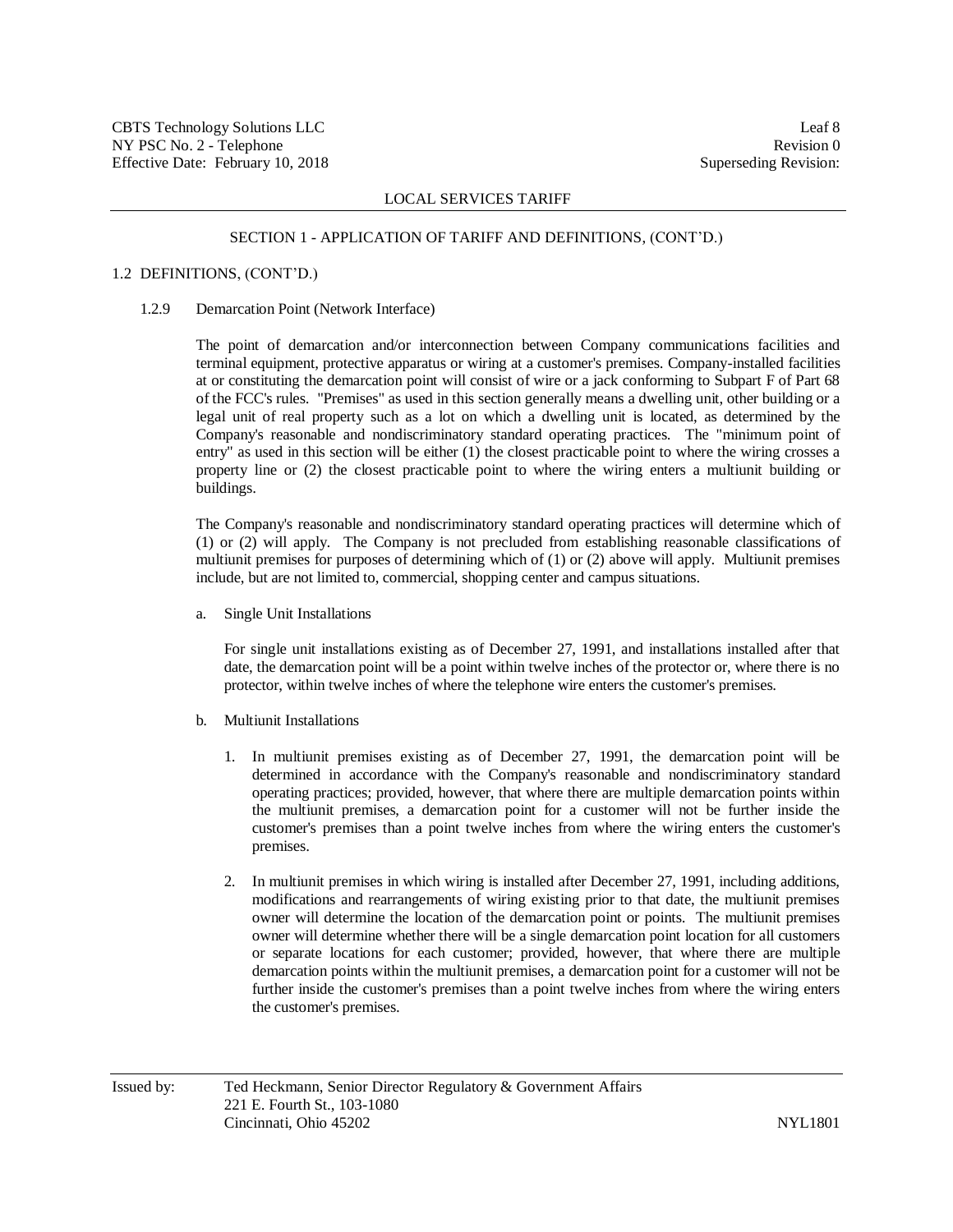#### SECTION 1 - APPLICATION OF TARIFF AND DEFINITIONS, (CONT'D.)

#### 1.2 DEFINITIONS, (CONT'D.)

### 1.2.10 Direct Inward Dialing (DID)

A service attribute that routes incoming calls directly to stations, bypassing a central answering point.

## 1.2.11 Directory Listing

The publication in the alphabetical directory of information pertaining to a customer's telephone number.

## 1.2.12 Exchange

A unit established for the administration of telecommunications service in a specified area, which usually embraces a city, town, or village and its environs. It consists of one or more central offices together with the associated plant used in furnishing telecommunications service within that area.

## 1.2.13 Handicapped Person

A person who is legally blind, visually handicapped or physically handicapped, under the following definitions from the Federal Register (Vol. 35 #126 dated June 30, 1970).

Legally Blind - a person whose visual acuity is 20/200 or less in the better eye with correcting glasses, or whose widest diameter of visual field subtends an angular distance no greater than 20 degrees.

Visually Handicapped - a person whose visual disability, with correction and regardless of optical measurement with respect to legal blindness, are certified as unable to read normal printed material.

Physically Handicapped - a person who is certified by competent authority as unable to read or use ordinary printed materials as a result of physical limitation, or a person whose disabling condition causes difficulty with hand and finger coordination and use of a coin telephone.

The term "Handicapped Person", when used in connection with a person having a speech or hearing impairment which requires that they communicate over telephone facilities by means other than voice is defined below: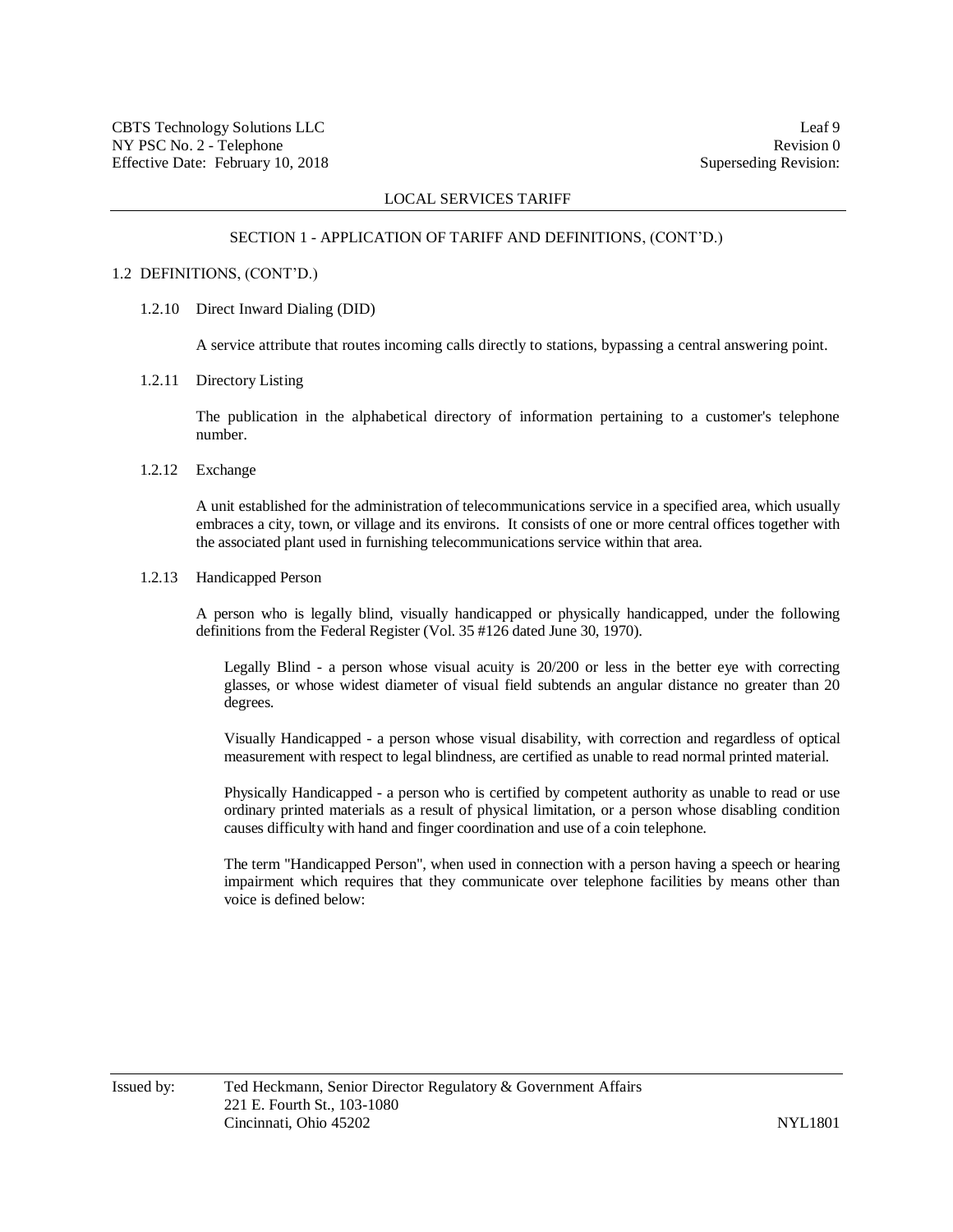#### SECTION 1 - APPLICATION OF TARIFF AND DEFINITIONS, (CONT'D.)

#### 1.2 DEFINITIONS, (CONT'D.)

#### 1.2.13 Handicapped Person (Cont'd.)

Hearing - a person with binaural hearing impairment of 60% or higher on the basis of the procedure developed by the American Academy of Otolaryngology (A.A.0.) as set forth in "Guide for Conservation of Hearing in Noise" 38-43, A.A.0., 1973; "guides to the Evaluation of Permanent Impairment" 103-107, American Medical Association, 1971.

Speech - a person with 65% or higher of impairment on the basis of the procedure recommended by the American Medical Association's Committee on Rating of Mental and Physical Impairment to evaluate speech impairment as to three categories: audibility, intelligibility and functional efficiency, as set forth in "Guides to the Evaluation of Permanent Impairment" 109-III, American Medical Association, 1971.

1.2.14 Individual Case Basis (ICB)

A service arrangement in which the regulations, rates and charges are developed based on the specific circumstances of the customer's situation

1.2.15 Initial Service Period

The minimum length of time a customer is obligated to pay for service whether or not the customer retains the service for the minimum length of time. Unless stated otherwise in this tariff, the minimum period is 30 days.

1.2.16 Local Calling

A completed call or telephonic communication between a calling station and any other station within the local service area of the calling station.

1.2.17 Local Exchange Service

Telephone service furnished between points located within an area where there is no toll charge. Unless otherwise specified, local calling areas in this tariff shall be the same as the local calling areas of the facilities-based Carriers with whom a resale agreement exists between such Carrier and CBTS Technology Solutions LLC

1.2.18 Network Interface Device (NID)

A jack conforming to Sub-part F of Part 68 of the FCC's rules provided by the Company as part of the LEC network. It will be located on the customer's premises and is considered to be the termination of the LEC network if installed by the Company. (See Demarcation Point)

Issued by: Ted Heckmann, Senior Director Regulatory & Government Affairs 221 E. Fourth St., 103-1080 Cincinnati, Ohio 45202 NYL1801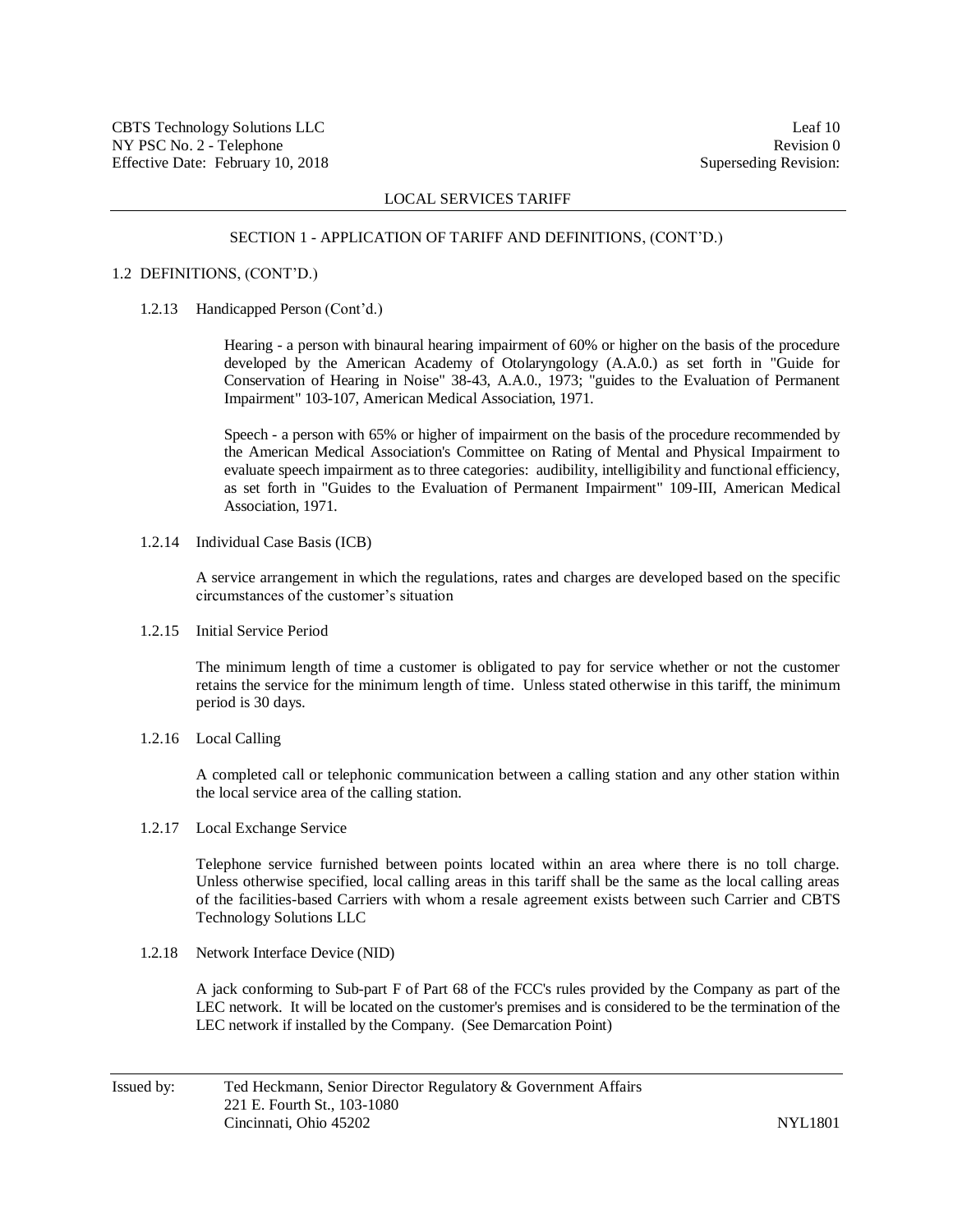#### SECTION 1 - APPLICATION OF TARIFF AND DEFINITIONS, (CONT'D.)

## 1.2 DEFINITIONS, (CONT'D.)

### 1.2.19 Nonrecurring Charges

The one-time initial charges for service or facilities, including but not limited to charges for construction, installation, or special fees.

1.2.20 Private Branch Exchange (PBX)

An arrangement of equipment consisting of switchboards, dial switching equipment, wiring, telephone station apparatus, or a combination thereof. It provides for the interconnection of service lines associated with switching equipment located on a premises or extended to another premises relating to the same customer.

1.2.21 Recurring Charges

The monthly charges to the customer for services, facilities and equipment, which continue on the agreed upon duration of the service.

1.2.22 Resale of Services

Resale of services is available only to carriers which are certified by the Commission to provide intrastate local exchange services.

1.2.23 Service Commencement Date

The first day following the date on which the Company notifies the customer that the requested service or facility is available for use. This will be no later than five days following the request, unless extended by the customer's refusal to accept service which does not conform to standards set forth in the service order or this tariff, in which case the Service Commencement Date is the date of the customer's acceptance of service. The parties may mutually agree on a substitute Service Commencement Date.

1.2.24 Termination Charge

A charge applied to a customer when service is terminated before the expiration of the initial service period, or a charge applied where a basic termination charge is specified.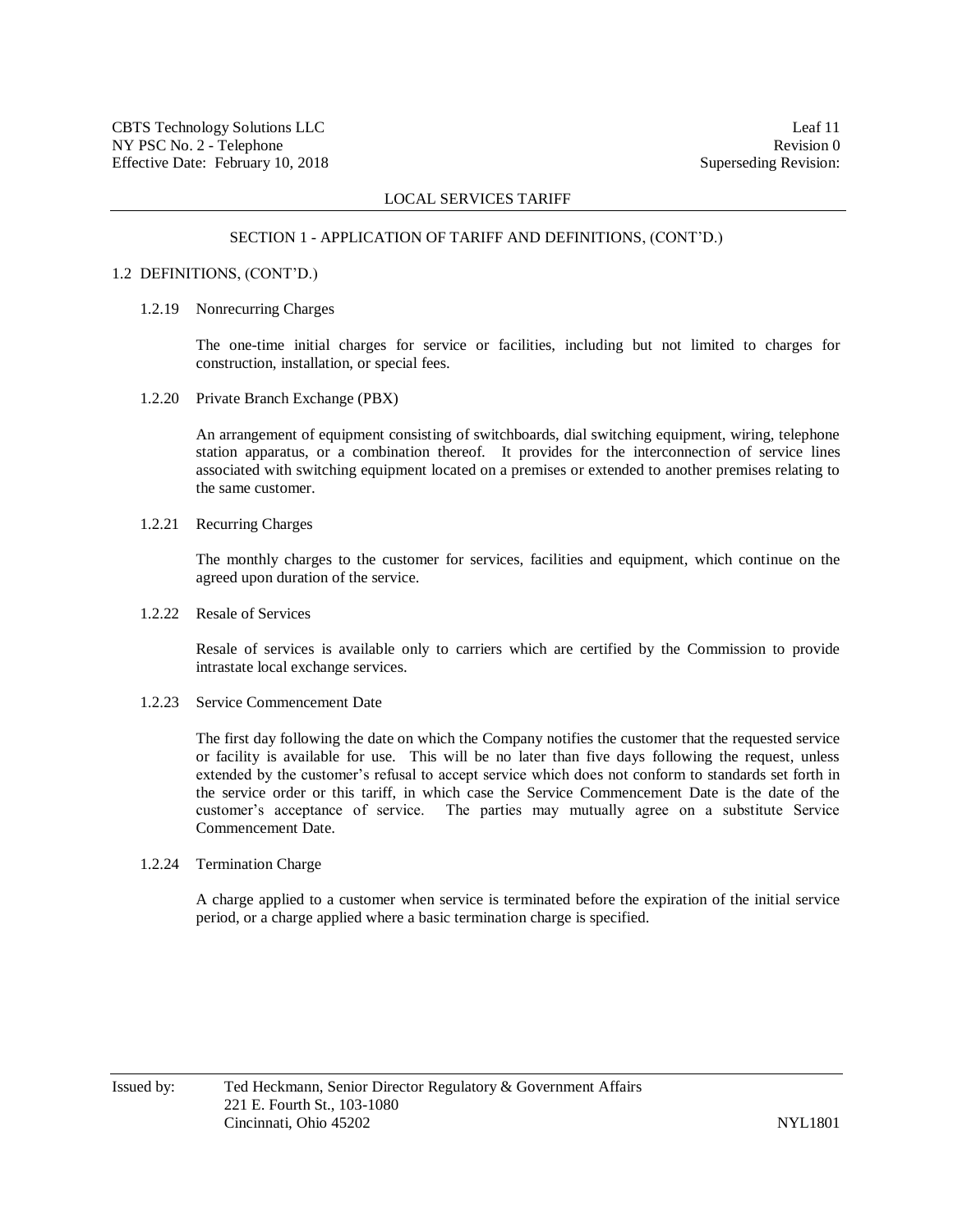#### SECTION 1 - APPLICATION OF TARIFF AND DEFINITIONS, (CONT'D.)

# 1.3 AVAILABILITY

The furnishing of service under this tariff is subject to the availability on a continuing basis of all the necessary facilities and is limited to the capacity of the Company's facilities to furnish service from time to time as required at the sole discretion of the Company.

The Company shall not be liable for any act or omission of any other company or companies furnishing a portion of the service, or for damages associated with service, channels, or equipment which it does not furnish, or for damages which result from the operation of Customer-provided systems, equipment, facilities or services which are interconnected with Company services.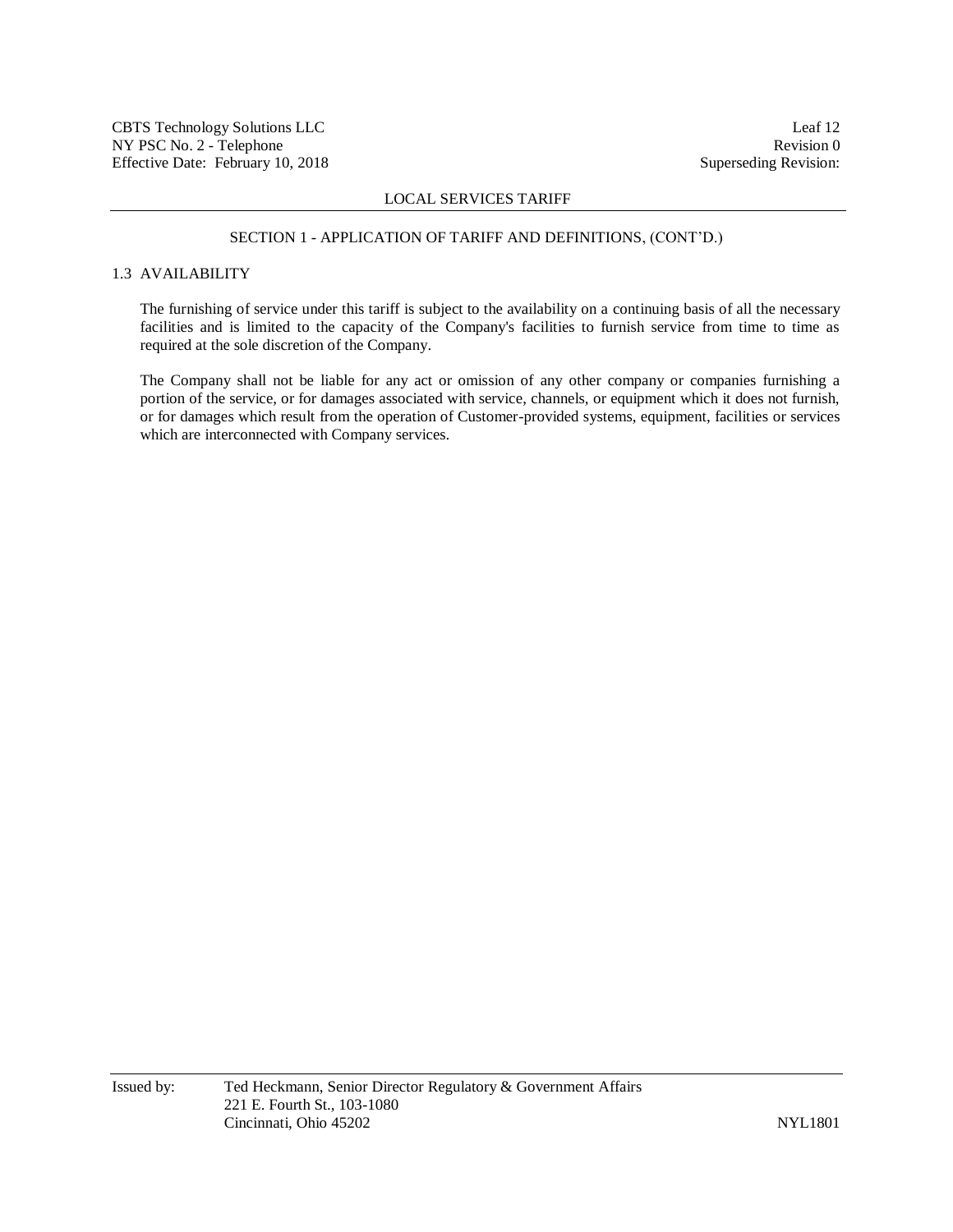## SECTION 2 - REGULATIONS

# 2.1 GENERAL

- 2.1.1 The regulations in Section 2 apply to all services contained within this tariff unless otherwise noted.
- 2.1.2 Revisions to this tariff which affect neither the service to subscribers (customers) nor the rate, classification, or charge to subscribers (customers) are authorized without further Order of the Commission. These revisions will be made in accordance with the Order granting such authority.

Such revisions include:

- a. Additions, deletions, corrections or rearrangements of items listed under Table of Contents, Index, Explanation of Symbols, and Explanation of Abbreviations;
- b. Rearrangements or corrections in paragraph references, headings, or numerical designations; and
- c. Changes to reflect revisions in names of other companies and in the names of exchanges of other companies approved by this Commission in connection with applications filed by other telephone companies.

Each revision will be effective on the date to be shown on the revised tariff sheets covering the changes, the effective date to be one day after the date of filing copies of the revised sheets with the Commission.

2.1.3 A move to a different continuous property is charged for as new installation of service. A new initial period applies at the new location and a termination charge applies at the old location, except as provided for elsewhere in this tariff, if the move occurs prior to the expiration of the initial service period.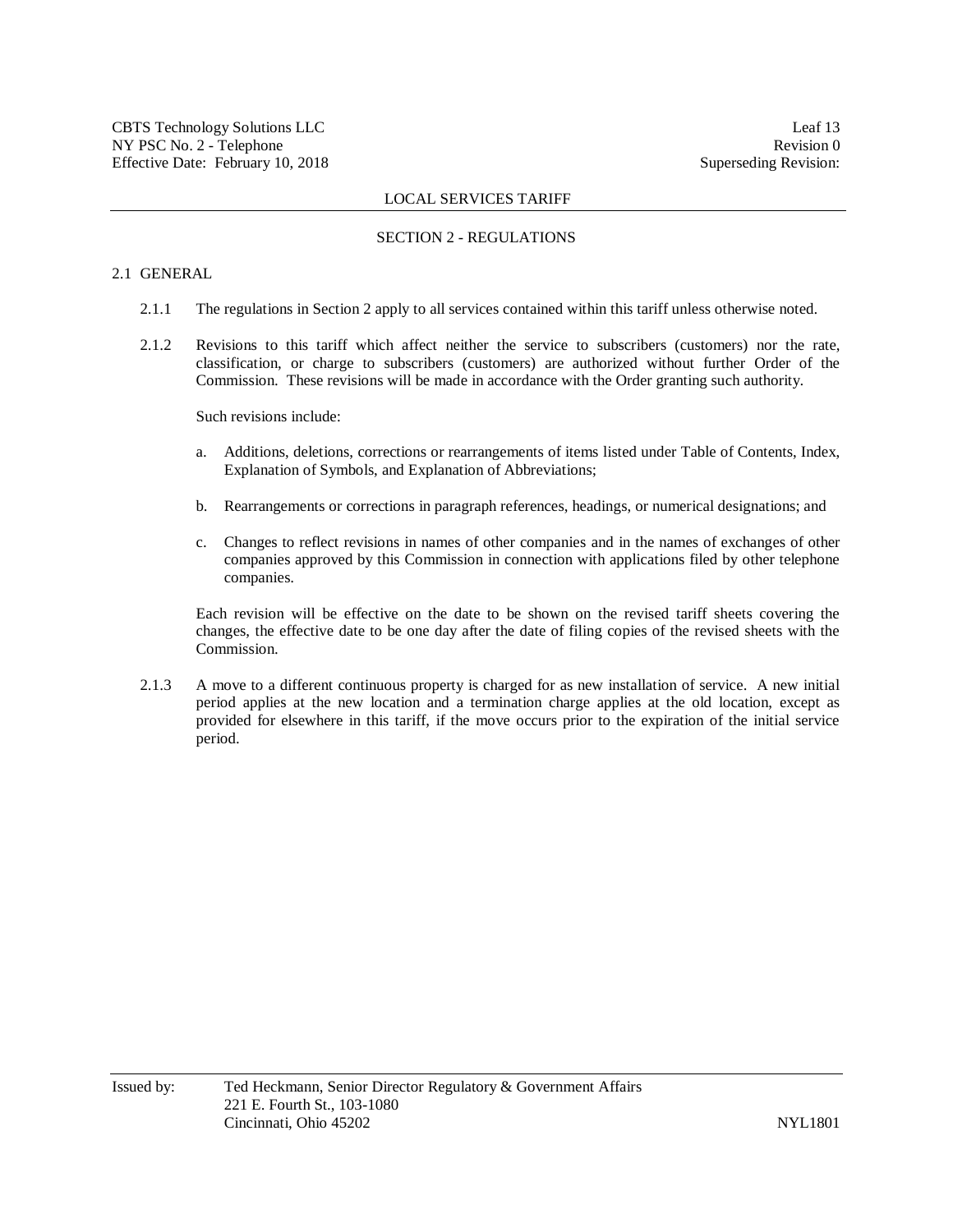#### SECTION 2 – REGULATIONS, (CONT'D.)

## 2.2 OBLIGATION AND LIABILITY OF COMPANY

## 2.2.1 Liability Limitations

Approval of language contained in this tariff by the Commission does not constitute a determination by the Commission that the limitation of liability imposed by the Company should be upheld in a court of law. Approval by the Commission merely recognizes that since it is a court's responsibility to adjudicate negligence and consequent damage claims, it is also the court's responsibility to determine the validity of any exculpatory clauses.

### 2.2.2 Availability of Facilities

The Company's obligation to furnish service or to continue to furnish service is dependent on its ability to obtain, retain, and maintain without unreasonable expense suitable rights and facilities, and to provide for the installation of those facilities required incident to the furnishing and maintenance of that service.

#### 2.2.3 Service Irregularities and Interruptions

In the event of an interruption to service which is not due to the negligence or willful act of the customer, there will be allowed a prorata adjustment of the monthly charges involved, for the service and facilities rendered useless and inoperative by reason of the interruption, during the time said interruption continues in excess of twenty-four hours from the time it is reported to the Telephone Company or detected by the Company. For the purpose of administering this regulation, every month is considered to have thirty days.

For the purpose of applying this provision, the word "interruption" shall mean the inability to complete calls; incoming, outgoing, or both. "Interruption" does not include and no credit allowance shall be given for service difficulties such as slow dial tone, busy circuits, or other network and/or switching capacity shortages. Nor shall the credit allowance apply where service is interrupted by the negligence or willful act of the customer or the failure of facilities provided by the customer, or unlawful or improper use of the facilities or service.

No credit allowance will be made for interruptions due to electric power failure, where by the provisions of this tariff, the customer is responsible for providing electric power.

The liability of the Company for damages arising out of mistakes, omissions, interruptions, delays or errors, or defects in transmission occurring in the course of furnishing service or facilities, and not caused by the negligence of the customer, or of the Company in failing to maintain proper standards of maintenance and operation and to exercise reasonable supervision, will in no event exceed an amount equivalent to the proportionate charge to the customer for the period of service during which the mistake, omission, interruption, delay or error, or defect in transmission occurs.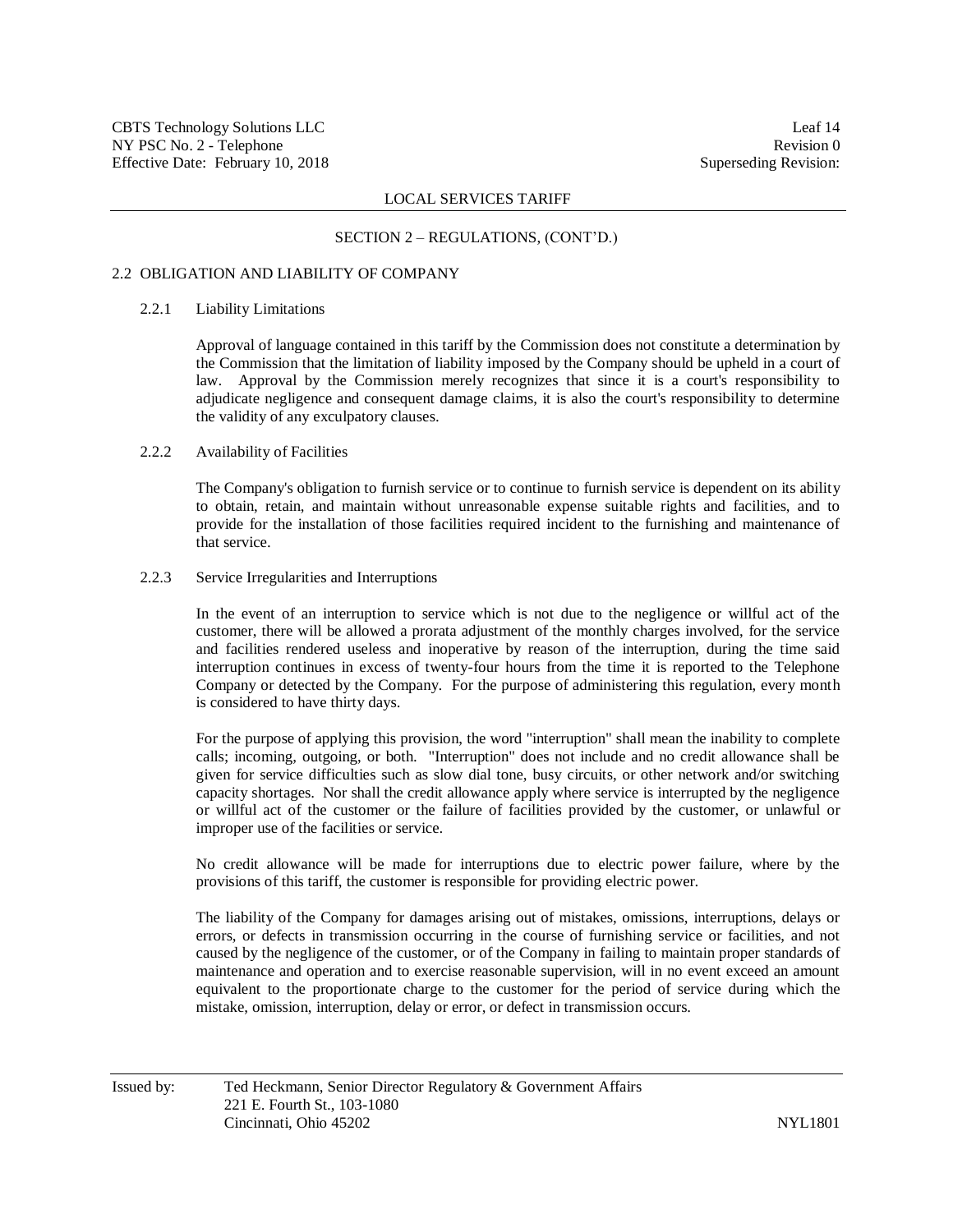## SECTION 2 – REGULATIONS, (CONT'D.)

## 2.2 OBLIGATION AND LIABILITY OF COMPANY, (CONT'D.)

### 2.2.3 Service Irregularities and Interruptions, (Cont'd.)

The customer indemnifies and saves the Company harmless against claims for libel, slander, or infringement of copyright arising from the material transmitted over its facilities; against claims for infringement of patents arising from combining with, or using in connection with, facilities of the Company, apparatus and systems of the customer; and against all other claims arising out of any act or omission of the customer in connection with the facilities provided by the Company; and against any and all losses from damage to the customer's facilities or equipment attached or connected to facilities furnished by the Company.

# 2.2.4 Transmitting Messages

The Company does not undertake to transmit messages but offers the use of its facilities for communications between its customers.

2.2.5 Use of Connecting Company Lines

When the lines of other companies are used in establishing connections to points not reached by the Company's lines, the Company is not liable for any act or omission of the other company or companies.

## 2.2.6 Defacement of Premises

The Company is not liable for any defacement or damage to the customer's premises resulting from the existence of the Company's equipment and associated wiring on such premises, or from the installation or removal thereof, when such defacement or damage is not the result of the Company's negligence.

When the customer is a tenant and requests an installation that could, in the opinion of the Company, result in damage to the property of the owner, the customer must obtain, prior to installation, a written release from the owner or his authorized agent absolving the Company of liability.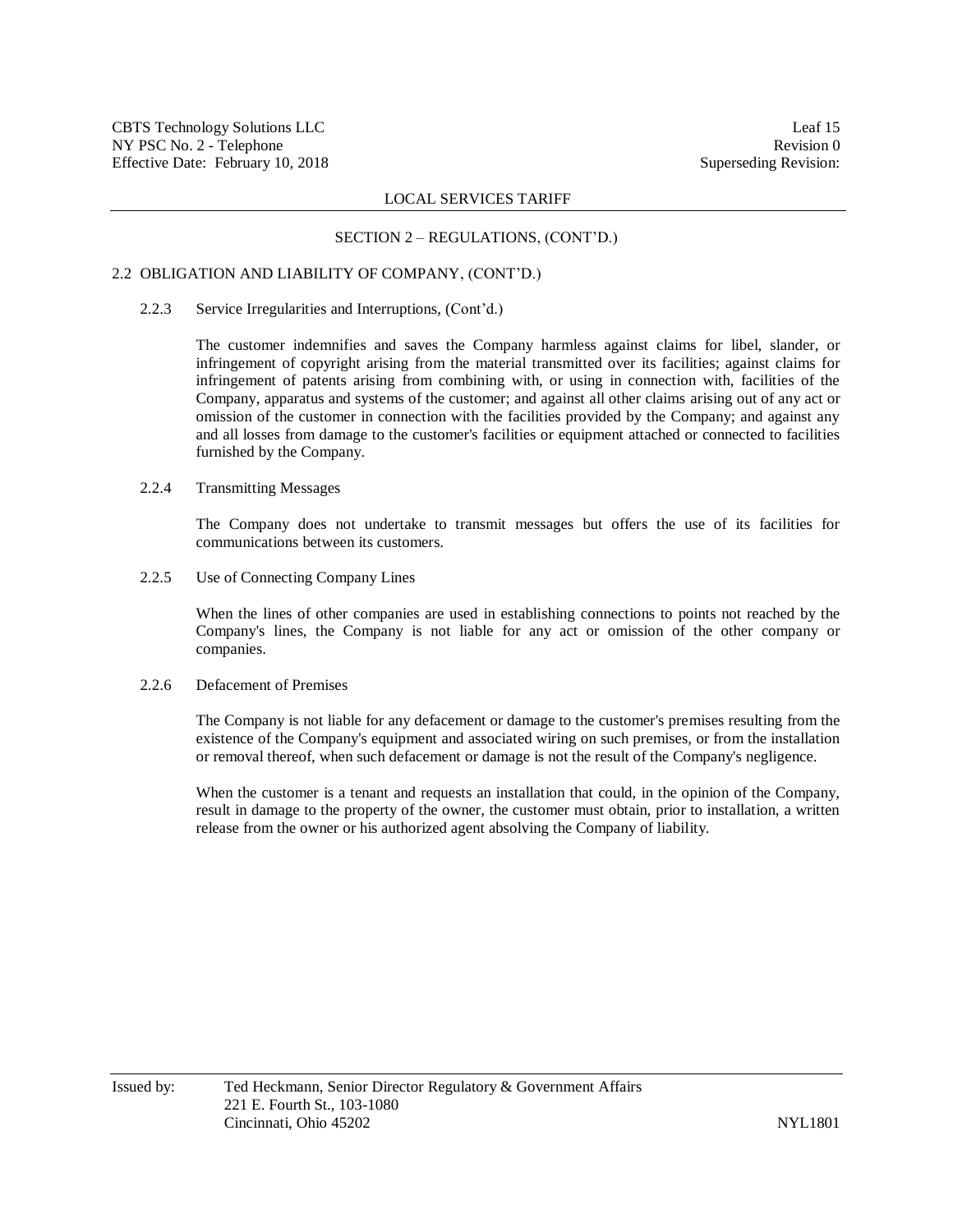#### SECTION 2 – REGULATIONS, (CONT'D.)

#### 2.3 USE OF SERVICE AND FACILITIES

### 2.3.1 Ownership and Use of Service and Equipment

A. General

Equipment and lines furnished by the Company on the premises of a customer are the property of the Company, whose agents and employees have the right to enter the premises at any reasonable hour for the purpose of installing, inspecting, maintaining, or repairing the equipment and lines, or upon termination of the service, for the purpose of removing the equipment or lines.

Equipment furnished by the Company must, upon termination of service for any cause whatsoever, be returned to it in good condition, except for reasonable wear and tear.

Customer-provided equipment or protective circuitry may be connected to the telecommunications network in accordance with provisions of the Federal Communications Commission's registration program, as are now in effect or may become effective.

B. Resale

All services in this tariff are available for resale by Commission certified Competitive Local Exchange Carriers (CLECs) on a non-discriminatory basis at the rates and charges shown in this tariff, unless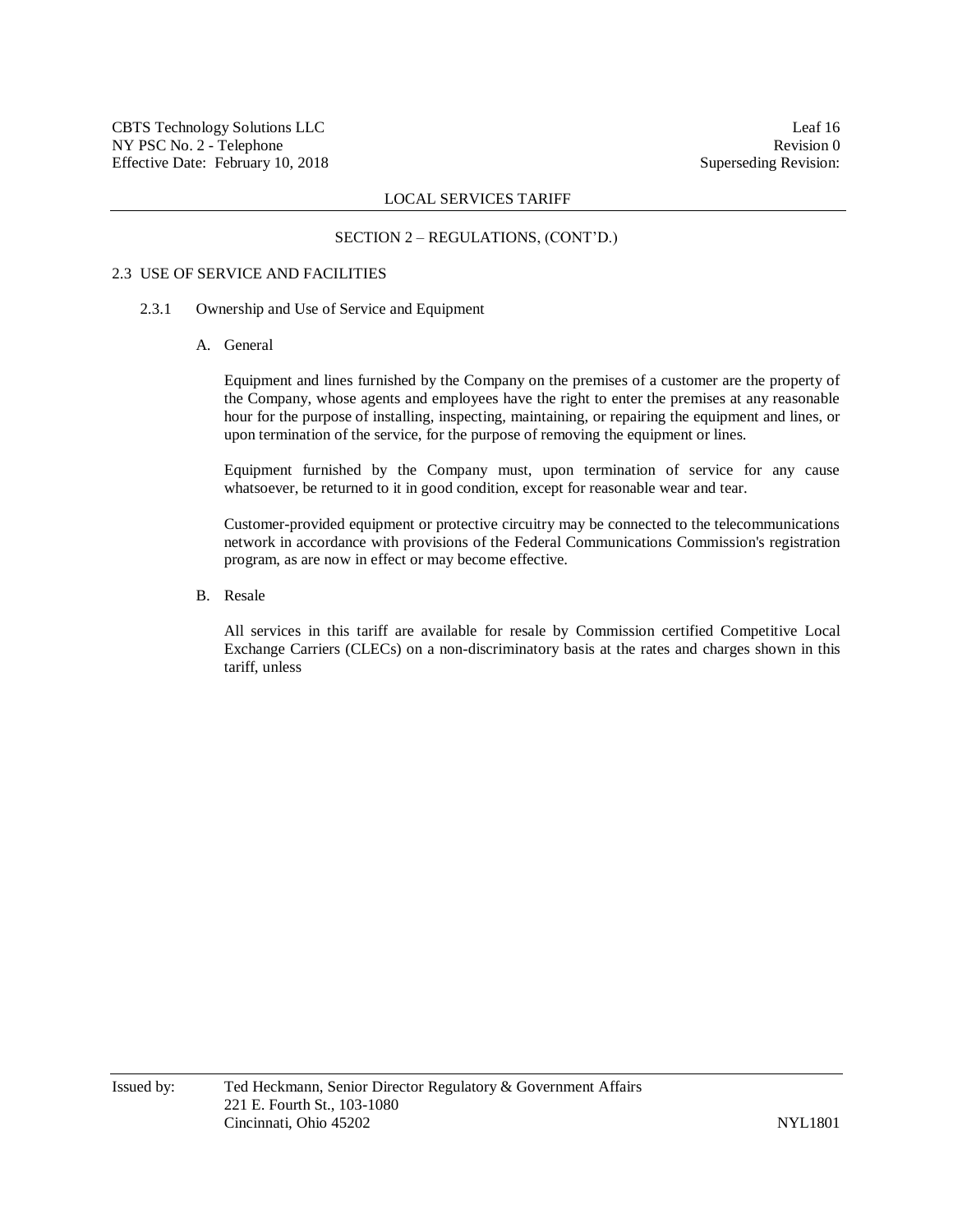#### SECTION 2 – REGULATIONS, (CONT'D.)

## 2.3 USE OF SERVICE AND FACILITIES, (CONT'D.)

### 2.3.2 Connections of Customer-Provided Terminal Equipment and Communications Systems

- A. General Provisions
	- 1. General

Customer-provided terminal equipment and communications systems may be connected at the customer's premises to telecommunications services furnished by the Company, where the connections are made in accordance with the provisions of Part 68 of the Federal Communications Commission's (FCC's) Rules and Regulations, and any Company tariffs.

2. Responsibility of the Customer

The customer is responsible for the installation, operation and maintenance of any customerprovided terminal equipment or communications system. No customer-provided terminal equipment or communications systems or combinations thereof may require change in or alteration of the equipment or services of the Company, cause electrical hazards to Company personnel, damage to Company equipment, malfunction of Company billing equipment, or degradation of service to persons other than the user of the subject terminal equipment or communications system, the calling or called party. Upon notice from the Company that customer-provided terminal equipment or communications system is causing such a hazard, damage, malfunction or degradation of service, the customer must make whatever changes are necessary to remove or prevent the hazard, damage, malfunction or degradation of service.

The customer is responsible for the payment of a Maintenance of Service Charge as provided in Section 2, Paragraph 6 of this tariff for visits by a Company employee to the customer's premises when a service difficulty or trouble report results from the use of customer-provided terminal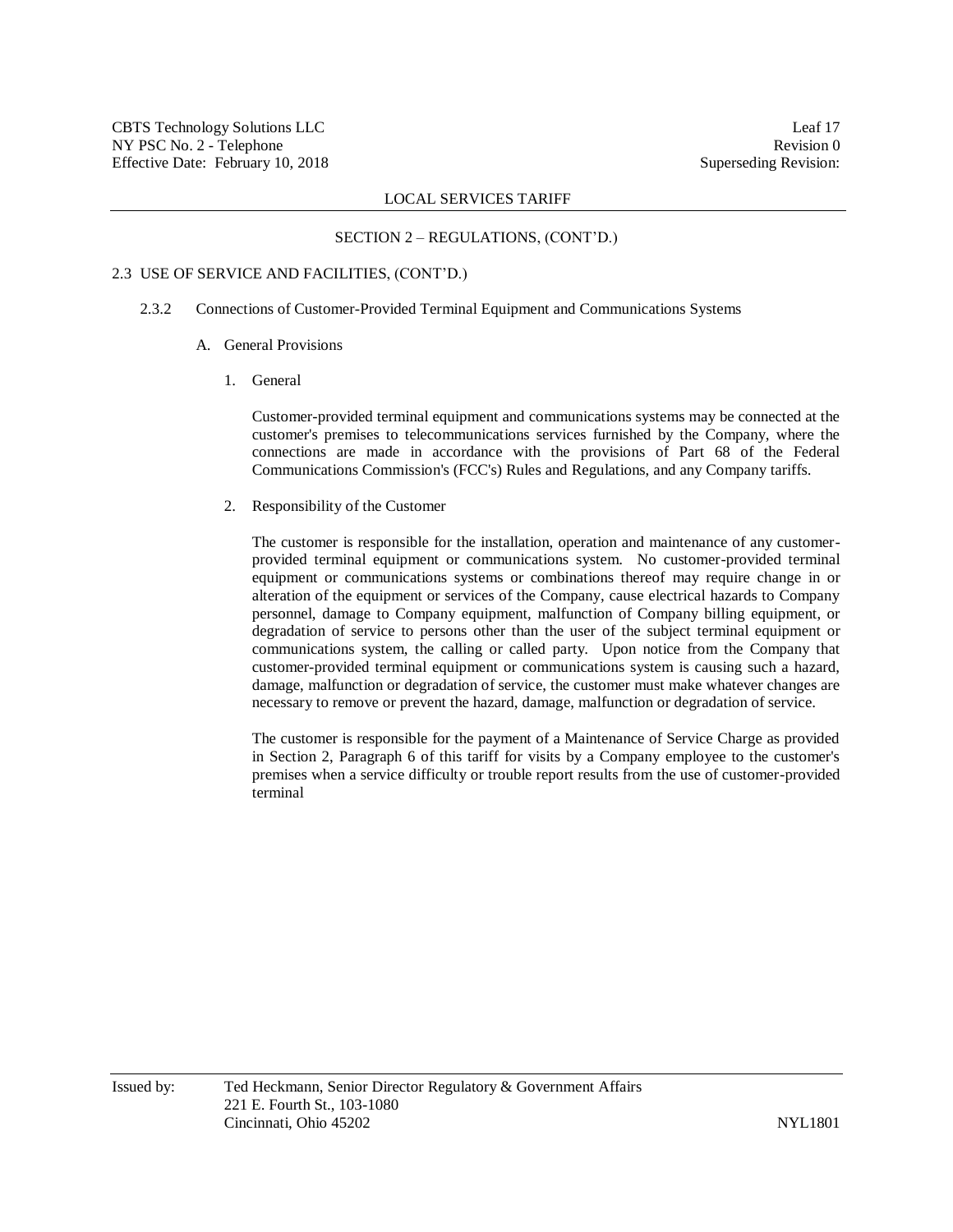#### SECTION 2 – REGULATIONS, (CONT'D.)

#### 2.3 USE OF SERVICE AND FACILITIES, (CONT'D.)

- 2.3.2 Connections of Customer-Provided Terminal Equipment and Communications Systems, (Cont'd.)
	- A. General Provisions, (Cont'd.)
		- 3. Responsibility of The Company

Telecommunications services are not represented as adapted to the use of customer-provided terminal equipment or communications systems. Where customer-provided terminal equipment or communications systems are used with telecommunications services, the responsibility of the Company is limited to furnishing service components suitable for telecommunications services and to the maintenance and operation of service components in a proper manner for those services. Subject to this responsibility, the Company is not responsible for (1) the through-transmission of signals generated by the customer-provided terminal equipment or communications systems, or for the quality of, or defects in this transmission; or (2) the reception of signals by customer-provided terminal equipment or communications systems; or (3) address signaling, where this signaling is performed by customer-provided signaling equipment.

At the customer's request, the Company will provide the interface parameters needed to permit customer-provided terminal equipment to operate properly with the Company's telecommunications services.

The Company may make changes in its telecommunications services, equipment, operations or procedures, where these changes are consistent with Part 68 of the FCC's Rules and Regulations. If changes made by the Company can be reasonably expected to render any customer's communications system or terminal equipment incompatible with telecommunications services, or require modification or alteration of the customer-provided communications systems or terminal equipment, or otherwise materially affect its use or performance, the customer will be given adequate notice of the changes in writing, to allow the customer an opportunity to maintain uninterrupted service.

4. Recording of Two-Way Telephone Conversations

The recording of two-way telephone conversations is governed by state and federal laws and regulations.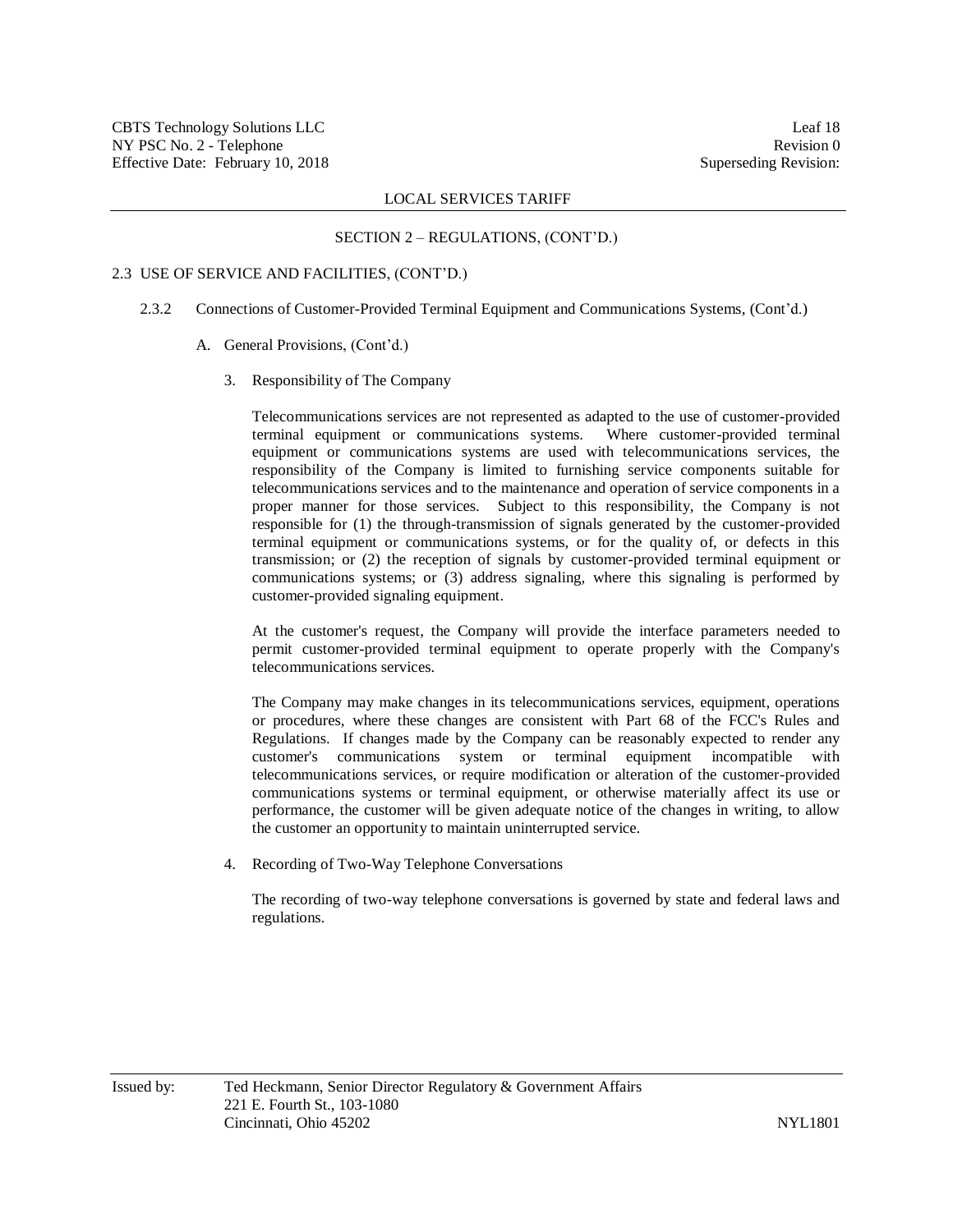#### SECTION 2 – REGULATIONS, (CONT'D.)

#### 2.3 USE OF SERVICE AND FACILITIES, (CONT'D.)

- 2.3.2 Connections of Customer-Provided Terminal Equipment and Communications Systems, (Cont'd.)
	- A. General Provisions, (Cont'd.)
		- 5. Violation of Regulations

When any customer-provided terminal equipment or communications system is used with telecommunications services in violation of any of the provisions in this Section 2, part C.2, the Company will take whatever immediate action is necessary for the protection of the telecommunications network and Company employees, and will promptly notify the customer of the violation.

The customer must discontinue use of the terminal equipment or communications system or correct the violation and must confirm in writing to the Company within 10 days, following the receipt of written notice from the Company, that such use has ceased or that the violation has been corrected. Failure of the customer to discontinue such use or to correct the violation and to give the required written confirmation to the Company within the time stated above will result in suspension of the customer's service until the customer complies with the provisions of this tariff.

B. Connections of Registered Equipment

The term "Registered Equipment" denotes equipment which complies with and has been approved within the registration provisions of FCC Part 68.

Customer-provided registered terminal equipment, registered protective circuitry, and registered communications systems may be directly connected to the telecommunications network at the customer premises, subject to FCC Part 68.

C. Premises Wiring Associated With Registered Communications Systems

Premises wiring is wiring which connects separately-housed equipment entities or system components to one another, or wiring which connects an equipment entity or system component with the telephone network interface or demarcation point not within an equipment housing. All premises wiring, whether fully protected or unprotected, must be installed in compliance with FCC Part 68.

Customers who intend to connect premises wiring other than fully protected to the telephone network must give advance notice to the Company in accordance with the procedures specified in FCC Part 68 or as otherwise authorized by the FCC.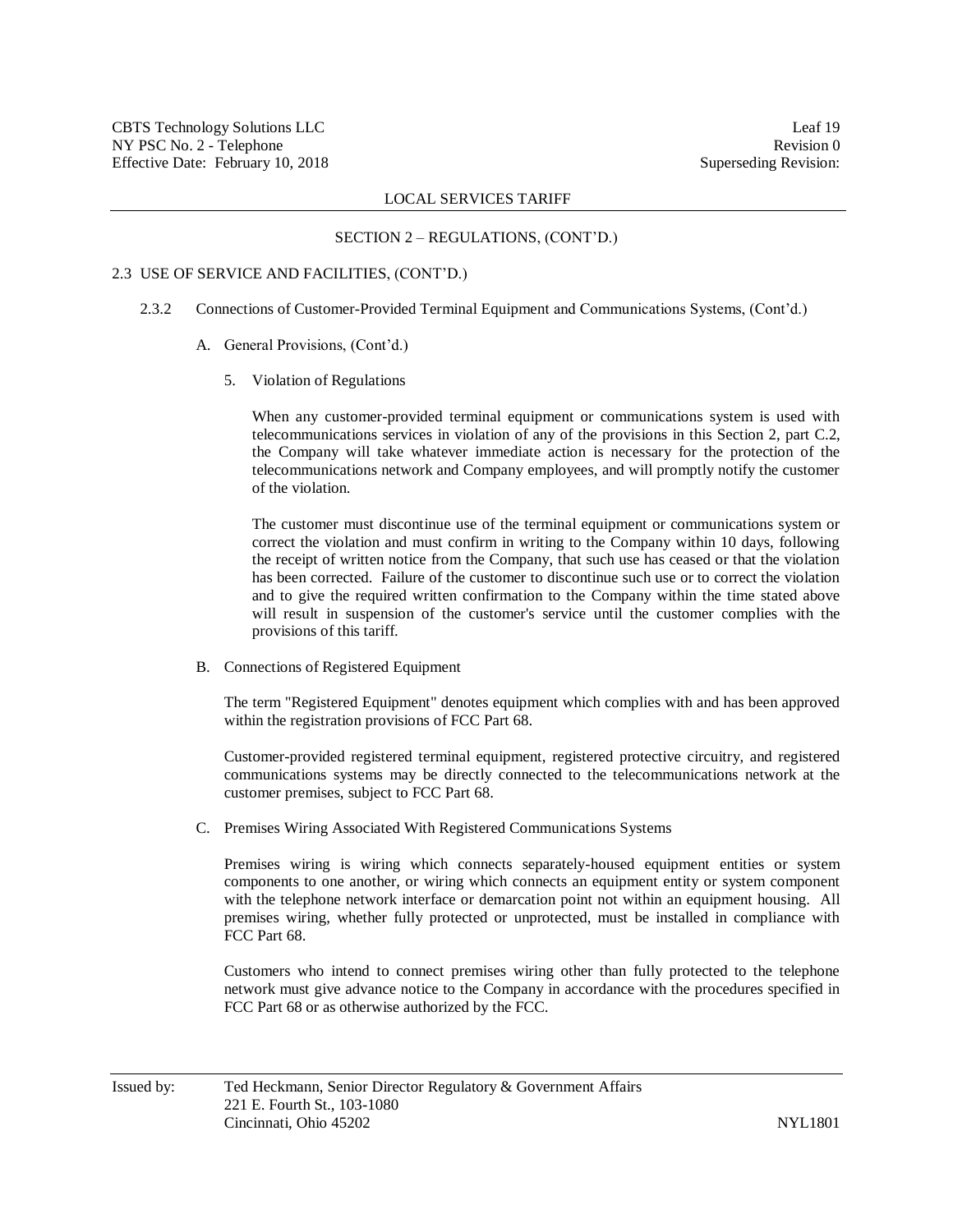#### SECTION 2 – REGULATIONS, (CONT'D.)

## 2.4 ESTABLISHMENT AND FURNISHING OF SERVICE

## 2.4.1 Application for Service

The Company may refuse an application for service if objection is made by or on behalf of any governmental authority to furnishing the service.

An application for service becomes a contract upon the establishment of service. Neither the contract nor any rights acquired under it may be assigned or transferred in any manner except as specifically provided for in this tariff. Requests for additional service, when established, become a part of the original contract, except that each item of additional service is furnished subject to payment of applicable charges.

If an applicant has an outstanding account with the Company, the Company reserves the right to reject application for service until the amount due for local services included in this tariff has been paid in full.

A contract for service may be transferred to another individual, partnership, association, or corporation. No billing adjustment for local exchange service previously furnished will be made and the new customer must assume all outstanding indebtedness of the original customer. No charge applies to service transferred in accordance with these provisions.

### 2.4.2 Deposits

Applicants or customers whose financial condition is not acceptable to the Company or is not a matter of general knowledge, may be required to make, at any time, a cash deposit up to an amount equaling two times (2x) one (1) month's actual or estimated charges for the purpose of guaranteeing final payment for service, in accordance with the rules of the Commission. Interest on cash deposits will be payable per the deposit rules and regulations prescribed by the Commission for the period during which the deposit is held. Such deposit will be refunded or credited to the customer upon termination or after one year of prompt payment for service.

#### 2.4.3 Telephone Numbers

The customer has no property right in the telephone number which is assigned by the Company, or any right to continuance of service through any particular central office, and the Company reserves the right to change the telephone number or the central office designation, or both, of a customer whenever it deems it necessary to do so in the conduct of its business.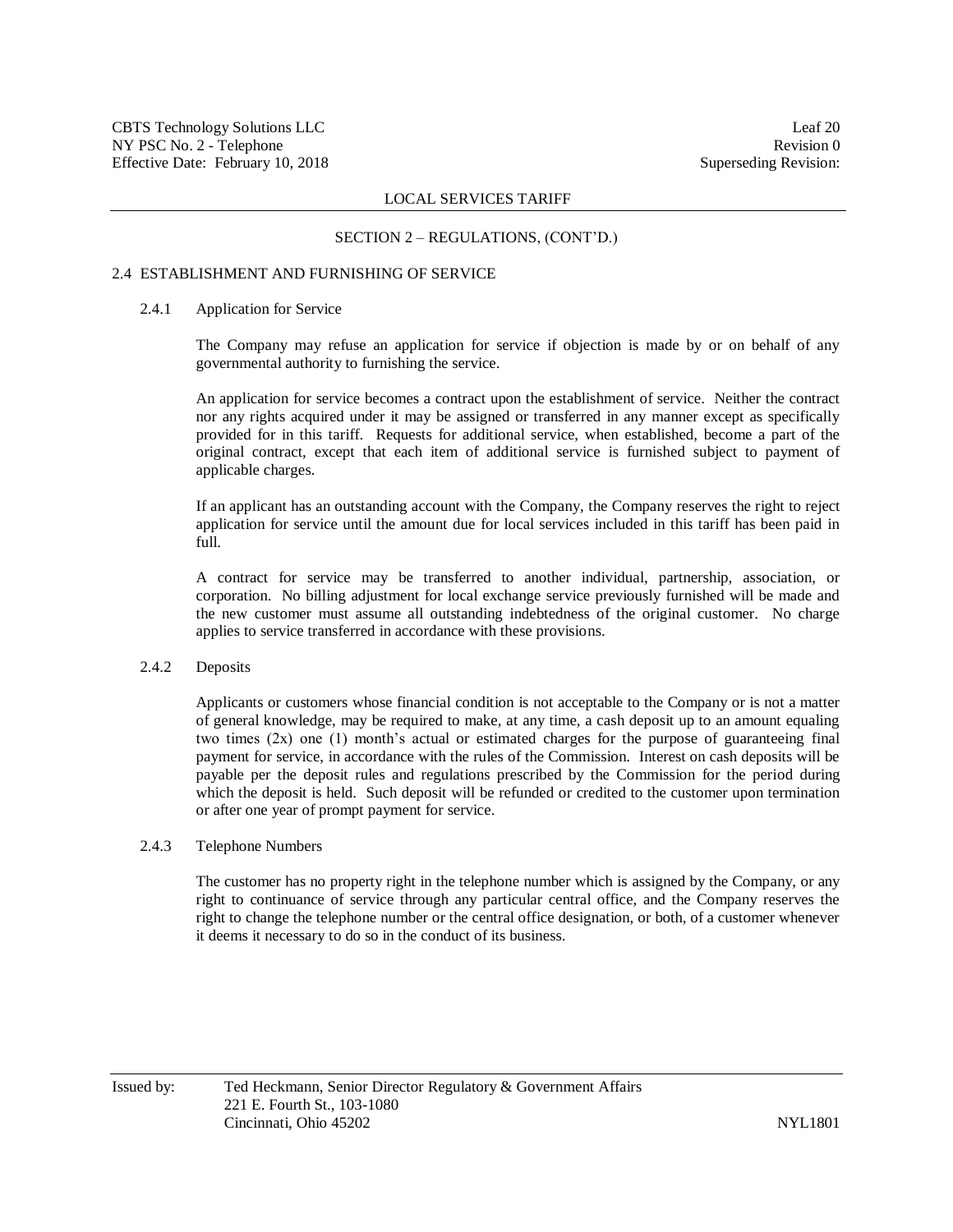## SECTION 2 – REGULATIONS, (CONT'D.)

## 2.4 ESTABLISHMENT AND FURNISHING OF SERVICE, (CONT'D.)

- 2.4.4 Payment for Service
	- A. The customer is responsible for payment; monthly, or on demand, of all charges for facilities and services furnished the customer, including charges for services originated, or charges accepted, at such facilities. Charges are payable at the Telephone Company's Business offices or at any agency authorized to receive such payments.
	- B. Bills are rendered monthly and include charges for local service for the current service month.
	- C. Prior written notice will be given if service is to be temporarily denied or the contract terminated for the non-payment of any sum due in accordance with Paragraph D.5. following. Service will not be denied prior to five days from the date contained on said notice.
	- D. All service, provided to the same customer as one business service, regardless of the tariff under which the service is provided, is considered one service for payment purposes. All service may be disconnected for non-payment even though payment is current for service provided under one or more tariffs.
	- E. Where the Company provides billing inquiry service, customer inquiries relative to toll charges will be responded to promptly by the Company.
	- F. Where the inquiry service is provided by an IXC or its designated agent, the IXC or agent will be responsible for notifying the Company immediately regarding any bona fide dispute over outstanding toll charges, so that service will not be terminated during the investigation of the dispute.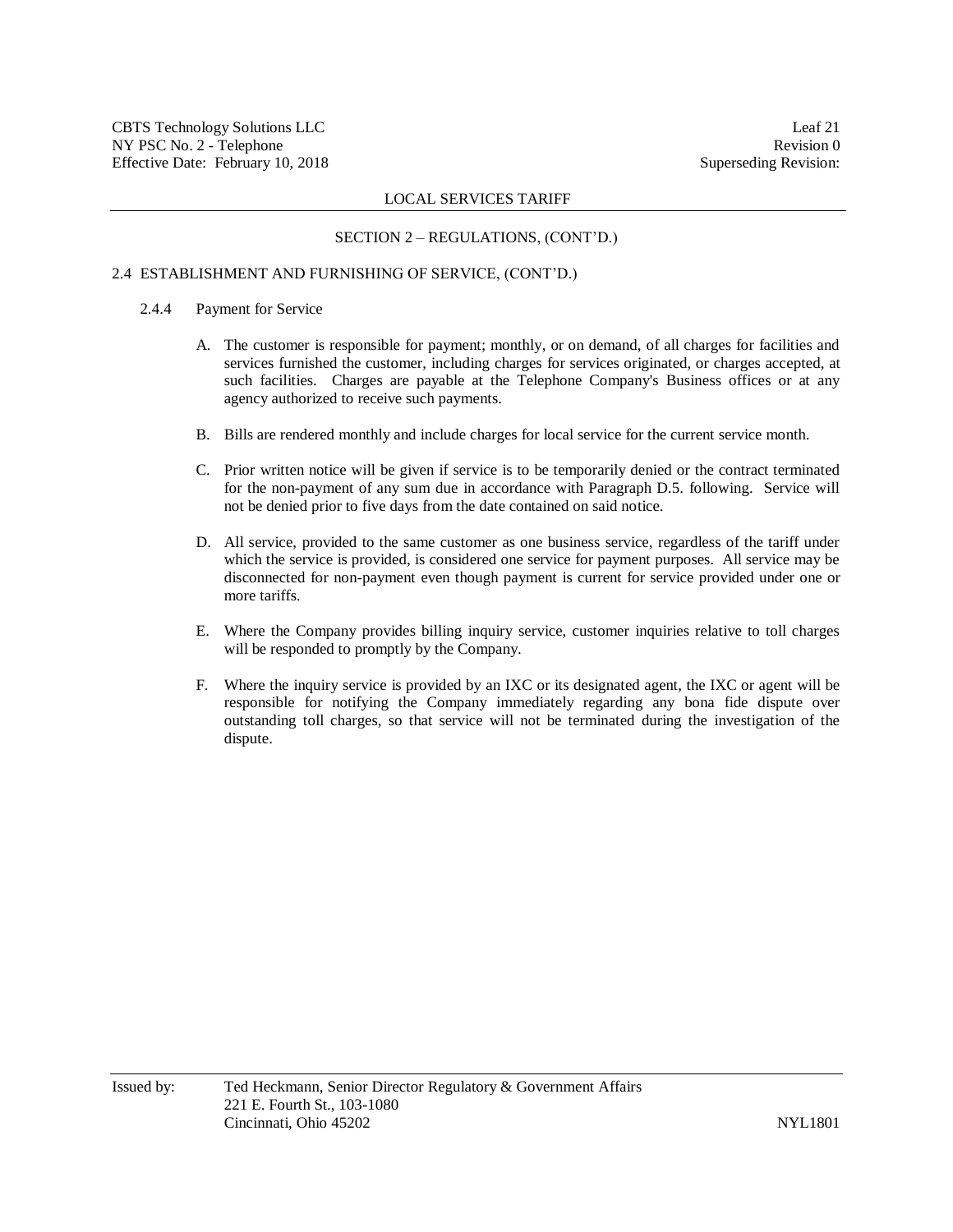## SECTION 2 – REGULATIONS, (CONT'D.)

## 2.4 ESTABLISHMENT AND FURNISHING OF SERVICE, (CONT'D.)

- 2.4.4 Payment for Service, (Cont'd.)
	- G. A subscriber who orders service or equipment installations, moves, or changes prior to the date of any increase in the one time charge applicable to such work will be subject to the one time charge in effect at the time the subscriber's order was received by the Company, provided the work is completed within the Company's normal installation interval in effect at the time the order was placed. However, if subsequent to the effective date of the increase in the one time charge, the completion of such work is delayed beyond the Company's normal installation interval and the delay is not caused by the Company, the subscriber will then be subject to the one-time charge in effect at the time the work is completed by the Company.
	- H. Insufficient Fund Checks

Customers will be charged on all checks issued to the Company which are returned due to insufficient funds. At the discretion of the Company, the insufficient funds check charge may be waived under appropriate circumstances (e.g. a bank error).

| Minimum | Maximum |
|---------|---------|
| \$10.00 | \$20.00 |

I. Late Payment Charge

Customers will be charged a late payment penalty in the amount of 1.5% per month on all delinquent amounts owed to the Company.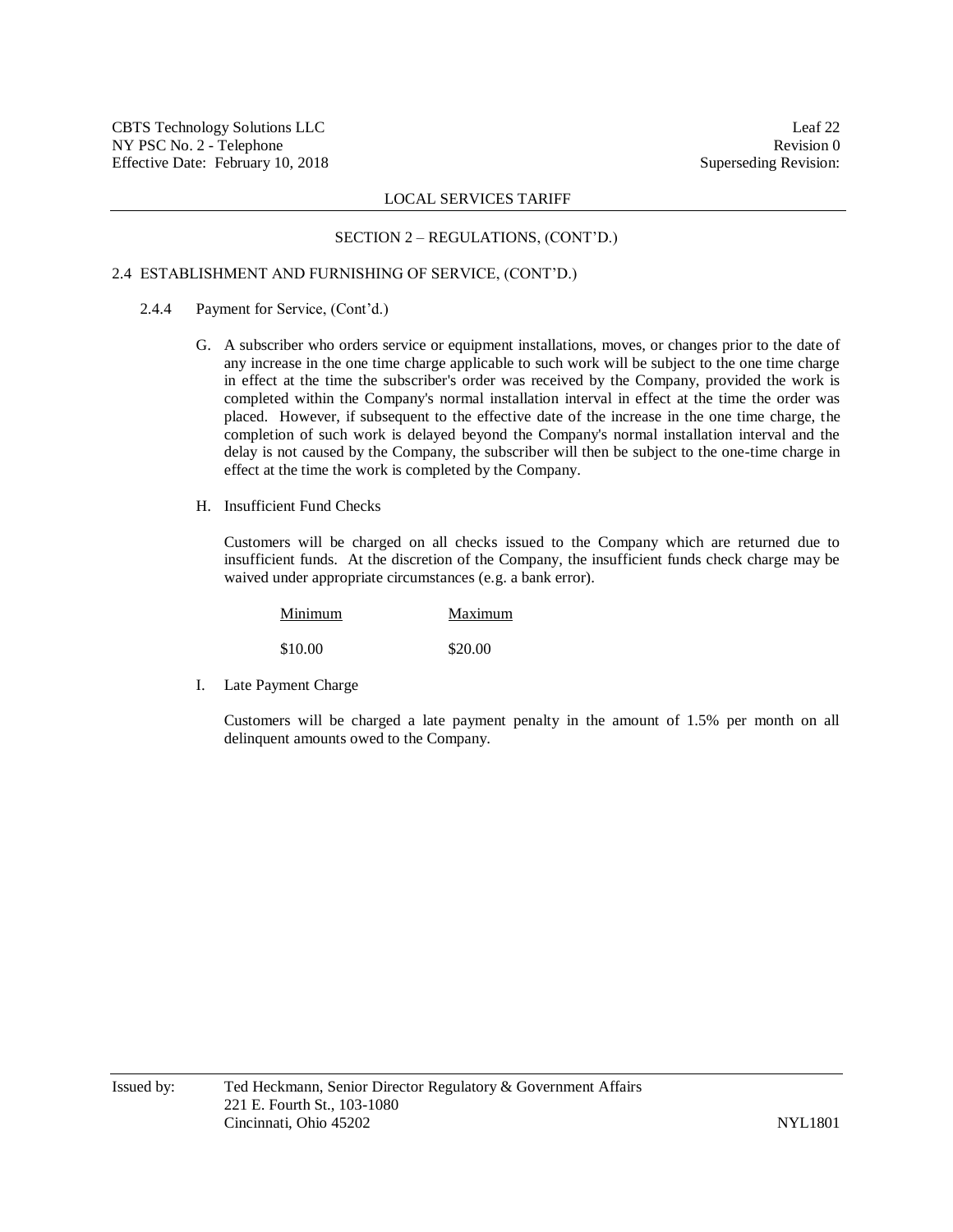## SECTION 2 – REGULATIONS, (CONT'D.)

## 2.4 ESTABLISHMENT AND FURNISHING OF SERVICE, (CONT'D.)

- 2.4.5 Denials or Disconnection and Restoral of Service
	- A. Upon five (5) days written notice, the Company may discontinue service or cancel an application for service without incurring any liability for any of the following reasons:
		- 1. Non-payment of any sum due to the Company for service for more than thirty days beyond the date of rendition of the bill for such service;
		- 2. Violation of any regulation governing the service under this tariff;
		- 3. Violation of any law, rule, or regulation of a government authority having jurisdiction over the service; or
		- 4. The Company is prohibited from furnishing services by order of a court or other government authority having jurisdiction.
		- 5. Customer uses equipment in such a manner as to adversely affect the Company's equipment or service to others.
	- B. The Company reserves the right to discontinue or refuse service because of abuse or fraudulent use of service. Abuse or fraudulent use of service includes the use of service or facilities of the Company to transmit a message or to locate a person or otherwise to give or obtain information without payment of appropriate charges, or violation of any law or regulation pertaining to telecommunications service.
	- C. Service may not be refused, denied or disconnected for any of the following reasons:
		- 1. Delinquency in payment for service by a previous occupant at the premises to be served;
		- 2. Failure to pay any amount which, according to established payment dispute and resolution procedures, is in bona fide dispute;
		- 3. Failure to pay directory advertising charges or any other non-regulated service charges including 900/700 or any "dial-it"-like service charges.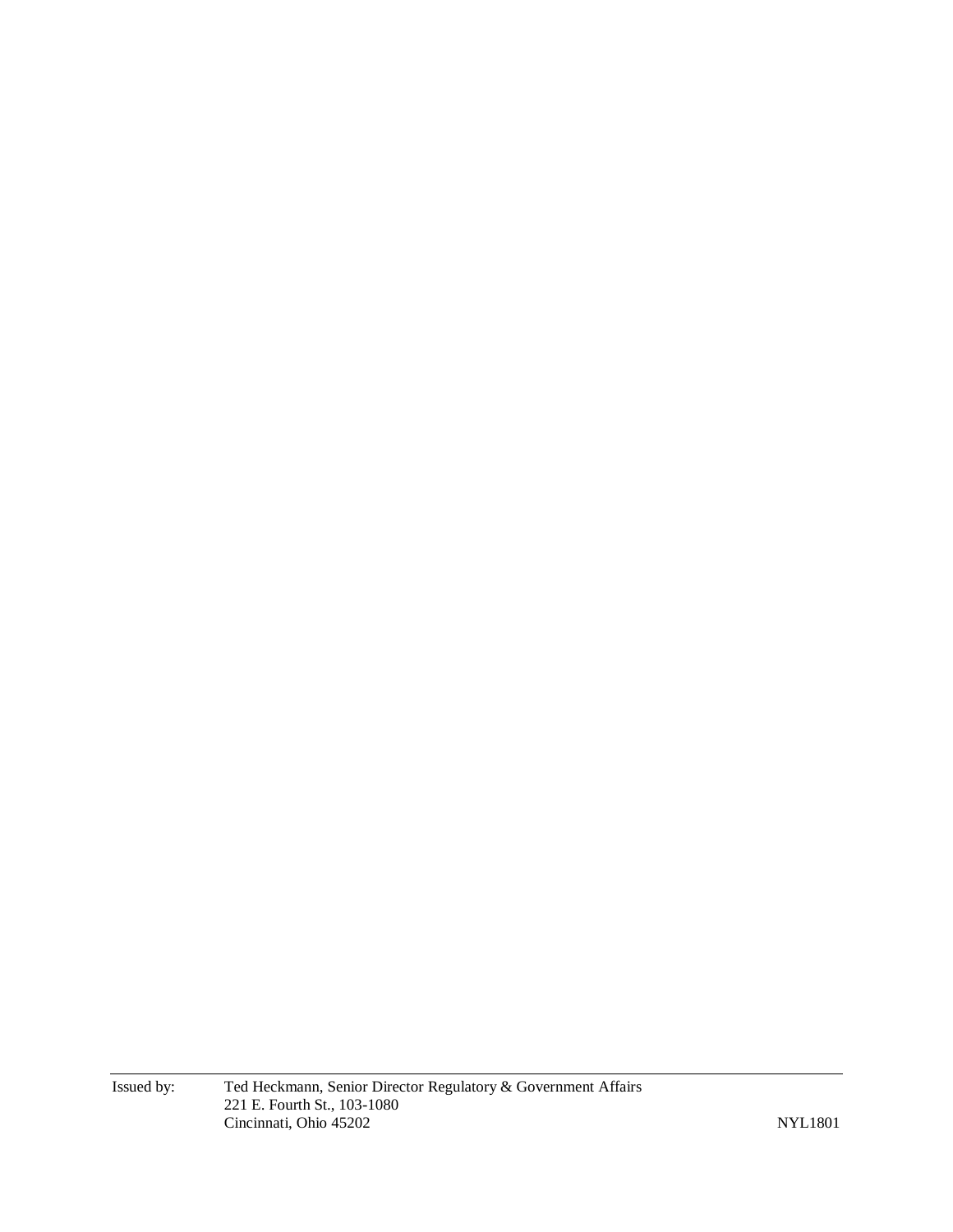#### SECTION 2 – REGULATIONS, (CONT'D.)

## 2.4 ESTABLISHMENT AND FURNISHING OF SERVICE, (CONT'D.)

## 2.4.6 Maintenance and Repairs

The Company undertakes to maintain and repair the equipment and facilities which it furnishes to customers pursuant to its tariffs. The customer is responsible for damages to equipment or facilities of the Company caused by the negligence or willful act of the customer.

The customer may not rearrange, disconnect, remove, or attempt to repair, or permit others to rearrange, disconnect, remove, or attempt to repair any equipment or facilities which the Company maintains or repairs pursuant to its tariffs, without the express consent of the Company.

If trouble develops and the customer has any equipment or facilities which the Company does not maintain or repair, the customer will make appropriate tests to determine whether that equipment or facility is the cause of the trouble before reporting an out-of-service or other trouble condition to the Company.

Customers will be required to pay the maintenance of service charges, for visits made by the Company to the customer's premises, when a service difficulty or trouble report results from equipment or facilities not maintained or repaired by the Company. The customer will be advised, before a visit to his premises, of the possibility of a maintenance of service charge.

Minimum Maximum

Maintenance of Service Charge:

| (1) During Normal Working Hours,<br>per visit  | \$200.00 | \$400.00 |
|------------------------------------------------|----------|----------|
| (2) Outside Normal Working Hours,<br>per visit | \$350.00 | \$500.00 |

Normal Working Hours are defined as Monday to Friday, 7am to 7pm in the time zone of the customer's location of the dispatch. If a visit begins and/or ends outside this period, it is considered Outside of Normal Working Hours.

Any dispatch that begins or ends from 12:01 am to 12:00 am the following day the time zone of the customer's location of the dispatch. If a visit begins and/or ends outside this period, it is considered Outside of Normal Working Hours. Any dispatch that begins or ends from 12:01 am to 12:00 am the following day the time zone of the Customer's Premises on these holiday's will also be considered "Outside of Normal Working Hours":

| New Year's Day         | Memorial Day    | Martin Luther King Jr. Day |
|------------------------|-----------------|----------------------------|
| Independence Day       | Labor Day       | Thanksgiving Day           |
| Day after Thanksgiving | Presidents' Day | Christmas Day              |

| Issued by: | Ted Heckmann, Senior Director Regulatory & Government Affairs |                |
|------------|---------------------------------------------------------------|----------------|
|            | 221 E. Fourth St., 103-1080                                   |                |
|            | Cincinnati. Ohio 45202                                        | <b>NYL1801</b> |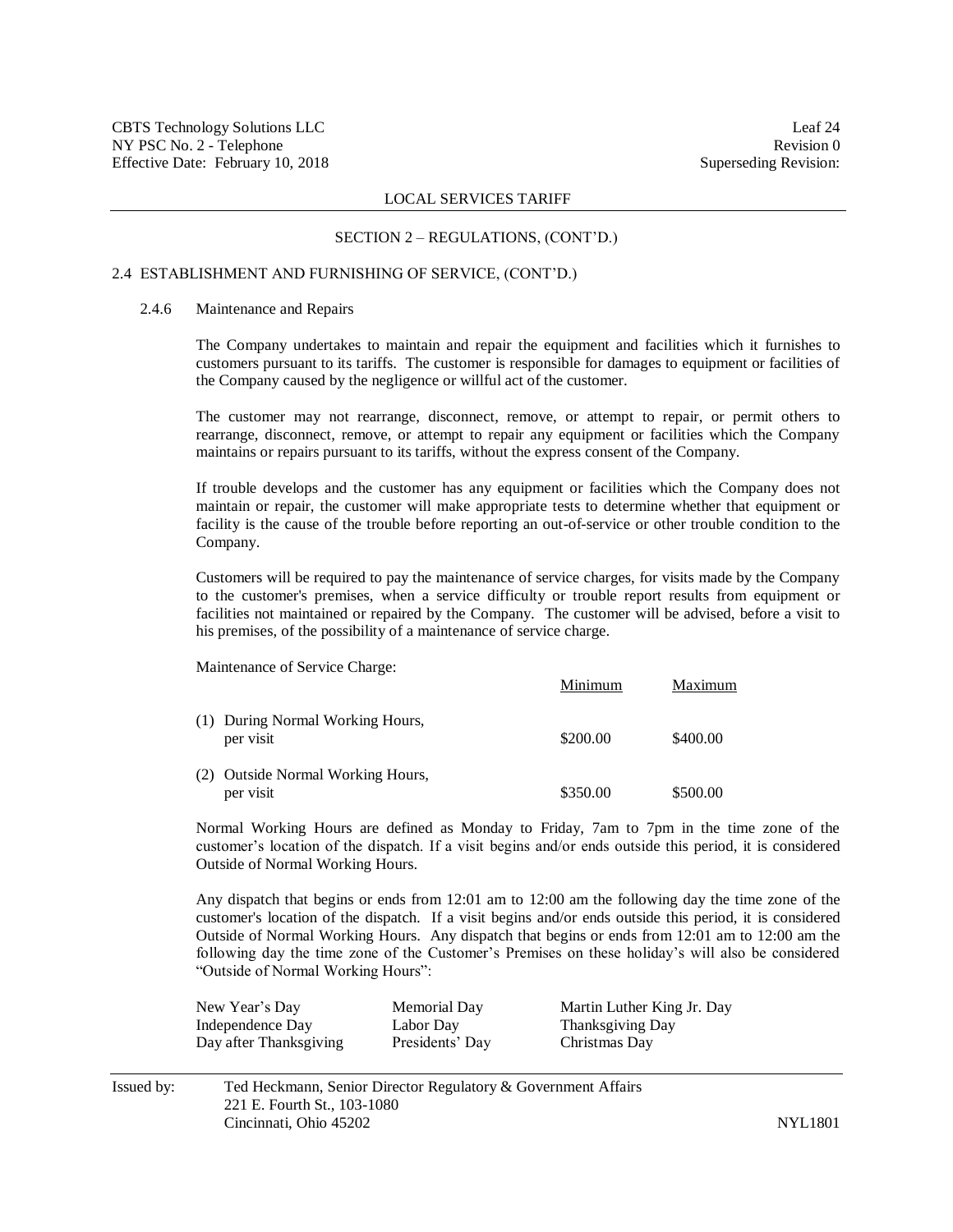## SECTION 2 – REGULATIONS, (CONT'D.)

## 2.4 ESTABLISHMENT AND FURNISHING OF SERVICE, (CONT'D.)

## 2.4.7 Special Equipment and Arrangements

Special equipment and arrangements requested by customers and not otherwise provided for in this tariff may be furnished where possible, if not detrimental to any of the services furnished by the Company, at charges that are in addition to other applicable charges.

## 2.4.8 Overtime

For work performed outside the normal working hours of the Company at the request of the customer, the additional expense incurred by the Company is charged to the customer in addition to other charges which are applicable. In such cases, charges based on the cost of labor, materials, and other costs incurred by or charged to the Company will apply. The customer will be notified in advance if such charges may apply.

### 2.4.9 Individual Case Basis (CB) Arrangements

Rates for ICB arrangements will be developed on a case-by-case basis in response to a bona fide request from a customer or prospective customer for service which varies from tariffed arrangements. Rates quoted in response to such requests may be different from the tariffed rates specified for such services. ICB rates will be made available to similarly situated customers.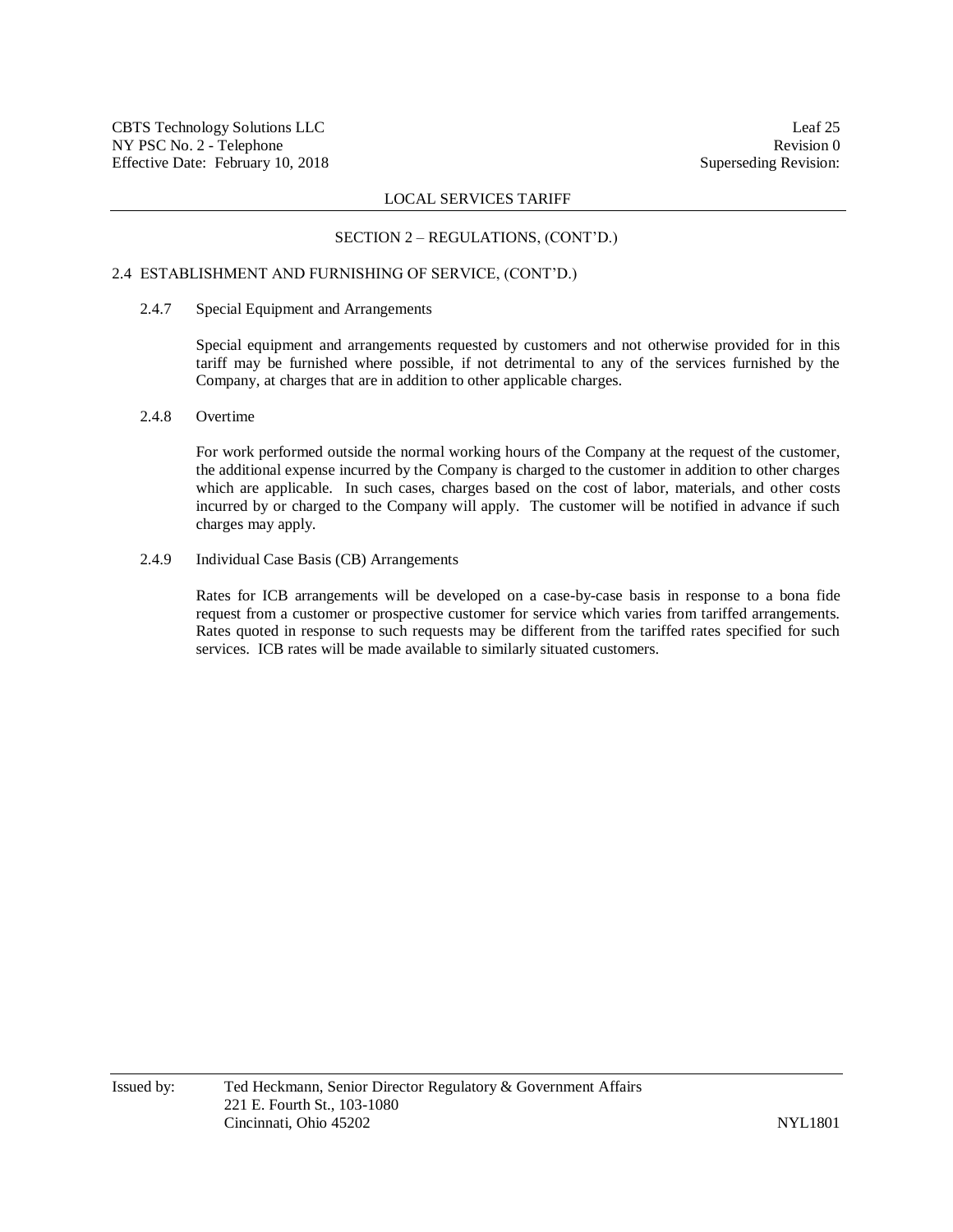#### SECTION 2 – REGULATIONS, (CONT'D.)

## 2.4 ESTABLISHMENT AND FURNISHING OF SERVICE, (CONT'D.)

#### 2.4.10 Identity of Customer-Announcement Facilities

Use of Company facilities for public announcement service or non-public announcement service is subject to the following conditions:

- A. For purposes of identification, exchange service customers who transmit recorded announcements over facilities provided by the Company must include in the recorded message the name of the organization or individual responsible for the service and the address at which the service is provided.
- B. Customers transmitting factual announcements such as time, weather, stock market quotations, airline schedules, and similar information are excluded from the preceding conditions.
- C. Failure to comply with the provisions of this tariff will be cause for termination of the service.
- D. The Company will reveal on request, to the extent the information is available from its records, the identity of the individual responsible for service with which announcement facilities have been associated.
- 2.4.11 Wire Tap Investigation

When a wire tap investigation is made by the Company at the request of a customer, and no wire tap trouble condition in Company equipment or facilities can be found, the cost incurred for inspection of the facilities and equipment serving the customer may be charged to the customer.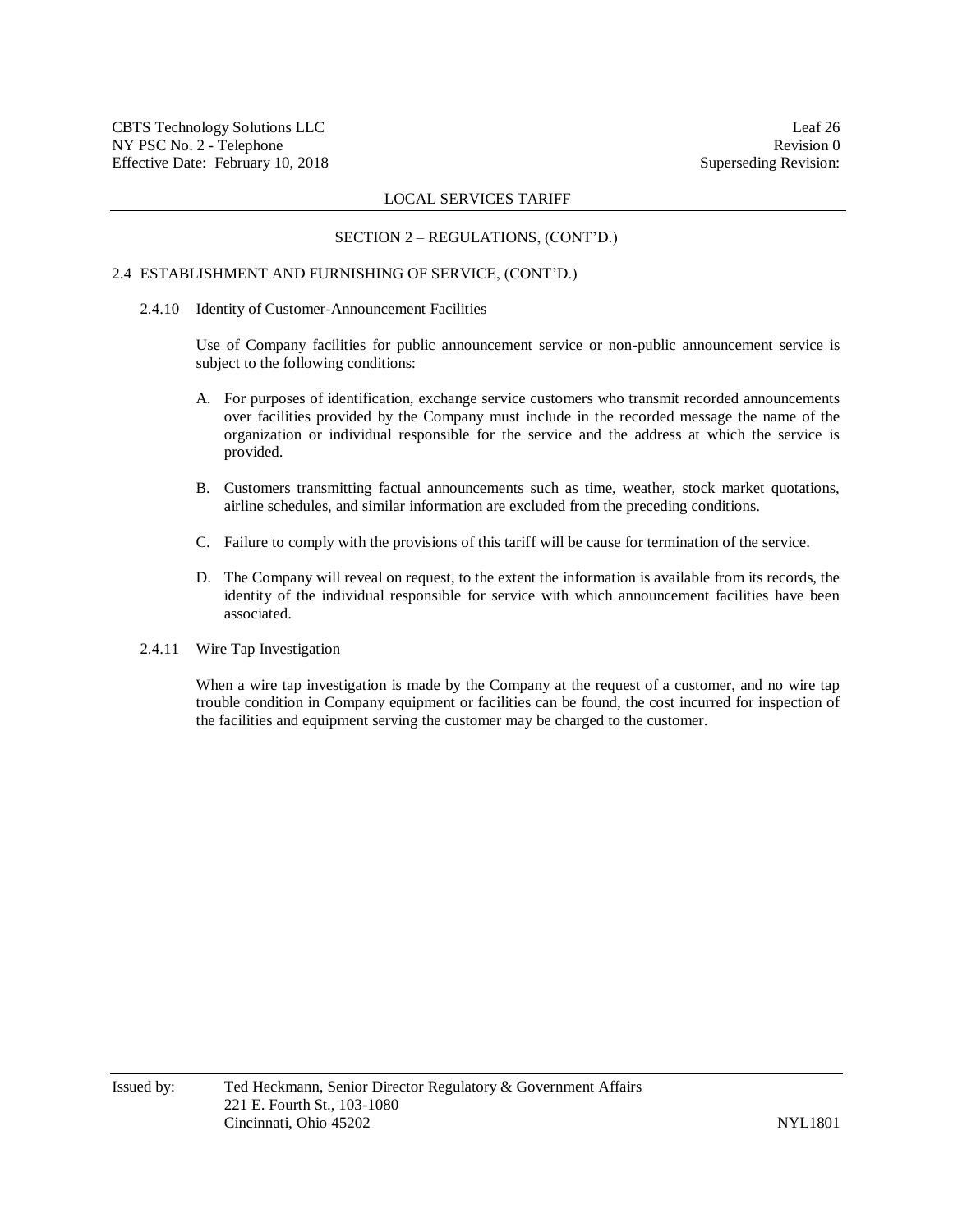## SECTION 2 – REGULATIONS, (CONT'D.)

## 2.4 ESTABLISHMENT AND FURNISHING OF SERVICE, (CONT'D.)

#### 2.4.12 Telecommunications relay Service (TRS)

Enables deaf, hard-of-hearing or speech-impaired persons who use a text telephone or similar device, to communicate freely with the hearing population who do not use a text telephone. A Customer will be able to access the state provider to complete such calls. When applicable, the Company will impose a surcharge to all Customers at a level determined by the Commission.

### 2.4.13 Provisions for Certain State and Local Taxes and Fees

There shall be added to the customer's bill, as a separate item, an amount equal to the customer's proportionate part of any license, occupation, franchise, or other similar tax or fee, now or hereafter agreed to or imposed upon the Company by state or local taxing authorities, whether imposed by ordinance, franchise agreement or otherwise, and whether imposed upon or measured by the gross receipts, net receipts or revenues of the Company. Such amount will be added to the bill of each customer who receives service within the territorial limits of the taxing authority. Where more than one such tax or fee is imposed, each of the amounts applicable to the customer shall be added to the customer's bill as a separately identified item.

### 2.5 DIRECTORIES

### 2.5.1 Ownership and Use

The Company reserves the right to charge for directories issued in replacement of directories defaced or mutilated while in possession of customers.

#### 2.5.2 Distribution

The Telephone Company will furnish to its customers without charge, only such directories as it deems necessary for the efficient use of service.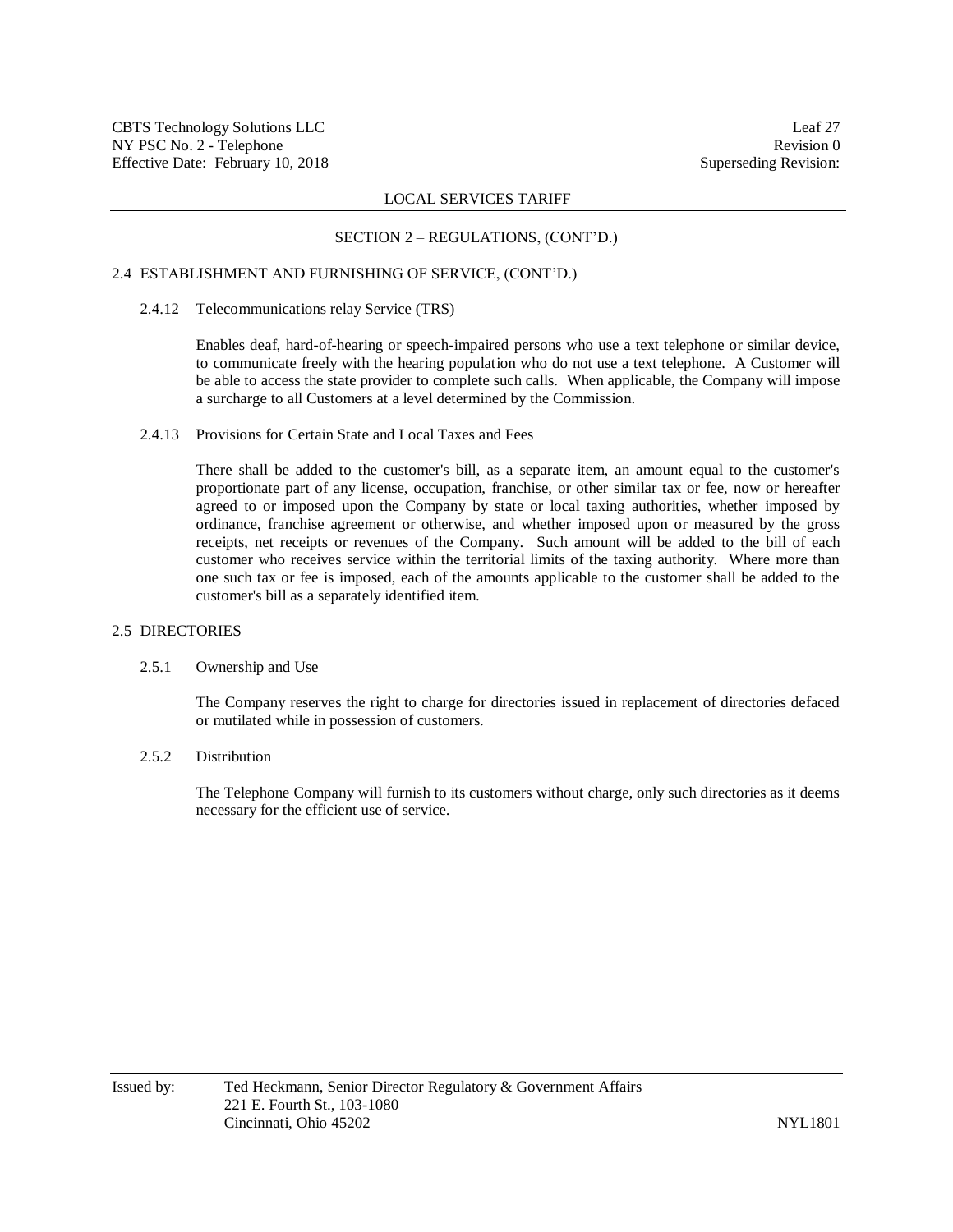#### SECTION 2 – REGULATIONS, (CONT'D.)

#### 2.6 VARIABLE TERM PAYMENT PLAN

## 2.6.1 General

- A. The Variable Term Payment Plan (VTPP) is a payment plan which allows customers to pay a fixed rate for services over one of any currently available payment periods. A different monthly rate applies for the duration of each period. The monthly rate varies inversely with the length of the payment period, e.g., the monthly rate for a short period is greater than that for a long period.
- B. The minimum period is 12 months, unless otherwise specified in product tariffs.
- C. During the effective term of a customer's initial payment period, the monthly rate is not subject to Company-initiated changes.
- D. Unless specifically exempted, services furnished under the Variable Term Payment Plan are subject to all general regulations applicable to the provision of service by the Company as stated elsewhere in this and other tariffs.

#### 2.6.2 Regulations

- A. Application of Rates and Charges (unless stated otherwise in the product tariffs)
	- 1. The monthly rate applicable at the time a customer subscribes to a product or service under the Variable Term Payment Plan is not subject to Company-initiated change during the initial payment period, providing there are no customer-initiated delays in the establishment of the subscribed-for product or service.
	- 2. After the expiration of either the initial payment period or the subsequent 12-month payment periods the monthly rate will continue to be the same rate that the customer paid under their initial term agreement. The rate will be subject to Company-initiated changes with a 60-day written notice to the customer during which time the customer shall have the right to terminate the agreement, without incurring termination charges. The rate adjustment would not exceed the tariffed rate.
	- 3. Nonrecurring charges are to be paid in full at the time of installation.
	- 4. In the event that all or any part of the service is disconnected at customer request before expiration of any selected payment period of greater than one month's duration, the customer will be required to pay termination charges as stated in this tariff.
	- 5. Rates and charges apply according to the appropriate schedules for products and services offered under the Variable Term Payment Plan.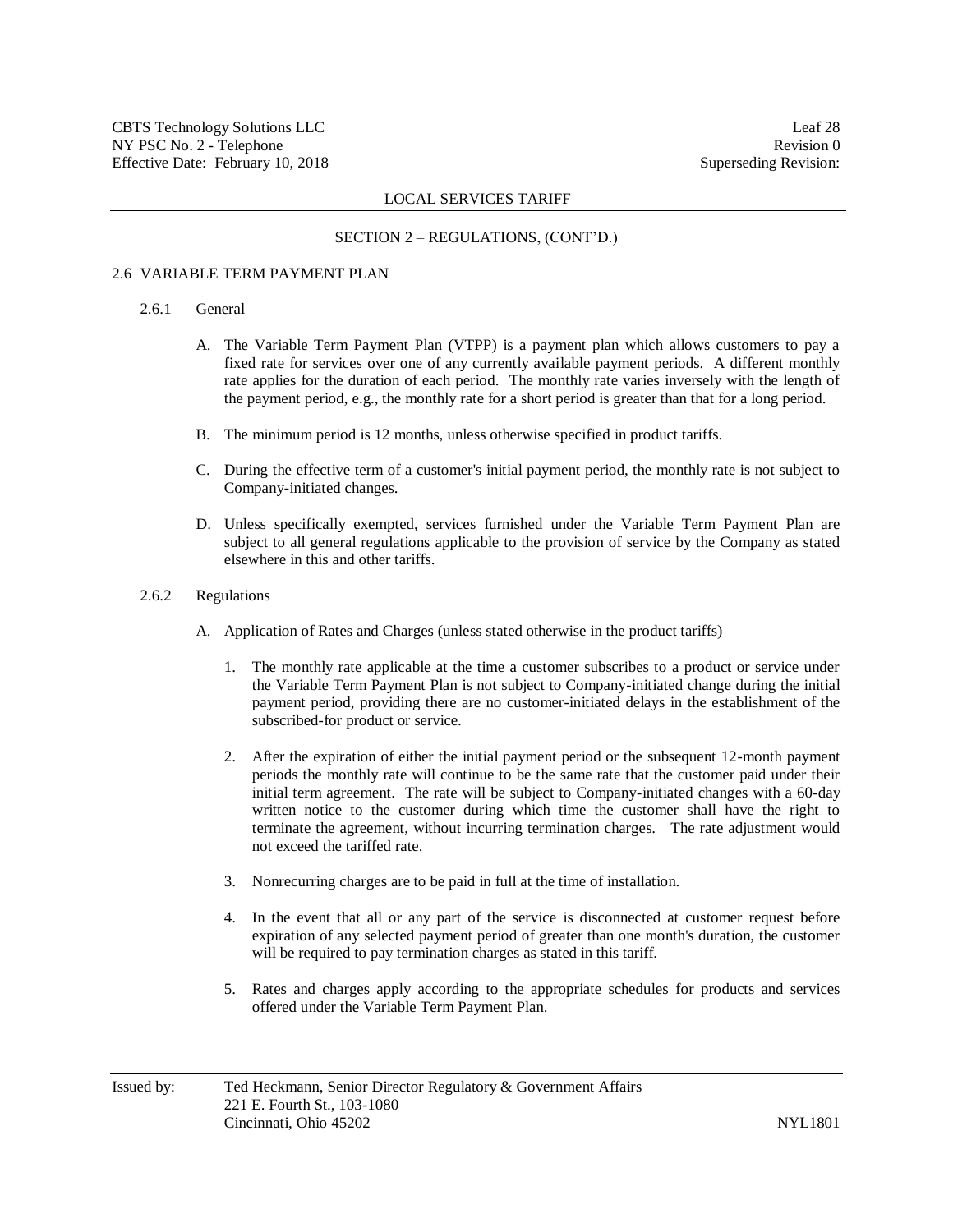#### SECTION 2 – REGULATIONS, (CONT'D.)

#### 2.6 VARIABLE TERM PAYMENT PLAN, (CONT'D.)

## 2.6.2 Regulations, (Cont'd.)

#### B. Renewal Options

The customer has the following renewal options:

- 1. Prior to completion of the present VTPP payment period and upon notification to the Company, a customer may renew for any payment period currently available under VTPP. The rates will be those currently in effect for new customers at the time of renewal. The new payment period starts the day following completion of the prior payment period.
- 2. If upon completion of the current payment period the customer has not chosen a new payment period and has not requested discontinuance of service, the customer's agreement will automatically renew for a 12-month period at the rate the customer is paying under their current agreement unless either party notifies the other in writing or verbally of its intention not to renew, at least 30 days before the end of the then-current term.
- C. Early Contract Termination

Unless otherwise noted in individual product tariffs, if the customer terminates their service prior to the expiration date of the term agreement, the customer will be required to pay early termination charges that equate to the monthly charges for the remainder of either the initial payment period or the subsequent 12-month payment periods. If nonrecurring charges associated with the installation of the business services were waived, the customer will become liable for payment of the waived charges.

Inclusion of early termination liability by the company in its tariff or a contract does not constitute a determination by the Commission that the termination liability imposed by the company is approved or sanctioned by the Commission. Customers shall be free to pursue whatever legal remedies they may have should a dispute arise.

D. Additions

If the customer wishes to make additions, the customer may also select, from those currently available in the tariff, a different payment period of equal or shorter length than the time remaining in the period selected for the existing service at the current filed rates for the selected period. The additions may then have a different expiration date than the existing service.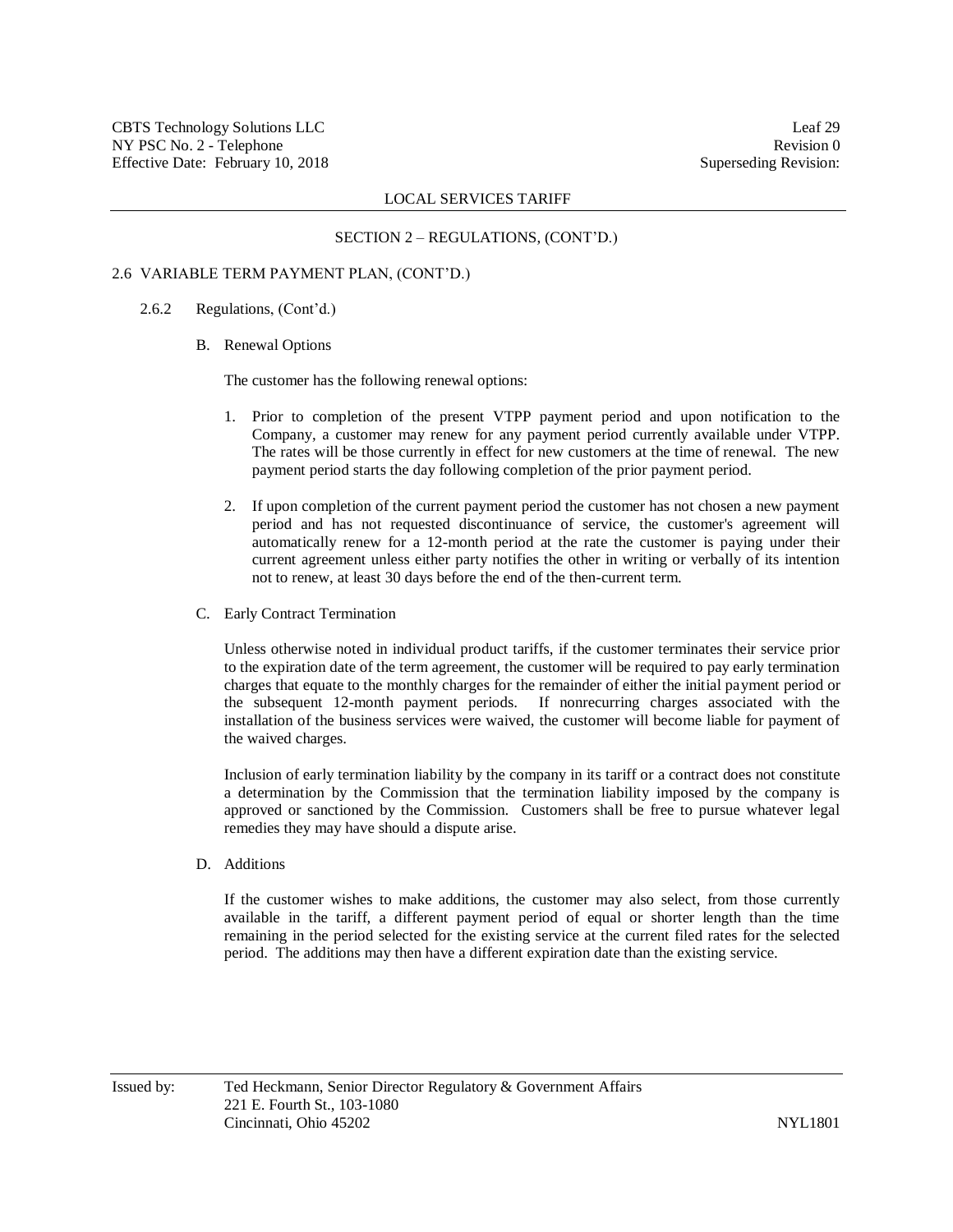#### SECTION 2 – REGULATIONS, (CONT'D.)

## 2.6 VARIABLE TERM PAYMENT PLAN, (CONT'D.)

- 2.6.2 Regulations, (Cont'd.)
	- E. Upgrades
		- 1. Allowable upgrades to products offered by the Company are specified in the individual tariffs currently in effect for offerings under the Variable Term Payment Plan.
		- 2. A customer who elects to upgrade an installed product may choose one of two options, unless otherwise specified in the product tariffs:
			- a. The existing payment period may be extended by a period of time specified in the product tariff, and the new and the previously installed service will expire on the same date. The rate level applicable for the new service is the one currently in effect for the payment period which the customer had selected prior to the upgrade, while the rates for services previously installed and continuing in service are unaffected. (If the payment period selected by the customer prior to the upgrade has been discontinued in the tariff, the new service will be billed at rates applicable for the next shorter payment period in the current tariff.)
			- b. The new service may be billed over a currently available payment period of equal or shorter length than the time remaining in the existing payment period. Current rates apply for the selected payment period for the new service. Rates for service previously installed and continuing in service are unaffected. The expiration date of the new service is then either the same as or earlier than that of the previously installed system.

When the expiration date of the new service is earlier, the customer must select another payment period for the service according to the terms and conditions stated in the preceding paragraph at the time of expiration.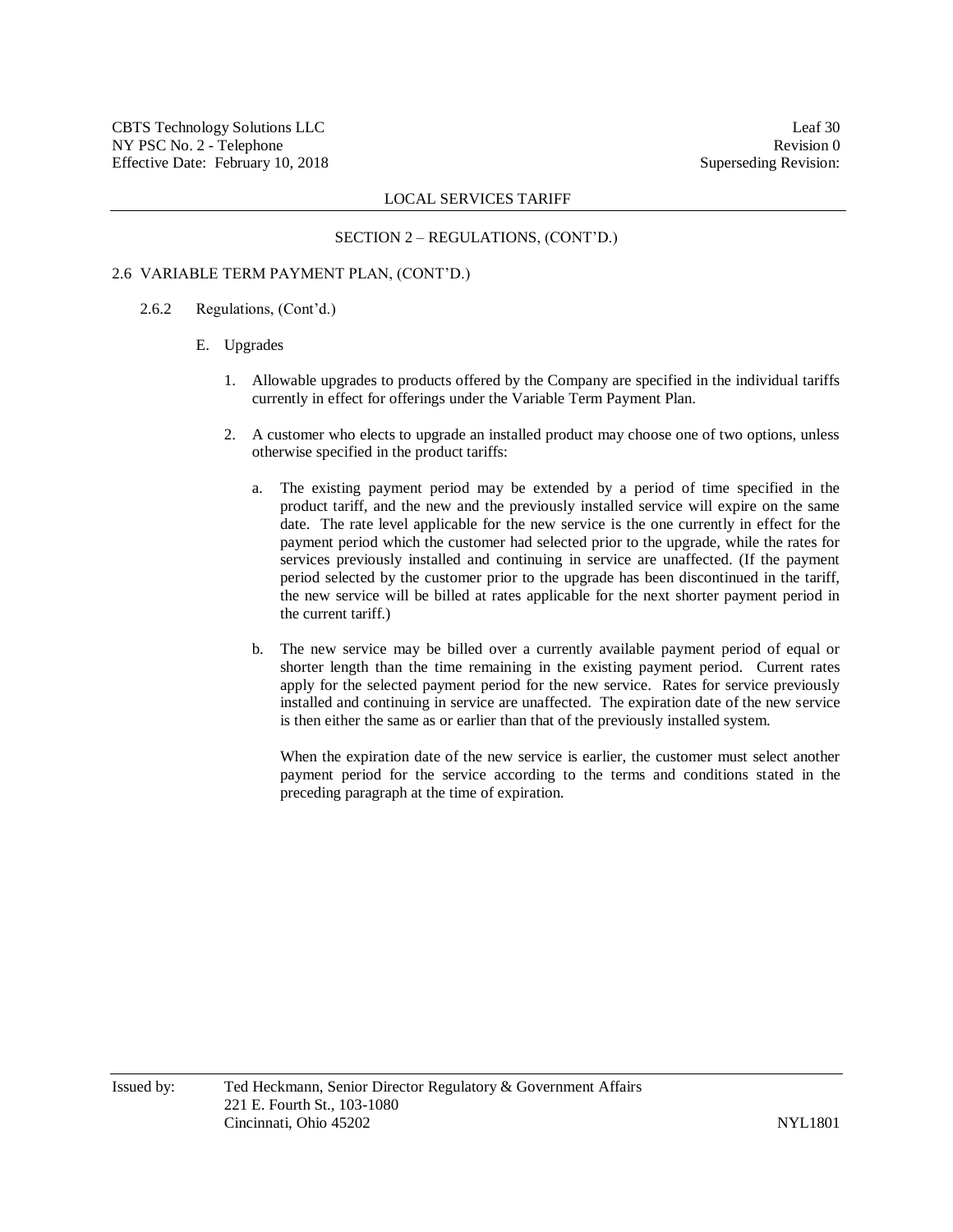## SECTION 2 – REGULATIONS, (CONT'D.)

## 2.6 VARIABLE TERM PAYMENT PLAN, (CONT'D.)

### 2.6.2 Regulations, (Cont'd.)

#### F. Downgrades

- 1. Allowable downgrades for installed services are specified in product tariffs.
- 2. A customer has the option to place any new service on a coterminous payment unless otherwise specified in the product tariff. Rates for the new service are those currently in effect for the original payment period (or, if the period is no longer available, for the next shorter one). The rates for services remaining after the downgrade will not be affected.
- 3. When a coterminous payment period is not chosen for new service, the customer must select a payment period of equal or shorter length than the time remaining in the current payment period. Current rates apply for the equal or shorter payment period. Service remaining on the customer's premises will continue to be billed at the rates in effect before the downgrade. The new service may than have a different expiration date from the service which remained after downgrading.
- 4. When the expiration dates differ, the customer must select a new payment period for the service (at the time of expiration) added at the time the service was downgraded, according to the terms and conditions in this section.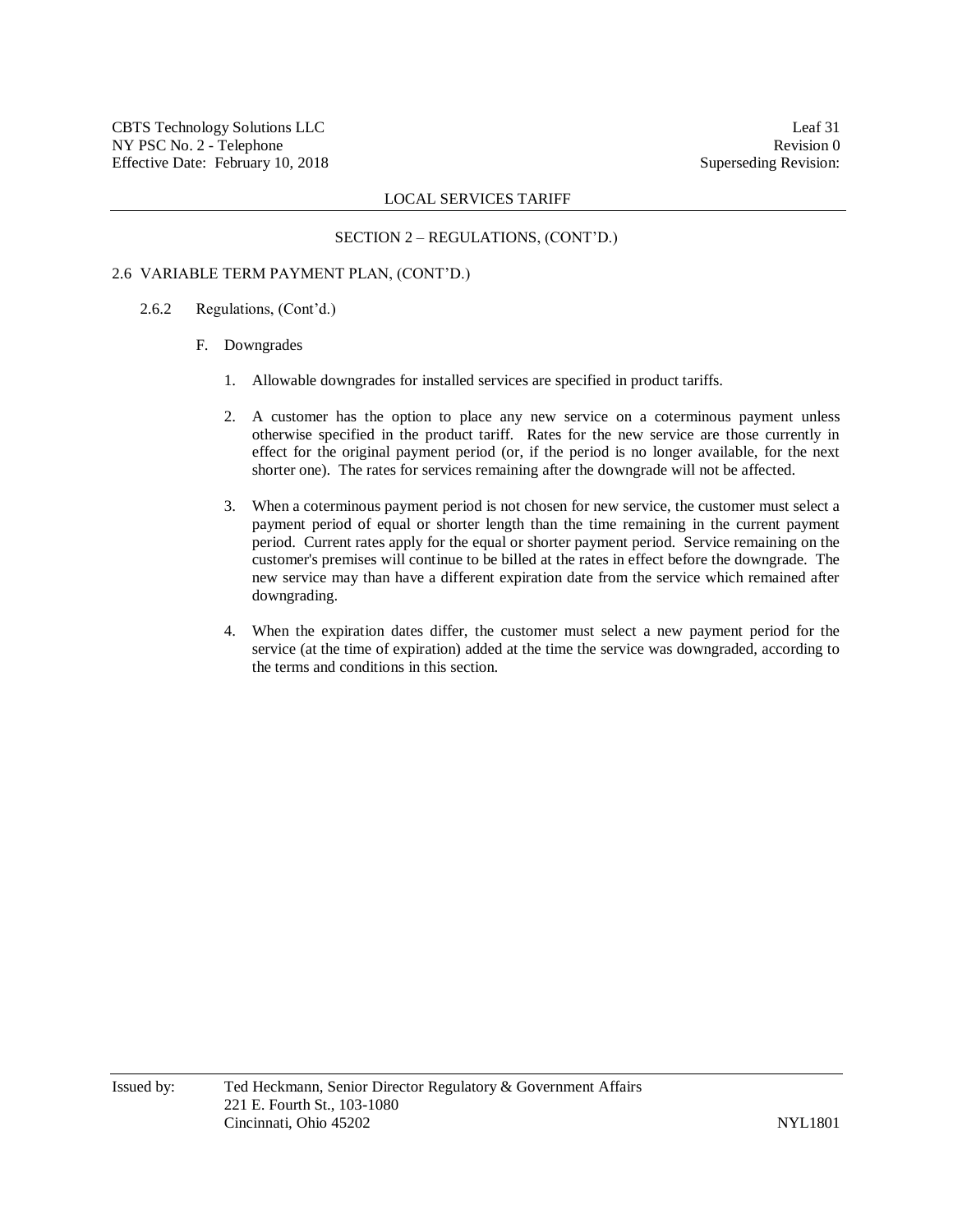## SECTION 2 – REGULATIONS, (CONT'D.)

## 2.6 VARIABLE TERM PAYMENT PLAN, (CONT'D.)

## 2.6.2 Regulations, (Cont'd.)

G. Requests for Changes in Length of Initial Payment Period

Following the establishment of service for a service furnished under a Variable Term Payment Plan period and before the completion of that period, the existing payment period may be replaced by a currently offered payment period at the current rates, subject to the following conditions:

- 1. No credit will be given for payments made during the formerly selected period. However, nonrecurring charges will not be reapplied.
- 2. The new payment period begins with the date requested.
- 3. No termination charge applies provided the customer selects a new payment period equal to or longer than the time remaining under the former payment period. Otherwise, a termination charge applies for the former payment period.
- 4. The new payment period selected for a component of a service must be equal to or shorter than the time remaining in that service's existing payment period.

### H. Supersedure

Service may be transferred to a new customer at the same location, upon prior written concurrence by the Company. The new customer will be subject to all provisions currently reflected in the contract.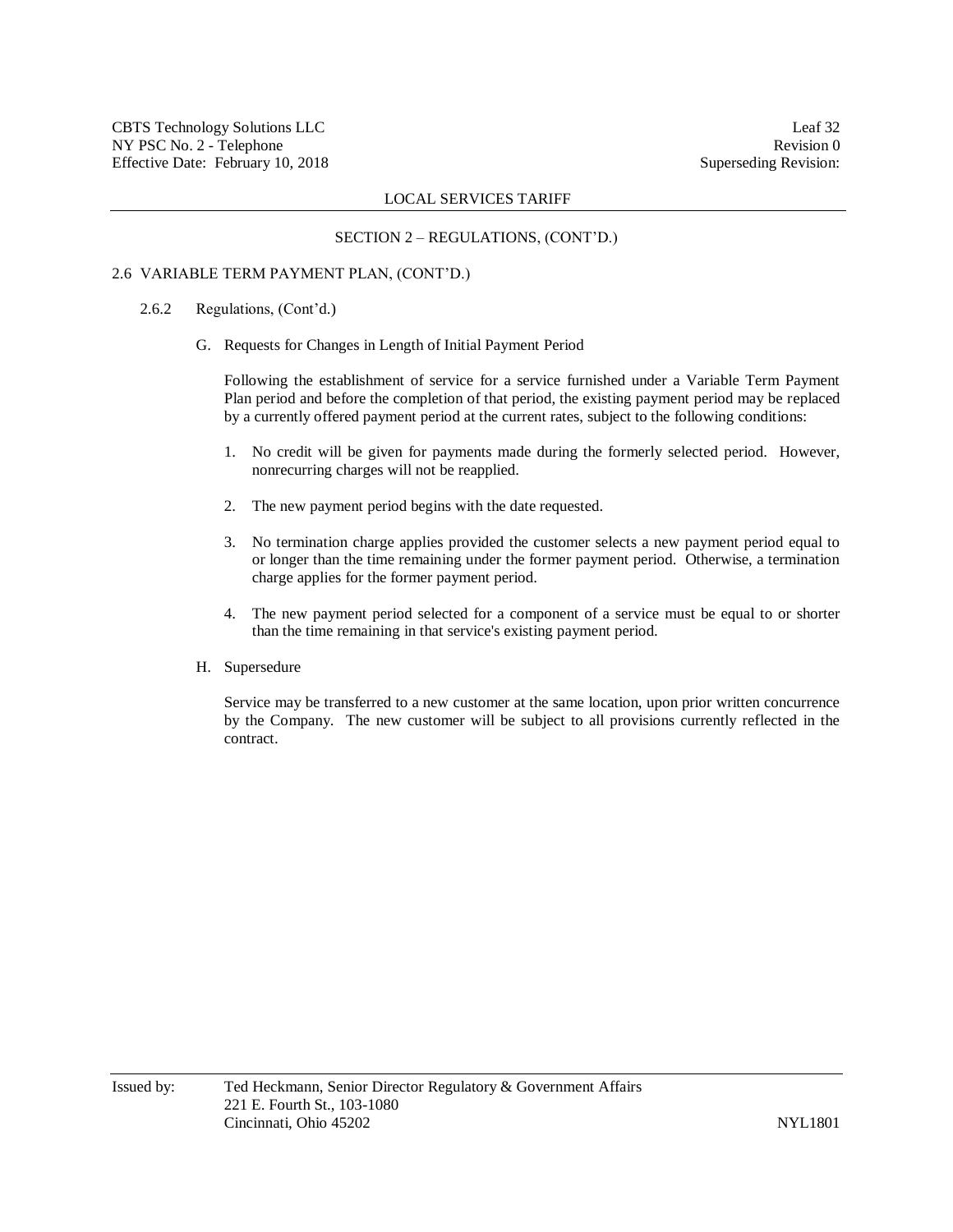#### SECTION 2 – REGULATIONS, (CONT'D.)

## 2.7 EMERGENCY NUMBER 911 SERVICE

This service is offered solely as an aid in handling assistance calls in connection with fire, police or other emergencies. The Company is not responsible for any losses, claims, demands, suits or any liability whatsoever, whether suffered, made, instituted or asserted by the Customer or by any other party or person for any personal injury to or death of any person or persons, and for any loss, damage or destruction of any property, whether owned by the Customer or others, caused or claimed to have been caused by : (1) mistakes, omissions, interruptions, delays, errors or other defects in the provision of this service, or (2) installation, operation, failure to operate, maintenance, removal, presence, condition, location or use of any equipment and facilities furnishing this service.

The Company is not responsible for any infringement or invasions of the right of privacy of any person or persons, caused or claimed to have been caused, directly or indirectly, by the installation, operation, failure to operate, maintenance, removal, presence, condition, occasion or use of emergency 911 service features and the equipment associated therewith, or by any services furnished by the Company including, but not limited to, the identification of the telephone number, address or name associated with the telephone used by the party or parties accessing emergency 911 service, and which arise out of the negligence or other wrongful act of the Company, the Customer, its Customers, agencies or municipalities, or the employees or agents of any one of them.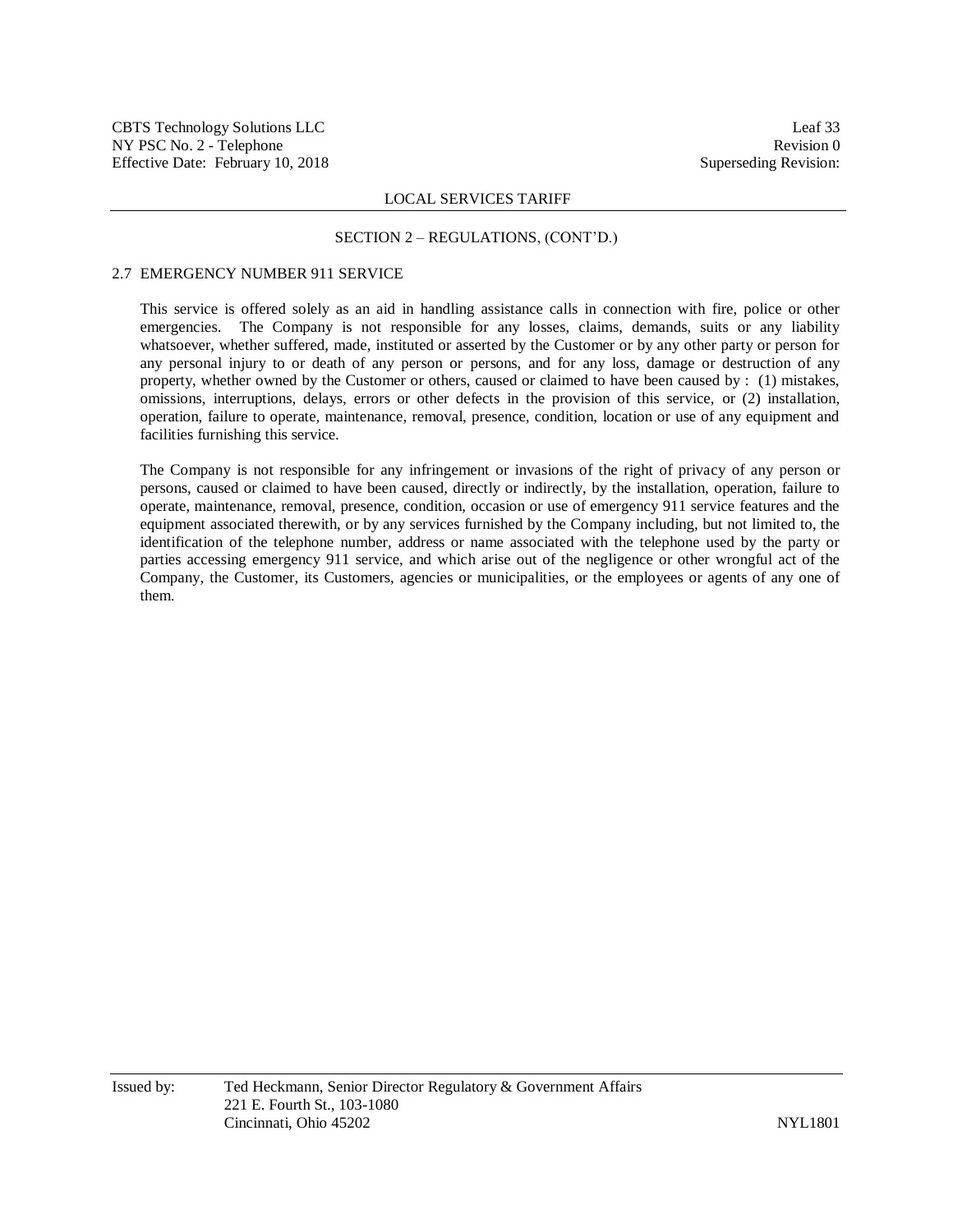## SECTION 2 – REGULATIONS, (CONT'D.)

## 2.8 811 SERVICE

811 Service is a three-digit local dialing arrangement that allows local exchange end users to reach a state service center that provides advance excavation notice services. The 811 code was assigned, pursuant to Federal Communications Commission (FCC) Order in CC Docket 92-105, to provide a one call system ("call before you dig" service) for excavators and the general public to notify facilities operators in advance of excavation activities. The Company provides the routing for calls made to 811 to the service center. The Company does not operate the 811 Service center.

811 calls cannot be placed using 1+ calling, 0+ calling, 0-Operator Assisted Calling, or 101XXXX calling.

Certain equipment, such as coin telephones and PBXs, may require special programming to allow 811 calling.

811 Service can only be accessed for calls originating on the Company's network, either from end user customers who directly purchase the Company's service or from customers of other LECs that resell the Company's services.

The Company will make every effort to route 811 calls to the appropriate service center. The Company's only obligation under 811 Service is to attempt to transmit the call to the appropriate service center. However, the Company will not be held responsible for routing mistakes, service interruptions, or other intervening acts that may interfere with telephone service and/or completion of the call.

The Company is not responsible for redirecting or otherwise handling 911 and other calls misdialed or misrouted as 811 calls. The 811 Service center is responsible for developing an appropriate method for responding to 811 calls placed in error or due to customer confusion.

The Company's provision of 811 Service shall not be interpreted, construed, or regarded, either expressly or implied, as being for the benefit of or creating any Company obligation toward, or any right of action on behalf of, any third person or legal entity including end users of the Company or any other carriers or service providers.

The Company's liability with respect to 811 Service, including damages arising out of mistakes, omissions, interruptions, delays, errors or defects in transmission, or failures or defects in facilities provided by the Company, shall be limited to the terms set forth in Section 2, part B of this tariff.

There is no charge for 811 Service, and 811 calls will not result in local measured service usage charges.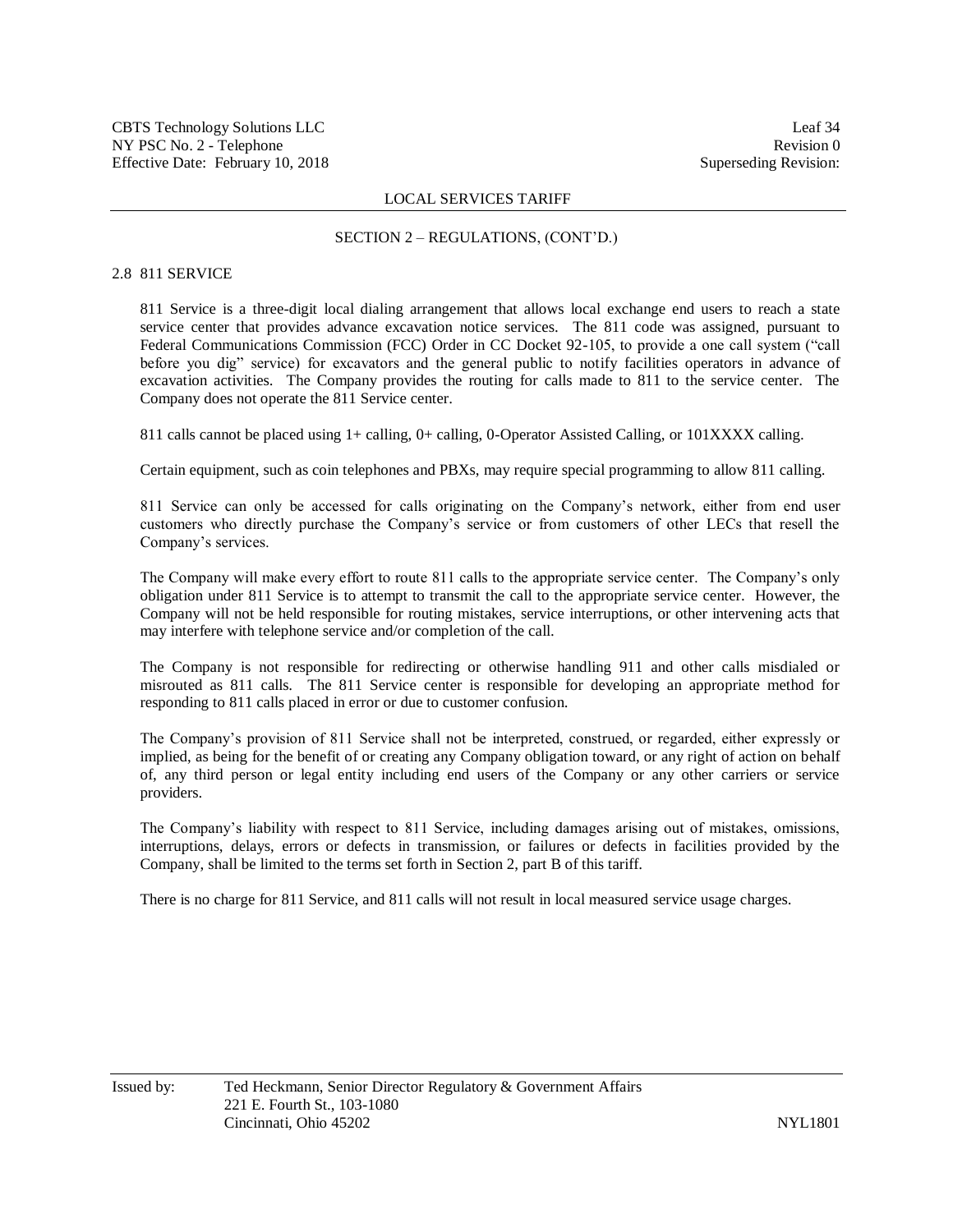#### SECTION 2 – REGULATIONS, (CONT'D.)

#### 2.9 AUTOMATIC NUMBER IDENTIFICATION (ANI)

- 2.9.1 The Company will provide Automatic Number Identification (ANI) associated with an intrastate service, by tariff, to any entity (ANI recipient), only under the following terms and conditions:
	- A. The ANI recipient or its designated billing agent may use or transmit ANI information to third parties for billing and collection, routing, screening, ensuring network performance, and completion of a telephone subscriber's call or transaction, or for performing a service directly related to the telephone subscriber's original call or transaction.
	- B. The ANI recipient may offer to any telephone subscriber with whom the ANI recipient has an established customer relationship, a product or service that is directly related to products or service previously purchased by the telephone subscriber from the ANI recipient.
	- C. The ANI recipient or its designated billing agent is prohibited from utilizing ANI information to establish marketing lists or to conduct outgoing marketing calls, except as permitted by the preceding paragraph, unless the ANI recipient obtains the prior written consent of the telephone subscriber permitting the use of ANI information for such purposes. The foregoing provisions notwithstanding, no ANI recipient or its designated billing agent may utilize ANI information if prohibited elsewhere by law.
	- D. The ANI recipient or its designated billing agent is prohibited from reselling, or otherwise disclosing ANI information to any other third party for any use other than those listed in Provision 1, unless the ANI recipient obtains the prior written consent of the subscriber permitting such resale or disclosure.
	- E. Telephone Corporations must make reasonable efforts to adopt and apply procedures designed to provide reasonable safeguards against the aforementioned abuses of ANI.
	- F. Violation of any of the foregoing terms and conditions by any ANI recipient other than a Telephone Corporation shall result, after a determination through the Commission's complaint process, in suspension of the transmission of ANI by the Telephone Corporation until such time as the Commission receives written confirmation from the ANI recipient that the violations have ceased or have been corrected. If the Commission determines that there have been three or more separate violations in a 24 month period, delivery of ANI to the offending party shall be terminated under terms and conditions determined by the Commission.

## 2.9.2 Terms and Conditions

Violation of any of the foregoing terms and conditions by a Telephone Corporation may result in Commission prosecution of penalty and enforcement proceedings pursuant to Section 24, 25 and 26 of the Public Service Law.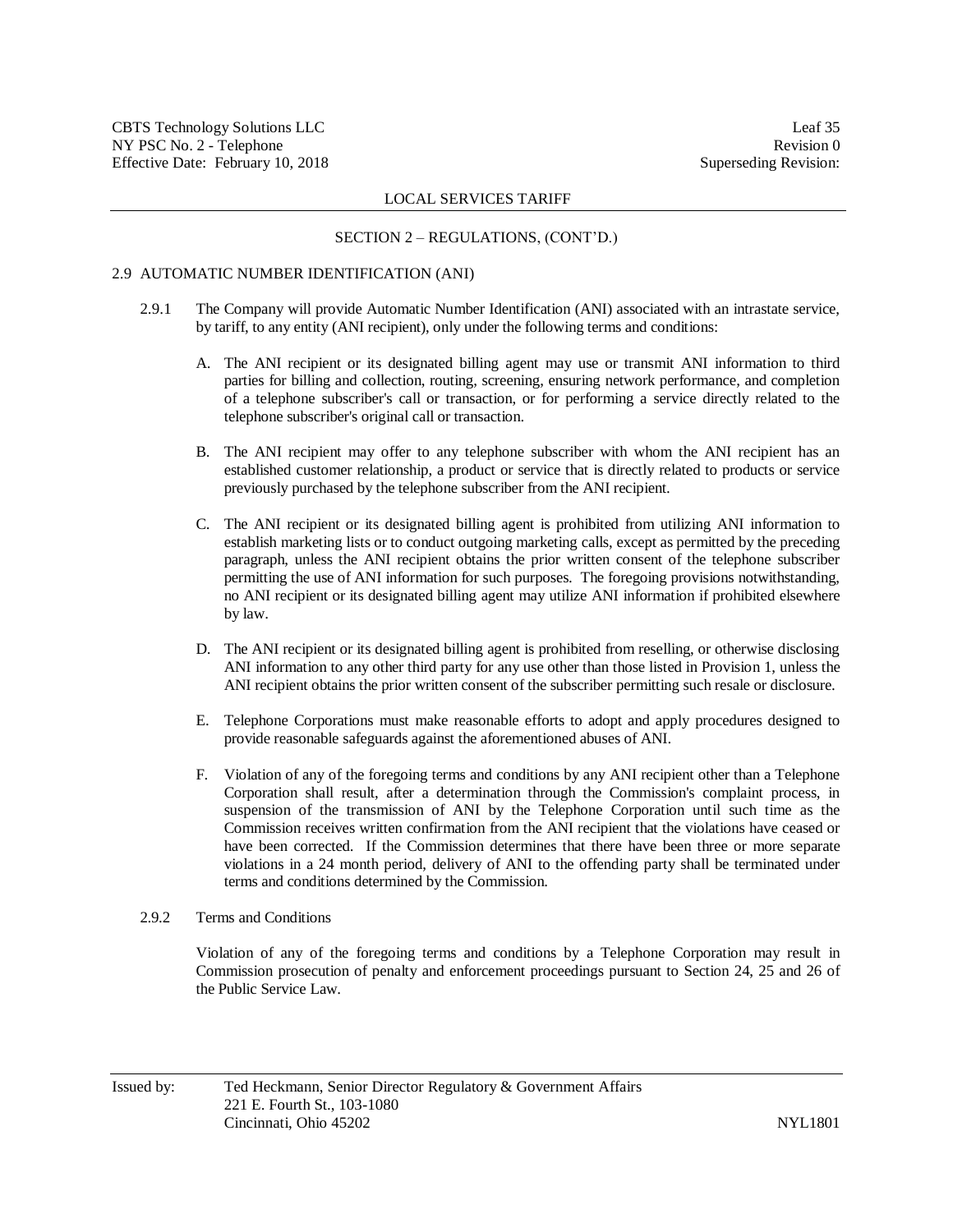## SECTION 2 – REGULATIONS, (CONT'D.)

## 2.10 FLEXIBLE PRICING

2.10.1 General

Flexible Pricing sets minimum and maximum rates that can be charged for telephone service. The Company may change a specific rate within the range of the established minimum and maximum rates on one day's notice to customers and the Public Service Commission.

- 2.10.2 Conditions
	- A. The Company reserves the right to change prices at any time subject to regulatory requirements by filing a revised Rate Attachment with the Commission.
	- B. Individual written notice to Customers of rate changes shall be made in accordance with Commission regulations. Where there are no regulations, notification will be made in a manner appropriate to the circumstances involved.
	- C. A rate shall not be changed unless it has been in effect for at least thirty (30) days.
	- D. A customer can request that the Company disconnect service that is provided under the Flexible Pricing due to a price increase. The customer will be credited for the difference between the new price and the old price retroactive to the effective date of the price increase if the customer notifies the Company of its desire to disconnect service within 20 days of receiving notification of the price increase.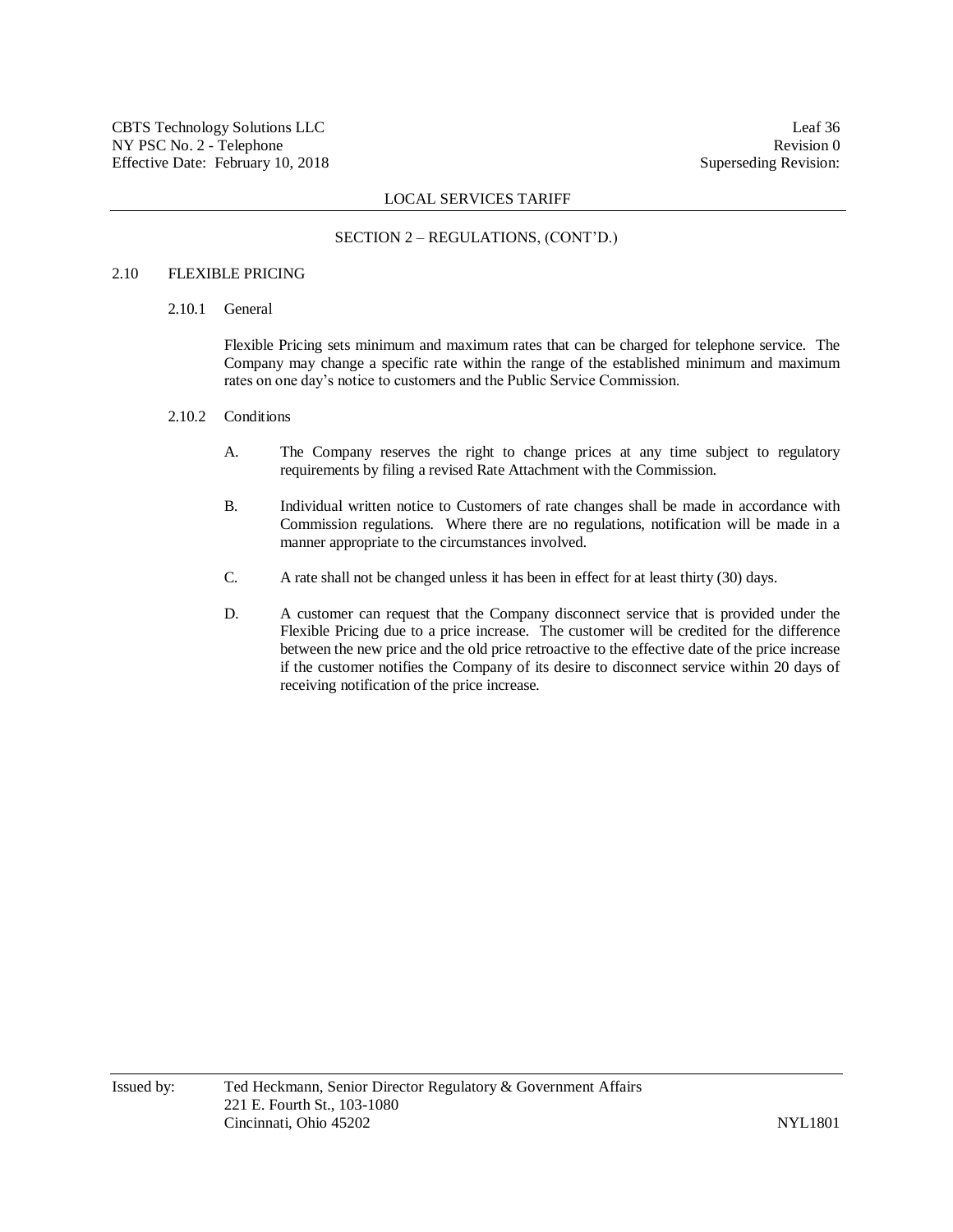#### SECTION 2 – REGULATIONS, (CONT'D.)

## 2.11 EMERGENCY/CRISIS/DISASTER RESTORATION AND PROVISIONING-TELECOMMUNICATIONS SERVICE PRIORITY

#### 2.11.1 General

- A. The Telecommunications Service Priority (TSP) Program is a federal program used to identify and prioritize telecommunications services that support national security or emergency preparedness (NS/EP) missions. NS/EP services are defined as those telecommunications services which are used to maintain a state of readiness or respond to and manage any event or crisis which causes or could cause injury or harm to the population, damage or loss to property, or degrades or threatens the NS/EP posture of the United States. TSP restoration and/or provisioning shall be provided in accordance with Part 64, Appendix A of the Federal Communications Commission's Rules and Regulations (47 C.F.R.), and the "Service Vendor Handbook For The Telecommunications Service Priority (TSP) Program" and the "Service User Manual for the Telecommunications Service Priority (TSP) System" (NCS Manual 3-1-1) (Service User Manual) issued and updated as necessary by the Office of Priority Telecommunications (OPT) of the National Communications System. Any changes to or reissuance of these regulations or manuals supersede tariff language contained herein.
- B. The TSP program has two components, restoration and provisioning.
	- 1. A restoration priority is applied to new or existing telecommunications services to ensure restoration before any other services during a service outage. TSP restoration priorities must be requested and assigned before a service outage occurs.
	- 2. A provisioning priority is obtained to facilitate priority installation of new telecommunications services during a service outage. Provisioning on a priority basis becomes necessary when an end-user has an urgent requirement for a new NS/EP service that must be installed immediately or by a specific due date that can be met only by a shorter than standard or expedited Company provisioning time frame. As a matter of general practice, existing TSP services will be restored before provisioning new TSP services.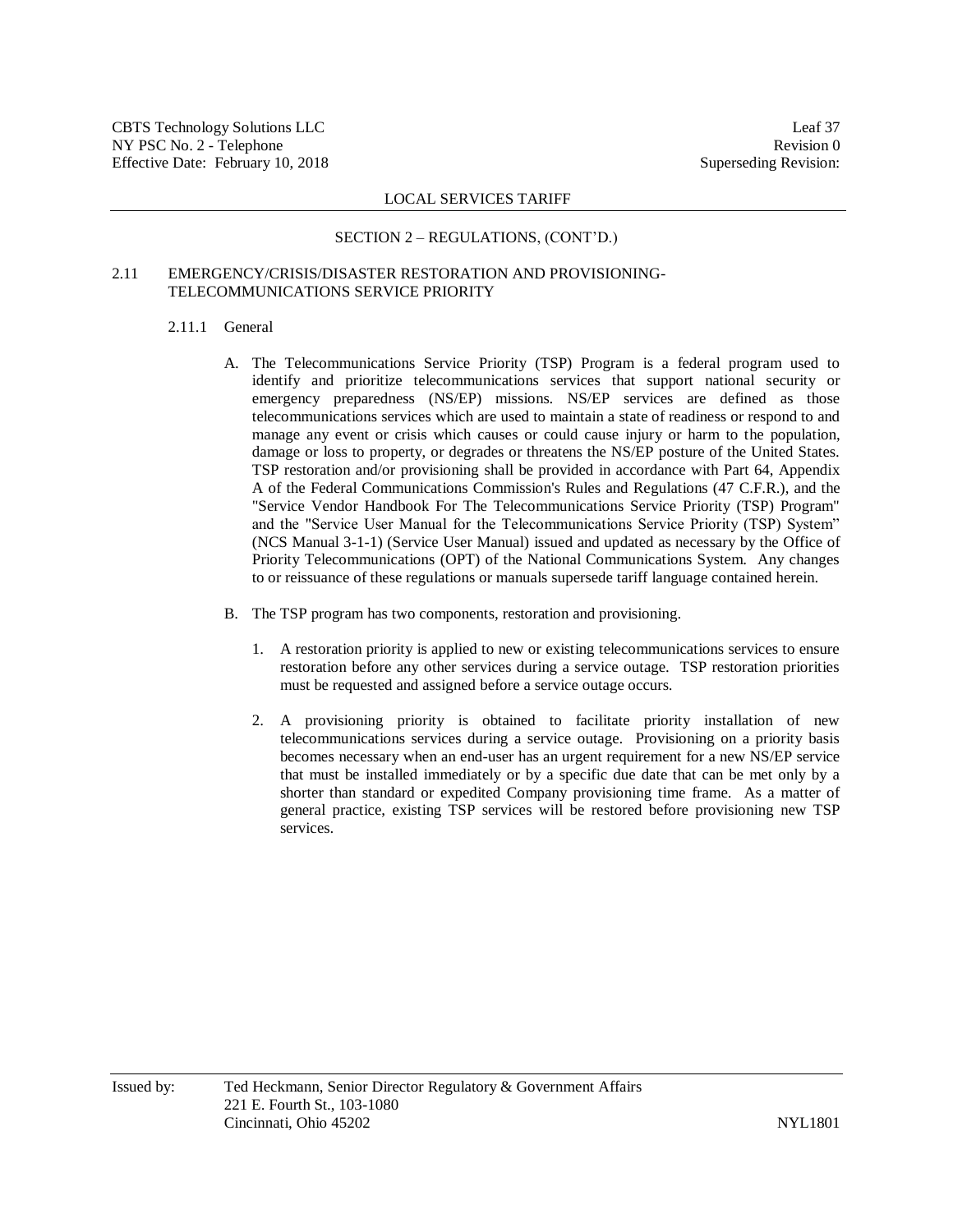#### SECTION 2 – REGULATIONS, (CONT'D.)

## 2.11 EMERGENCY/CRISIS/DISASTER RESTORATION AND PROVISIONING - TELECOMMUNICATIONS SERVICE PRIORITY, (CONT'D.)

2.11.2 TSP Request Process – Restoration

To request a TSP restoration priority assignment, a prospective TSP user must:

- a. Determine that the user's telecommunications service supports an NS/EP function under one of the following four TSP categories.
	- 1. National Security Leadership
	- 2. National Security Posture and U.S. Population Attack Warning
	- 3. Public Health, Safety, and Maintenance of Law and Order
	- 4. Public Welfare and Maintenance of National Economic Posture
- b. Identify the priority level to be requested for the telecommunications service. The priority level is determined by the end-user's TSP category and service profile. The service profile defines the user's level of support to the portion of the telecommunications service that the user owns and operates, such as customer premises equipment or wiring. The five levels of priority and seven element groups that define the service profile are contained in the Service User Manual.
- c. Complete the TSP Request for Service Users form (SF 315) available on the National Communications System (NCS) website [\(http://tsp.ncs.gov/\)](http://tsp.ncs.gov/).

For non-federal users, have their TSP requests approved by a federal agency sponsor. Nonfederal users should contact the OPT, at the NCS website (http://tsp.ncs.gov/), for information on identifying a sponsor for TSP requests.

- d. Submit the SF 315 to the OPT.
- e. Upon receipt of the TSP Authorization Code from the OPT, notify the Company, and include the TSP Authorization Code in any service order to the Company requesting restoration of NS/EP services.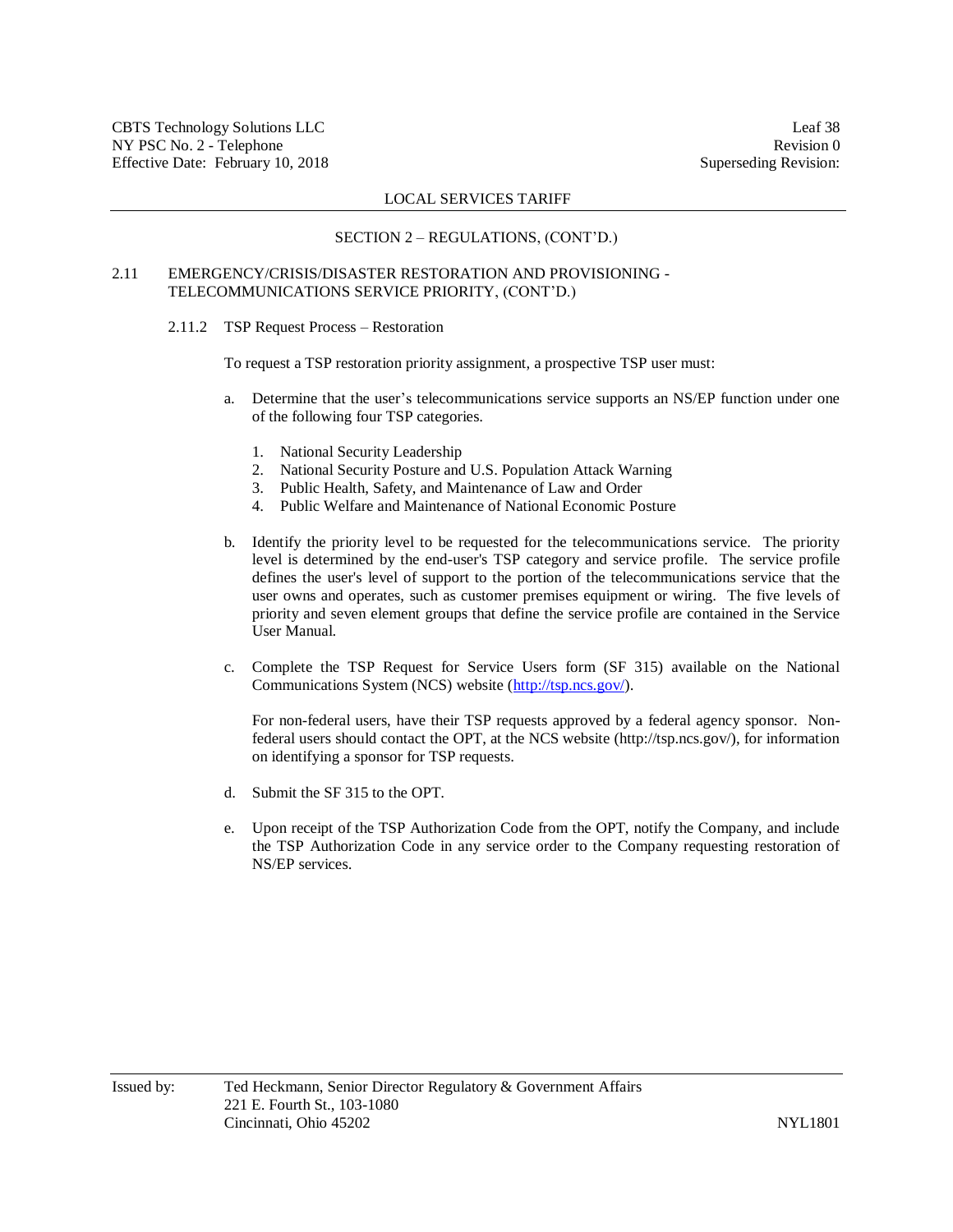## SECTION 2 – REGULATIONS, (CONT'D.)

## 2.11 EMERGENCY/CRISIS/DISASTER RESTORATION AND PROVISIONING - TELECOMMUNICATIONS SERVICE PRIORITY, (CONT'D.)

2.11.3 TSP Request Process – Provisioning

To request a TSP provisioning priority assignment, a prospective TSP user must follow the same steps listed in 2a. - 2.e above for restoration priority assignment except for the following differences. The user should:

- a. Certify that its telecommunications service is an Emergency service. Emergency services are those that support one of the NS/EP functions listed in 214.2.a. above and are so critical that they must be provisioned at the earliest possible time, without regard to cost to the user.
- b. Verify that the Company cannot meet the service due date without a TSP assignment.
- c. Obtain approval from the end-user's invocation official to request a provisioning priority. Invocation officials are designated individuals with the authority to request TSP provisioning for a telecommunications service, and include the head or director of a federal agency, commander of a unified/specified military command, chief of a military service, commander of a major military command, or state governor.
- 2.11.4 Responsibilities of the End-User

End-users or entities acting on their behalf must perform the following:

- a. Identify telecommunications services requiring priority.
- b. Request, justify, and revalidate all priority level assignments. Revalidation must be completed every 2 years, and must be done before expiration of the end-user's TSP Authorization Code(s).
- c. Accept TSP services by the service due dates.
- d. Have Customer Premises Equipment (CPE) and Customer Premises Wiring (CPW) available by the requested service due date and ensure (through contractual means or otherwise) priority treatment for CPE and CPW necessary for end-to-end service continuity.
- e. Pay the Company any authorized costs associated with priority services.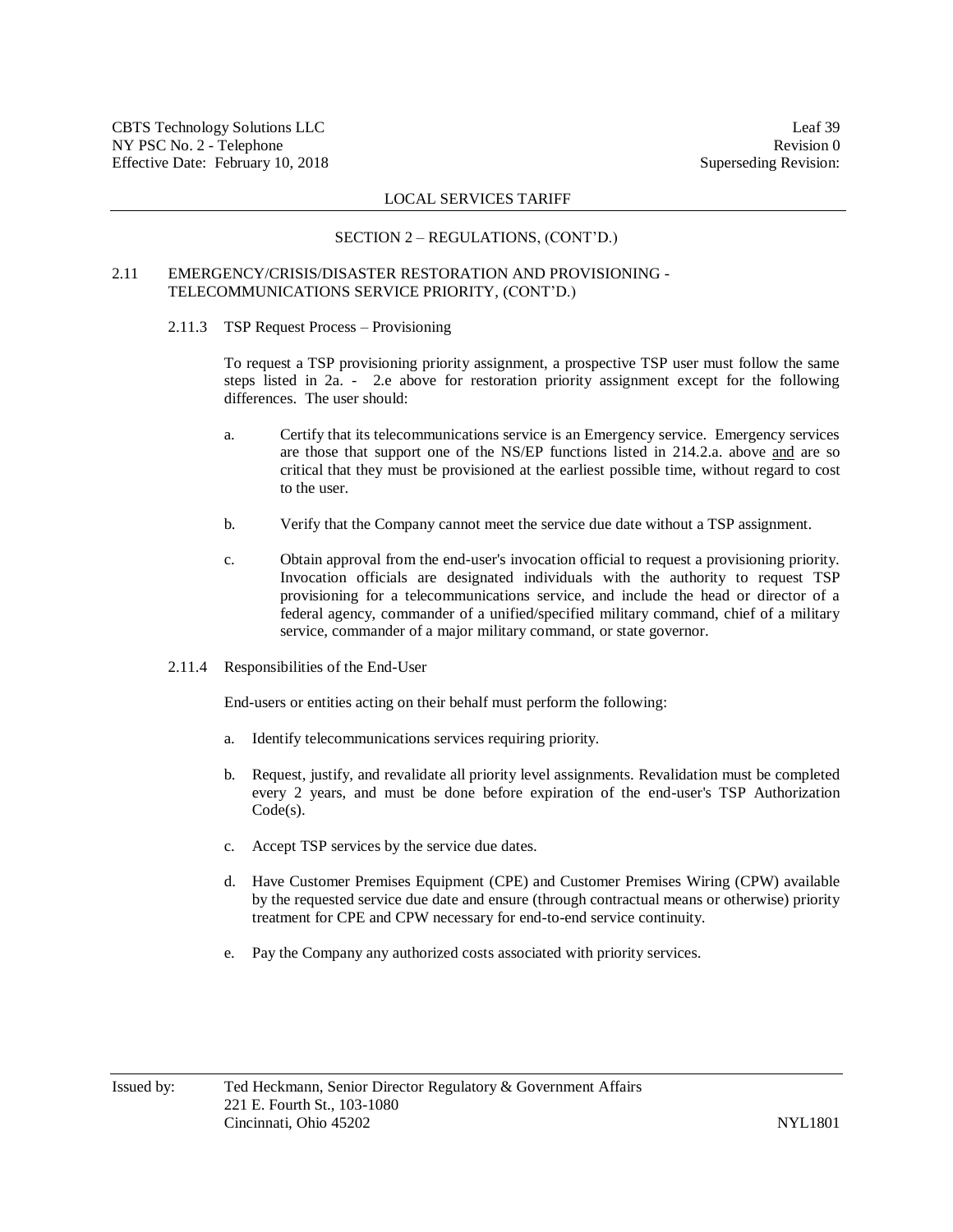#### SECTION 2 – REGULATIONS, (CONT'D.)

## 2.11 EMERGENCY/CRISIS/DISASTER RESTORATION AND PROVISIONING - TELECOMMUNICATIONS SERVICE PRIORITY, (CONT'D.)

- 2.11.4 Responsibilities of the End-User, (Cont'd.)
	- f. Report to the Company any failed or unusable services with priority levels.
	- g. Designate a 24-hour point of contact for each TSP request and apprise the OPT.
	- h. Cooperate with the OPT during reconciliation (comparison of NS/EP service information and resolution of any identified discrepancies) and revalidation.
- 2.11.5 Responsibilities of the Company

The Company will perform the following:

- a. Provide TSP service only after receipt of a TSP authorization code.
- b. Revoke TSP services at the direction of the end-user or OPT.
- c. Ensure that TSP Program priorities supersede any other telecommunications priority that may be provided (other than control services and order wires).
- d. Designate a 24-hour point of contact to receive reports of TSP service outages from TSP service users.
- e. Designate a 24-hour point of contact to coordinate TSP processes with the OPT.
- f. Confirm completion of TSP service order activity to the OPT.
- g. Participate in reconciliation of TSP information at the request of the OPT.
- h. Ensure that all subcontractors complete reconciliation of TSP information with the service vendor.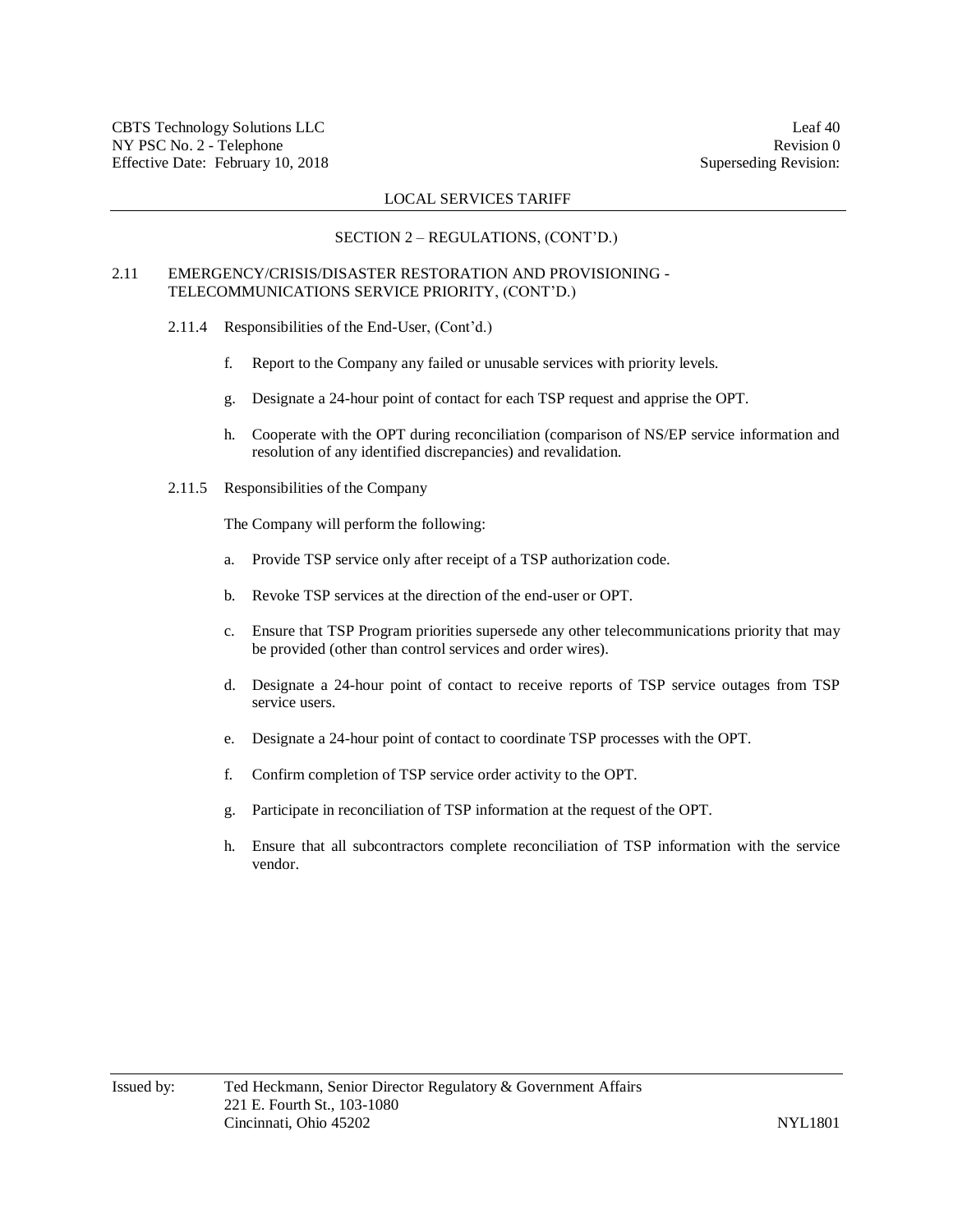#### SECTION 2 – REGULATIONS, (CONT'D.)

## 2.11 EMERGENCY/CRISIS/DISASTER RESTORATION AND PROVISIONING - TELECOMMUNICATIONS SERVICE PRIORITY, (CONT'D.)

- 2.11.5 Responsibilities of the Company, (Cont'd.)
	- i. Ensure that other carriers supplying underlying facilities are provided information necessary to implement priority treatment of facilities that support NS/EP services.
	- j. Assist in ensuring that priority level assignments of NS/EP services are accurately identified "end-to-end" by providing to subcontractors and interconnecting carriers the restoration priority level assigned to a service.
	- k. Disclose content of the NS/EP TSP database only as may be required by law.
	- l. Comply with regulations and procedures supplemental to and consistent with guidelines issued by the OPT.
- 2.11.6 Preemption

When spare facilities are not available, it may be for the Company to preempt the facilities required to provision or restore a TSP service. When preemption is necessary, non-TSP services may be preempted based on the Company's best judgment. If no suitable spare or non-TSP services are available, the Company may preempt an existing TSP service to restore a TSP service with a higher restoration priority assignment. When preemption is necessary, prior consent of the service user whose service will be preempted is not required; however, the Company will make every reasonable effort to notify the preempted customer of the action to be taken.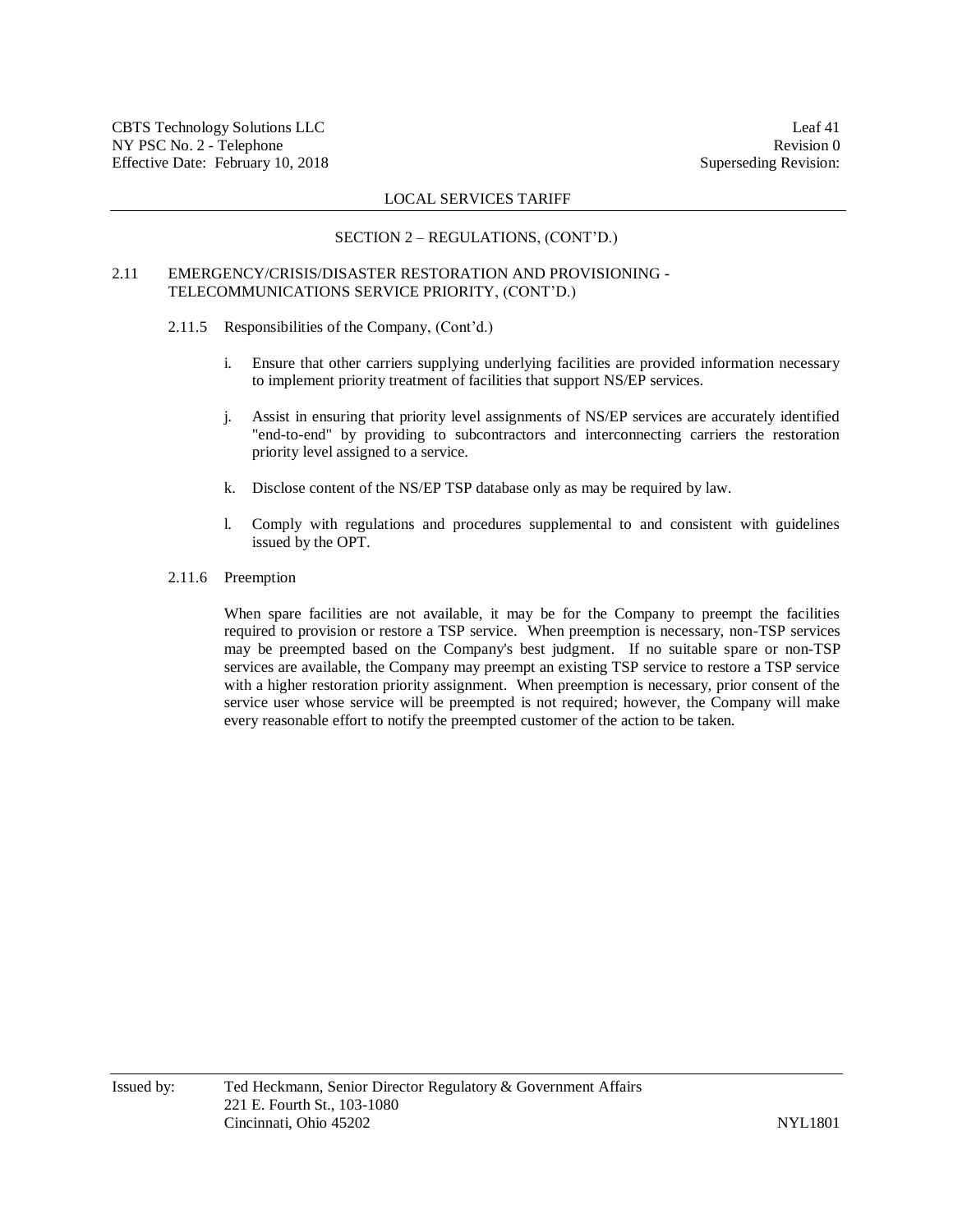#### SECTION 2 – REGULATIONS, (CONT'D.)

## 2.12 CRITICAL FACILITIES ADMINISTRATION

## 2.12.1 Program Overview

- A. Facilities-based carriers are responsible to provide data on the physical path of qualified circuits to customers who request such information. Such carriers are required to maintain facilities associated with qualified circuits in such a manner as to ensure that notification of a change in the physical routing of a qualifying circuit is communicated quickly to the affected customer, and the physical path data promptly updated. Such carriers will maintain the data and establish appropriate methods of identification and authentication to secure the data and restrict access by each customer to information relative to that customer's qualifying circuits.
- B. Customers are required to demonstrate for each qualifying circuit that the circuit has been registered under the federal Telecommunications Service Priority program in order to participate.
- 2.12.2 Customer Obligations

Customers participating under the Critical Facilities Administration program will be required to:

- A. Identify critical facilities by enrolling circuits in the federal Telecommunications Service Priority program, and demonstrating the sponsorship of a federal agency supporting the designation of those circuits as qualifying under the federal Telecommunications Service Priority program. Such circuits will be referred to as "qualifying circuits."
- B. Subscribe to the Critical Facilities Administration service offered by their carrier, and identify which qualifying circuits it wishes to enroll in the service. Such circuits will be referred to as "subscribed circuits."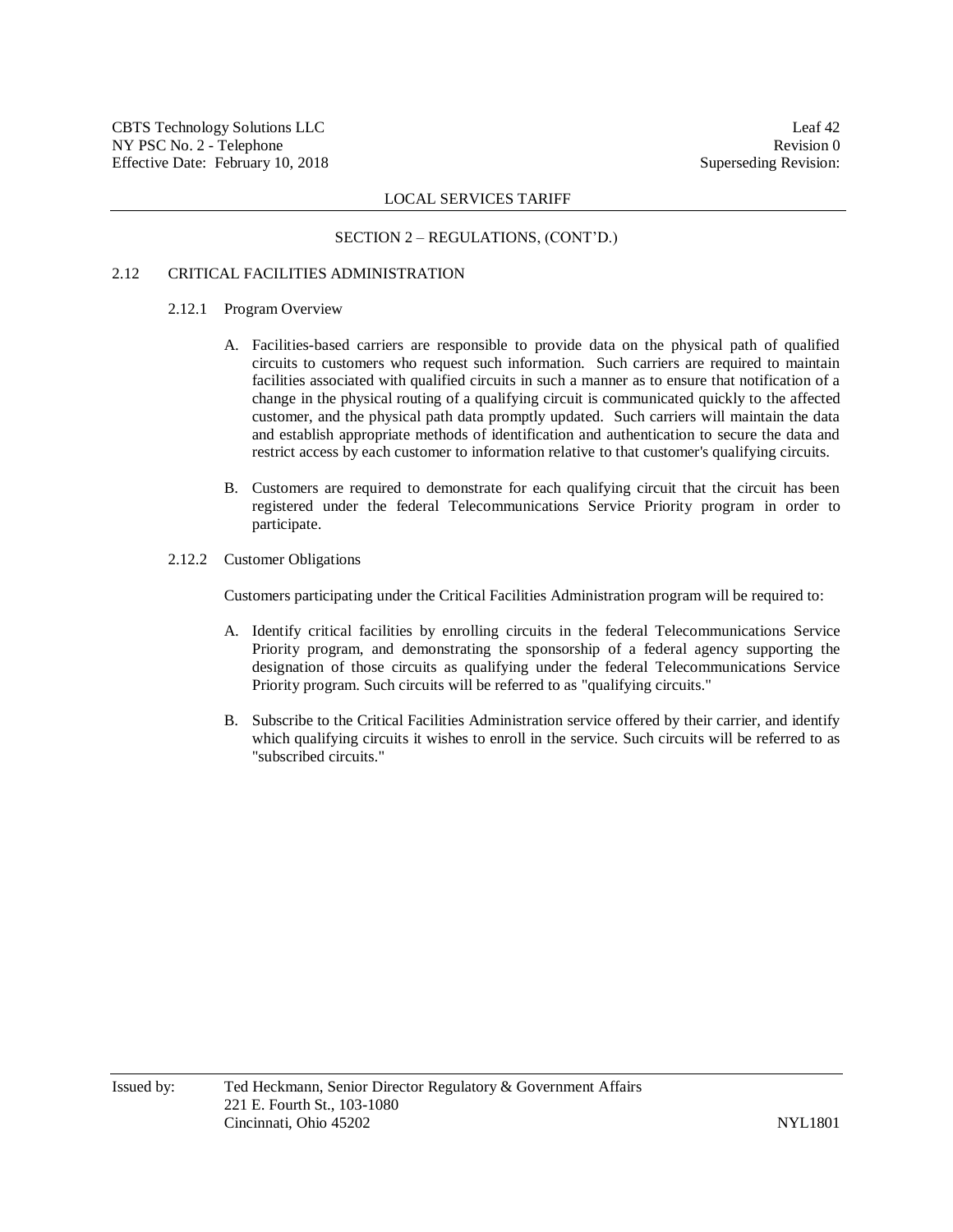#### SECTION 2 – REGULATIONS, (CONT'D.)

### 2.12 CRITICAL FACILITIES ADMINISTRATION

#### 2.12.3 Carrier Obligations

Facilities-based carriers will be obligated to identify the physical path of each subscribed circuit as follows:

- A. Physical path information will be provided by reference to the latitude and longitude coordinates of suitable points along the circuit's path (e.g., cable entrances to buildings, manholes, riser poles, crossboxes, carrier equipment cabinets, and other circuit access points in the outside plant of the carrier) so as to allow the customer to ascertain with a reasonable degree of accuracy the actual physical path of each subscribed circuit.
- B. Physical path information for newly provisioned subscribed circuits is to be available to the customer within 5 business days after the circuit has been installed, and within 15 business days for existing, in-place subscribed circuits.
- C. Any planned moves, changes, or rearrangements that affect the physical path of a subscribed circuit are to be communicated at least 24 hours in advance to the customer, and information related to a move, change, or rearrangement that was as a result of unplanned activity is to be provided within 24 hours of the change.
- D. Updated information regarding the revised physical path of subscribed circuits would be available to the customer within 5 business days for planned actions, and within 15 business days for unplanned activities.
- E. Provision of the service would be suspended altogether in the instance of a major telephone outage. Once restored to service, current physical path information for a subscribed circuit would be developed and made available to the customer within ninety days of the restoration of service.
- F. The carrier must establish a secure database or other means that would allow the customer to obtain information of the physical path for only its subscribed circuits, subject to appropriate authentication and authorization. Where practicable, the information should be made available on a 24 hour by seven day basis.
- 2.12.4 Rates

Rates for CFA are based upon the time required to collect the circuit path data. The company will give the customer a good faith estimate of the time period needed to perform the requested service. The customer will be billed those charges, along with the tariff charges established by any connecting carrier for the service.

Issued by: Ted Heckmann, Senior Director Regulatory & Government Affairs 221 E. Fourth St., 103-1080 Cincinnati, Ohio 45202 NYL1801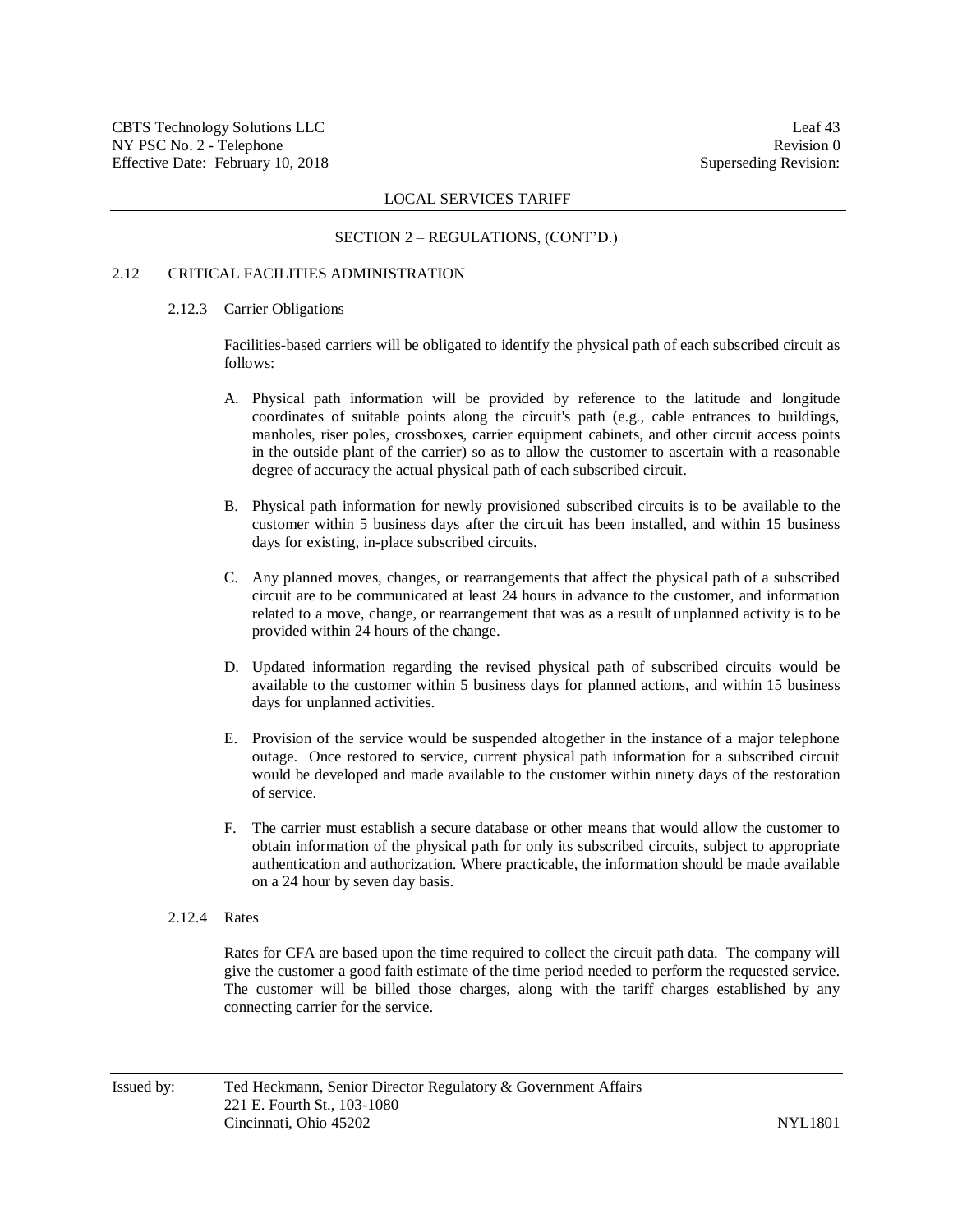#### SECTION 3 - DIRECTORY LISTINGS

## 3.1 TERMS AND CONDITIONS

Listings are regularly provided in connection with local exchange service. At the request of the customer, the listing may be omitted from the directory and directory assistance records (Non-Published Service).

The rates and regulations specified in this section apply only to the alphabetical directory. The alphabetical directory is a list of telephone numbers of customers and others arranged alphabetically by surname, business, association, institution, or other nonresidence name.

The alphabetical directory is designed for the purpose of informing calling parties of the telephone number of customers and others listed in it. Accordingly, listings are intended solely for purposes of identification and are limited to information which is essential to such identification.

The Company does not publish a directory of subscriber listings. The Company, however, does arrange for the Subscriber's main billing number to be placed in the directory of the dominant local exchange carrier.

All Directory Listings, regardless of type, must conform to the specifications for the directories. The Company reserves the right to modify the listings to accommodate the space limitations in the directory. Not all listing types are available in all directories.

The Company may refuse a listing which does not constitute a legally authorized or adopted name, or any listing which in its opinion is likely to mislead or to deceive calling parties as to the identity of the listed party, or is intended for advertising purposes or is more elaborate than is reasonably necessary to identify the listed party. The listing of a service, commodity or trade name is not permitted except when such service, commodity or trade name is a part of the name under which the listed party conducts his or her business. The Company may, upon notifying the Customer, discontinue any listing found to be in violation of the foregoing regulations.

A descriptive term characterizing the listed party's business or purpose in a general way may be furnished (in abbreviated form) as a part of the listing, when desired and available. When the character of the listed party's business or purpose is apparent from the name under which it is conducted, a further designation is unnecessary and is not furnished.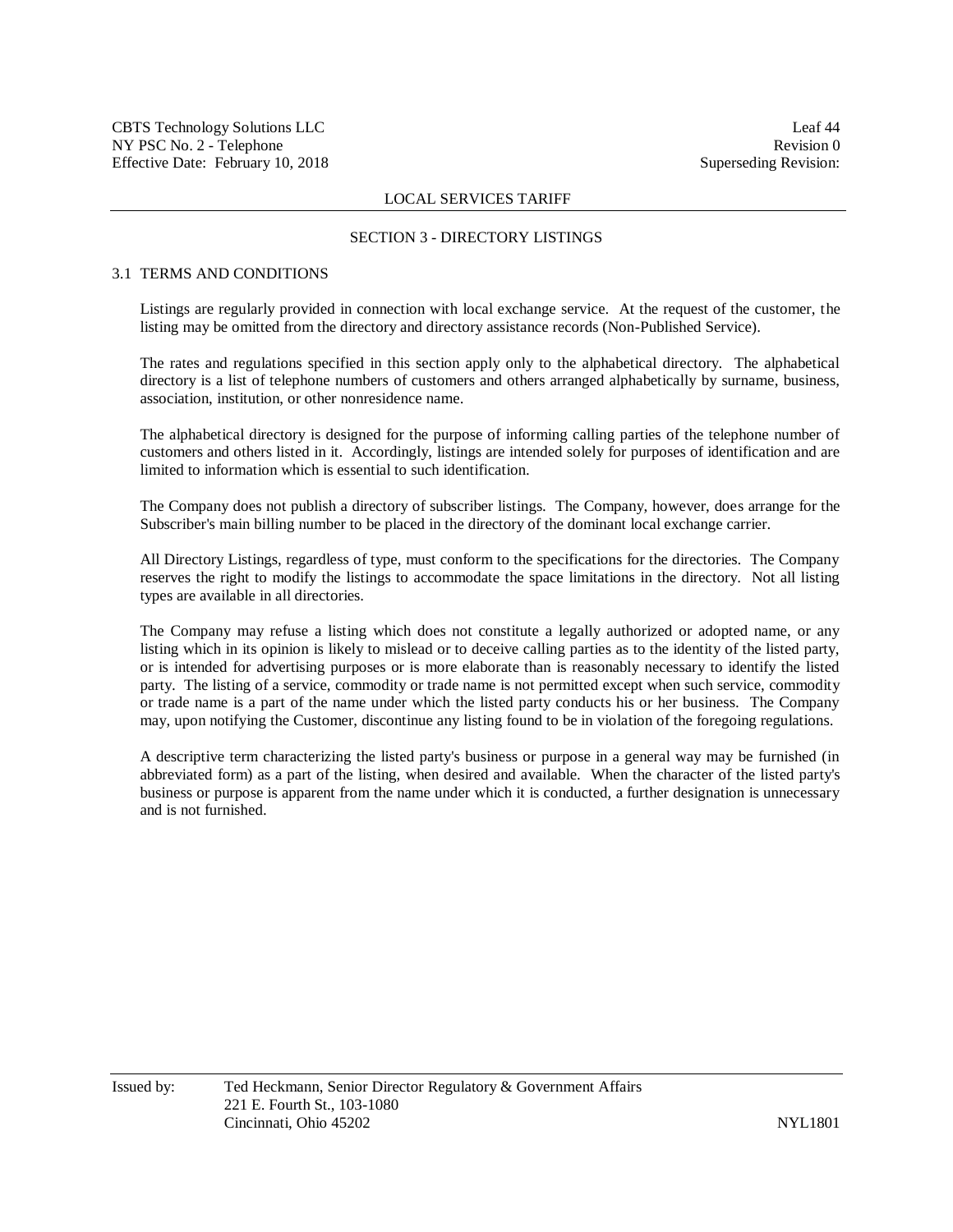#### SECTION 3 - DIRECTORY LISTINGS, (CONT'D.)

#### 3.1 TERMS AND CONDITIONS, (CONT'D.)

Abbreviations may be used to limit the length of any listing when in the opinion of the Company, the clearness of the listing and the identification of the listed party is not impaired by use of abbreviations.

Special arrangement of names is not permitted.

Non-Published Service customers forfeit non-address, non-list, or non-published service privacy when calling the Universal Emergency Number Service (911). The telephone number and address of the station from which the emergency call originates are passed to the Public Safety Answering Point along with the call in order for emergency units to respond to the call.

Incoming calls to Non-Published Service customers will be completed by the Company only when the calling party places the call by number. The Company will adhere to this practice regardless of any claim of emergency the calling party may present.

The acceptance by the Company of the customer's request for Non-Published Service does not create any relationship or obligation, direct or indirect, to any person other than the Customer.

The Company makes every effort to safeguard the address and numbers of Non-Published Service customers. However, in the absence of gross negligence or willful misconduct, no liability will attach to the Company for damages arising from inadvertently publishing the address or telephone number of a Non-Published Service customer in the directory; or disclosing the number or address to any person. The customer indemnifies and saves the Company harmless against any and all claims for damages caused or claimed to have been caused, directly or indirectly, by the publication of the number of a Non-Published Service customer in the directory or otherwise disclosed, the Company's liability is limited to and satisfied by a refund of any monthly charges made by the Company.

Providing the name, address and/or telephone number of a Non-Published Service customer to the customer's primary interexchange carrier for billing purposes only, does not constitute publication or disclosure of the customer's name, number and/or address under this tariff.

Interexchange carriers may not release the name, address, and/or telephone number of any Non-Published Service customer, except as follows:

- a. Use of name and address for the rendering the interexchange carrier's bill to the customer.
- b. Release of the telephone number only for purposes of detail billing.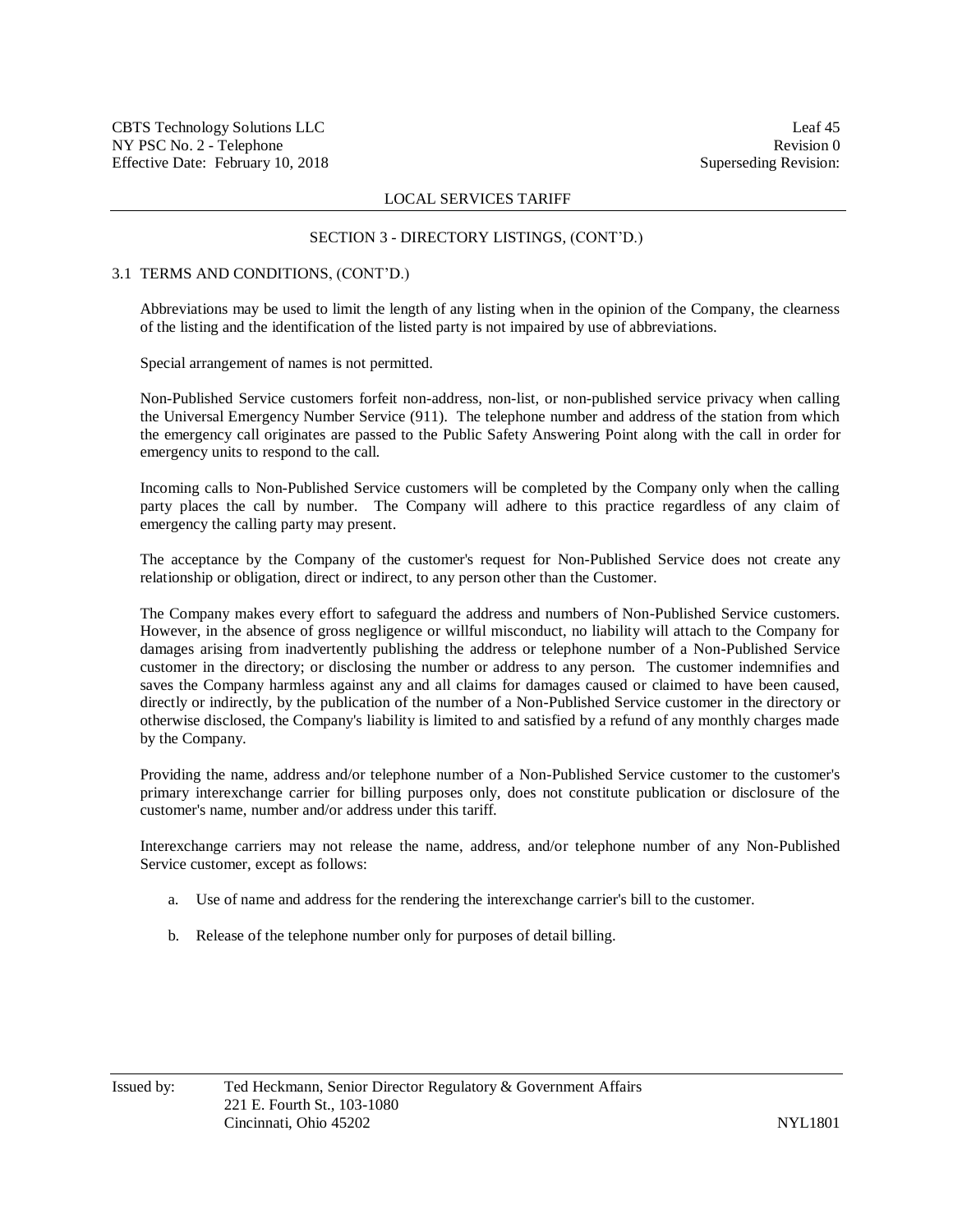#### SECTION 3 - DIRECTORY LISTINGS, (CONT'D.)

## 3.2 DEFINITIONS

## 3.2.1 Primary Listing

A primary listing is the listing furnished as a part of the local exchange service. It includes the name of the customer; a business, purpose, or other nonresidence designation when required; the address; and the telephone number.

## 3.2.2 Additional Listings

To be eligible for any type of additional listing, a customer must pay the appropriate monthly rate, if any, for a primary listing or its equivalent. Additional listings are listings which are similar to primary listings and furnished in addition to primary listings at the request of the customer.

## 3.2.3 Alternate Listings

Alternate listings are supplementary listings which usually follow a primary or regular additional listing and refer a calling party to other telephone numbers under certain conditions. The alternate telephone numbers may be those of other customers, subject to their consent.

### 3.2.4 Non-Published Service

Non-published listings are not printed in directories nor available from directory assistance. A nonpublished telephone service will be furnished, at the Customer's request providing for the omission or deletion of the Customer's telephone listing from the telephone directory and, in addition, the Customer's telephone listing will be omitted or deleted from the directory assistance records. Per Line Number Privacy will be provided when requested by the customer, to all non-published service customers at no monthly charge.

## 3.2.5 Foreign Listings

Where available, a listing in a phone directory which is not in the Customer's immediate calling area. The Customer will be charged the rates specified in the tariff published by the specific exchange carrier providing the Foreign Listing.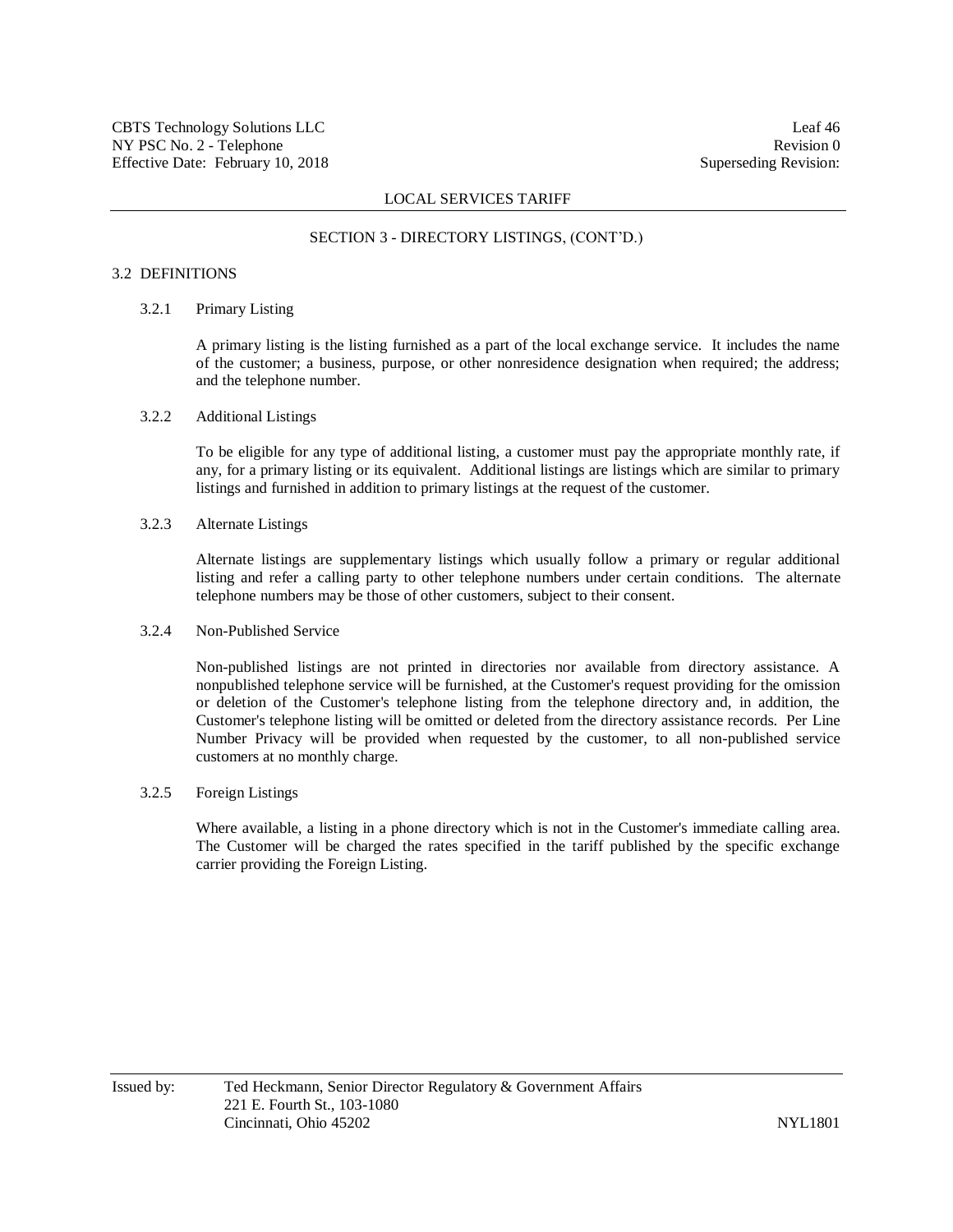## SECTION 3 - DIRECTORY LISTINGS, (CONT'D.)

# 3.3 RATES AND CHARGES

## Nonrecurring Charges (per listings/numbers):

| Maximum |
|---------|
| \$30.00 |
| \$30.00 |
| \$30.00 |
| \$30.00 |
|         |

Nonrecurring charges will be applied when service is established and when there are subsequent changes to the listing.

## Recurring Charges:

|                           | Minimum | Maximum |
|---------------------------|---------|---------|
| <b>Additional Listing</b> | \$2.00  | \$20.00 |
| <b>Alternate Listings</b> | \$2.00  | \$20.00 |
| Non-Published Number      | \$2.00  | \$20.00 |
| <b>Foreign Listings</b>   | \$2.00  | \$20.00 |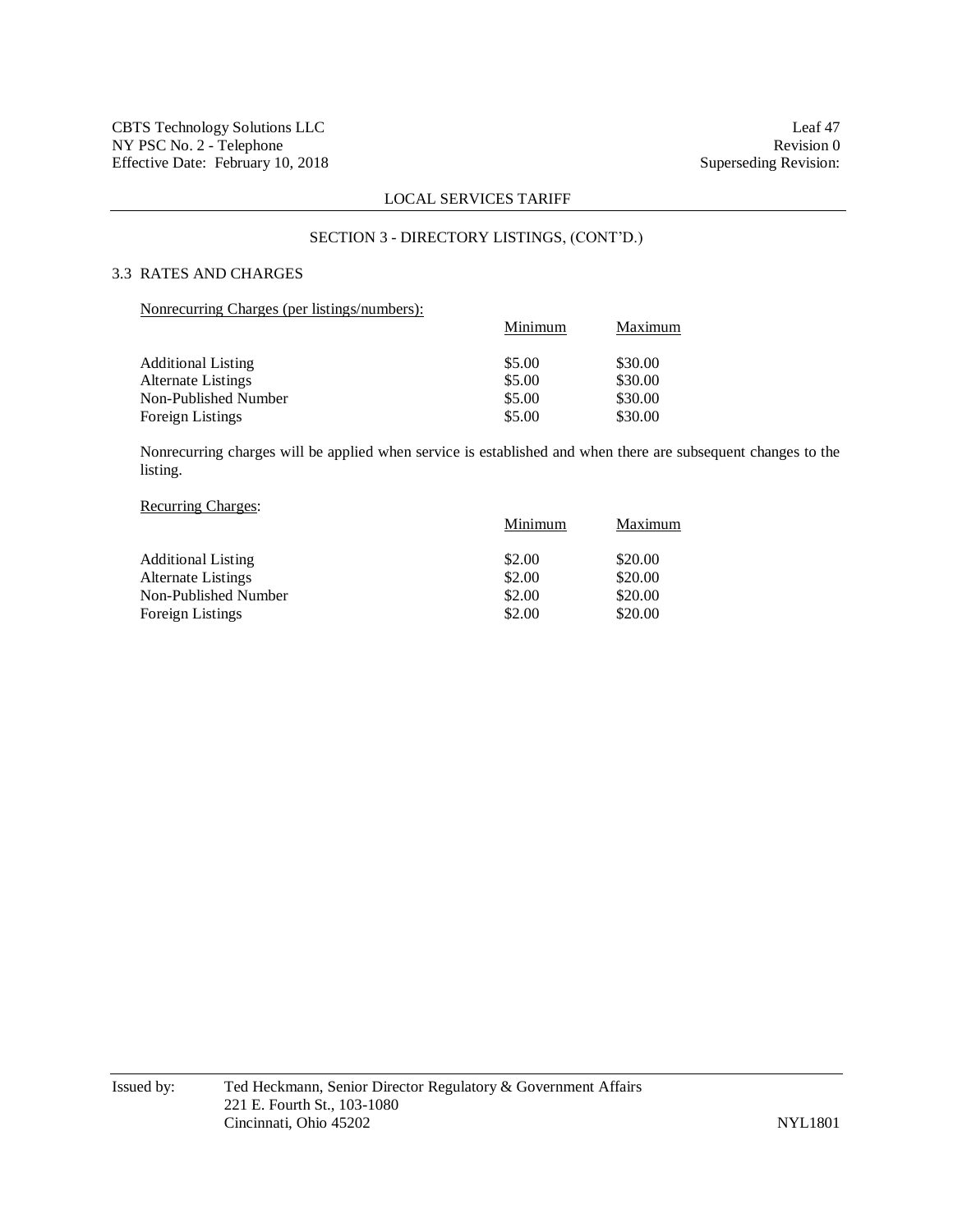#### SECTION 4 - DIRECTORY ASSISTANCE SERVICE

## 4.1 TERMS AND CONDITIONS

A Customer may obtain directory assistance in determining telephone numbers within its local calling area by calling the directory assistance operator. The directory assistance charges applies to each call regardless of whether or not the directory assistance operator is able to furnish the requested information.

# 4.2 RATES AND CHARGES

| Each call to directory assistance will be charged as follows: | Minimum | Maximum |
|---------------------------------------------------------------|---------|---------|
|                                                               | \$1.00  | \$10.00 |

The Customer may make one request on each directory assistance call.

A credit will be given for calls to directory assistance as follows:

- The customer experiences poor transmission or is cut-off during the call; or
- The customer is given an incorrect telephone number.

To obtain such a credit, the customer must notify the Company.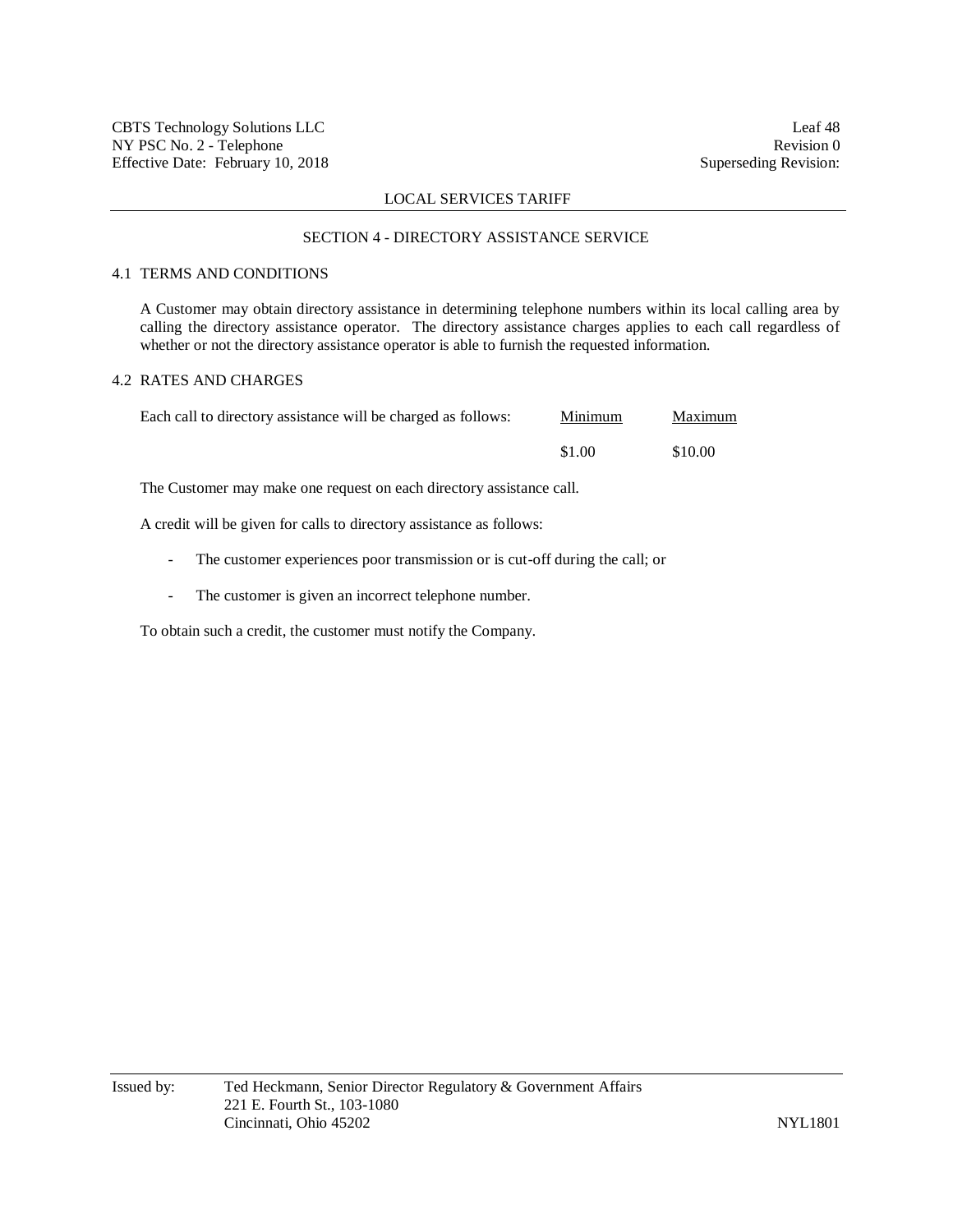#### SECTION 5 - OPERATOR ASSISTANCE

## 5.1 SERVICE DESCRIPTIONS

- 5.1.1 General Assistance: The Customer has the option to request general information from the operator, such as dialing instructions, county or city codes, area code information and Customer Service 800 telephone numbers, but does not request the operator to complete the call.
- 5.1.2 Busy Line Verification and Interrupt Service, provides the Customer with the following options:
	- A. Busy Line Verification: Upon request of the calling patty, the Company will determine if the line is clear or in use and report to the calling party.
	- B. Busy Line Verification with interrupt: The operator will interrupt the call on the called line only if the calling party indicates an emergency and requests interruption.

## 5.2 RATES AND CHARGES

5.2.1 The following charges will be applied on a per call basis:

| General Assistance | Minimum | Maximum |
|--------------------|---------|---------|
|                    | \$1.00  | \$10.00 |

- 5.2.2 Rates for busy line verification and interrupt services, as specified below, will apply under the following circumstances, per request:
	- A. The operator verifies that the line is busy with a call in progress.
	- B. The operator verifies that the line is available for incoming calls.
	- C. The operator verifies that the called number is busy with a call in progress and the customer requests interruption. The operator will then interrupt the call, advising the called party the name of the calling party. One charge will apply for both verification and interruption.

|                               | Minimum | Maximum |
|-------------------------------|---------|---------|
| <b>Busy Line Verification</b> | \$2.00  | \$10.00 |
| Busy Line Interrupt           | \$2.00  | \$10.00 |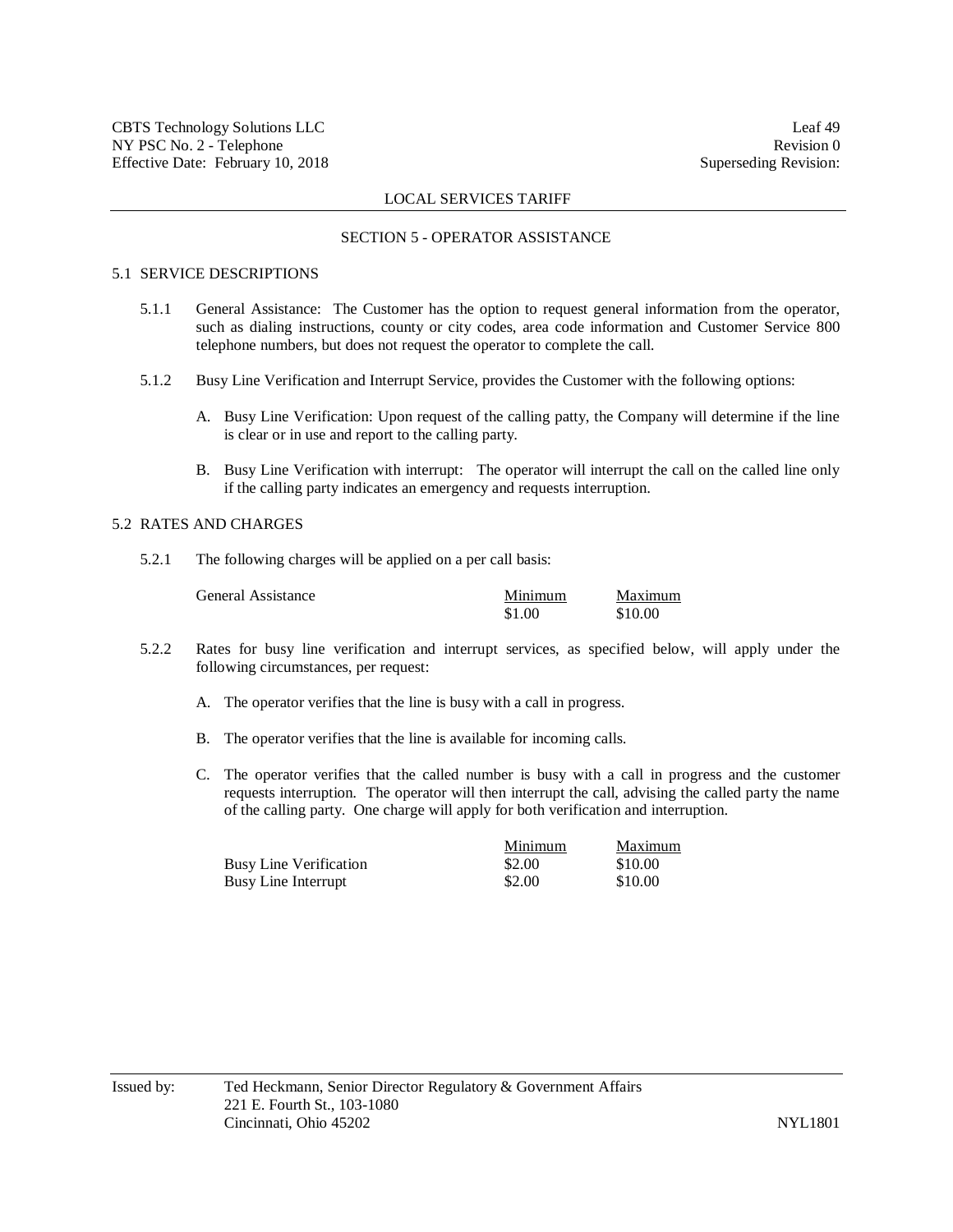#### SECTION 6 – BUSINESS EXCHANGE SERVICE

## 6.1 BUSINESS ACCESS LINES

6.1.1 General

Business Access Lines may be purchased individually.

6.1.2 Terms and Conditions

Business Access Lines include the serving central office line equipment and all outside plant facilities including the network interface necessary to connect the serving central office to the customer's premises.

Touch Tone capability is provided at no extra charge on all Business Access Lines.

Business Access Lines provide access to and usage of 911 services where available, access to operator services and directory assistance, and access to telecommunications relays service.

Business Access Lines allow for presubscription to toll services and access to interexchange toll providers.

The local calling area shall be the same as the local calling areas of the facilities-based Carriers with whom a resale agreement exists between such Carrier and CBTS, unless stated otherwise in the tariff.

Local exchange services are only available where facilities permit and may be subject to special construction charges.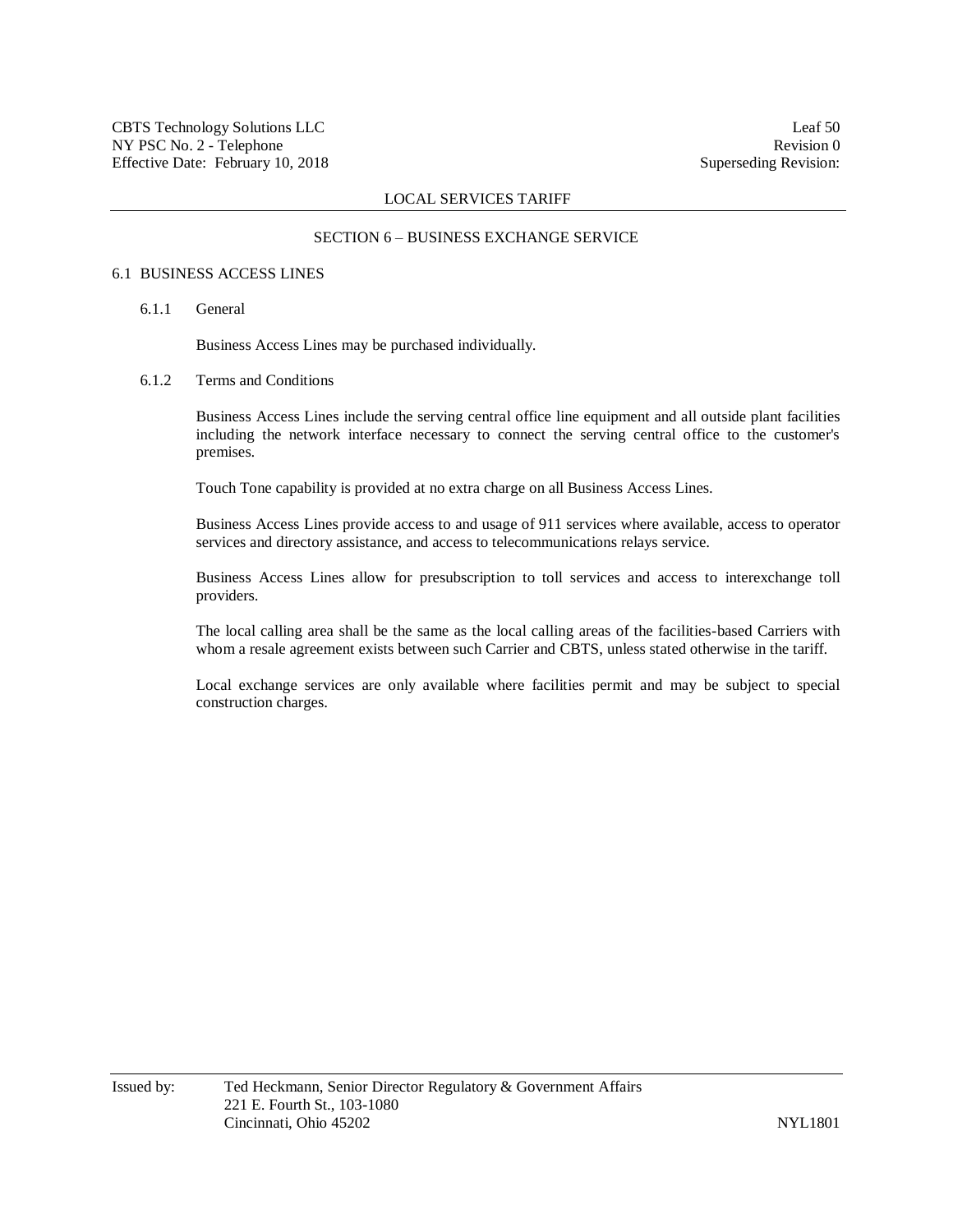# SECTION 6 – BUSINESS EXCHANGE SERVICE, (CONT'D.)

# 6.1 BUSINESS ACCESS LINES, (CONT'D.)

- 6.1.3 Rates and Charges
	- A. Monthly Charge

|    | <b>First Lines</b>                                                                            | Minimum<br>\$25.00 | Maximum<br>\$75.00 |
|----|-----------------------------------------------------------------------------------------------|--------------------|--------------------|
|    | <b>Additional Lines</b>                                                                       | \$25.00            | \$75.00            |
| В. | Non-Recuring Charge                                                                           | Minimum            | Maximum            |
|    | To establish or move an<br>Business Access Line, per line                                     | \$25.00            | \$100.00           |
|    | To change telephone number<br>associated with a Business<br>Access Line, per telephone number | \$10.00            | \$50.00            |
|    | To change billing arrangements associated<br>With Business Access Lines, per line             | \$10.00            | \$50.00            |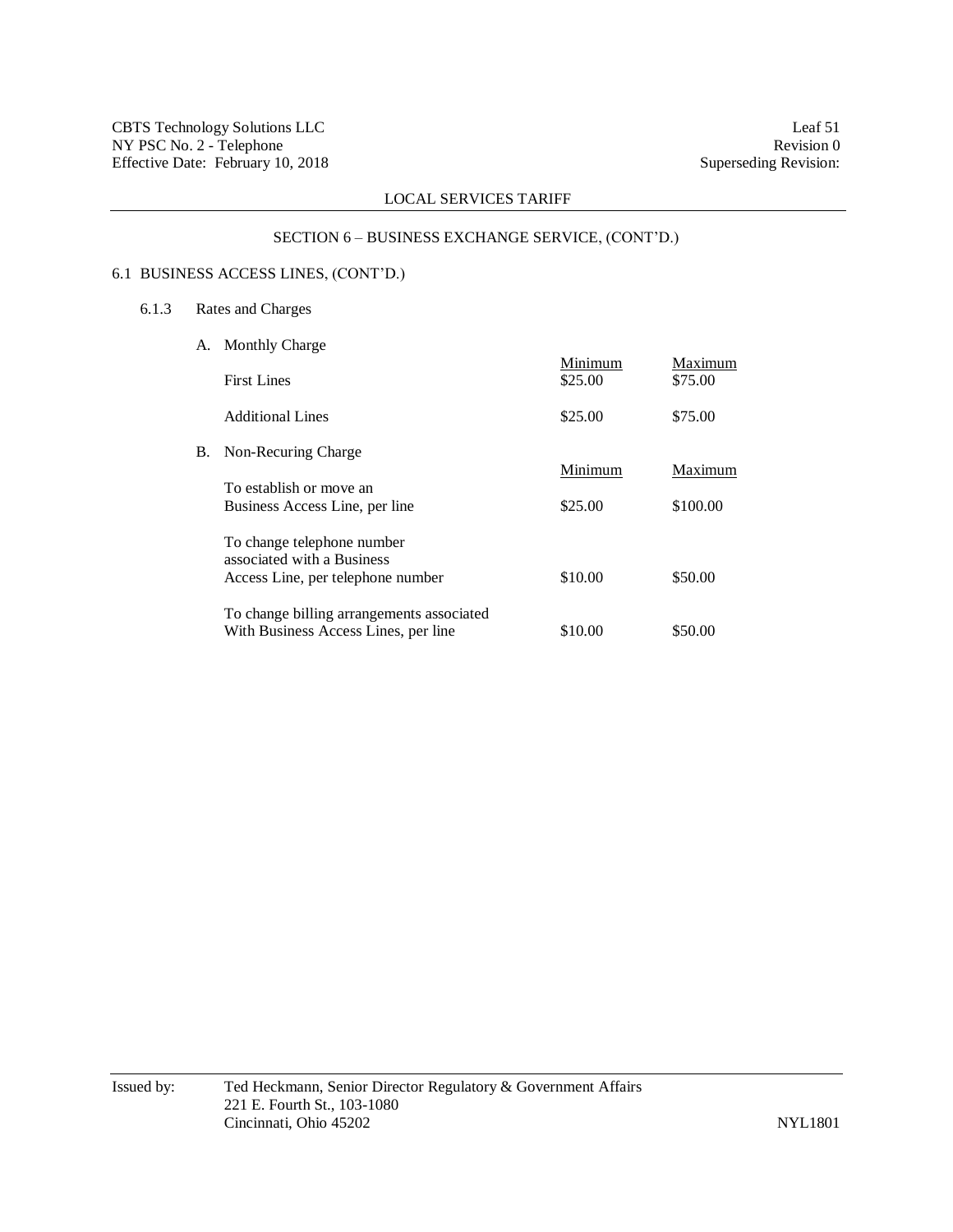#### SECTION 6 – BUSINESS EXCHANGE SERVICE, (CONT'D.)

#### 6.2 BUSINESS LOCAL SERVICE BUNDLE

## 6.2.1 General

Business Local Service Bundles provide a flat rate line, in combination with value added services. Subscriber may select any or all of the features in a bundle, where available. The Customer must specify which features to include in the bundle at the time the order is placed. These bundles provide unlimited use of the optional features selected by the Customer to include in the bundle.

#### 6.2.2. Regulations

- A. Features associated with an individual Local Service bundle are per line. Features cannot be split between lines.
- B. All charges (such as E-911 Service, taxes and other surcharges) normally associated with a flat rate line will be billed in addition to the Business Local Service Bundle charges.
- C. The nonrecurring charge associated with the Business Bundle applies when a customer installs new service, moves to a new address or changes the telephone number associated with the Business Bundle.
- 6.2.3 Service Description

Customers subscribing to the Business Local Service bundle may subscribe to any or all of the following features where available.

- A. Call Waiting allows a customer to control the treatment applied to incoming calls while the customer is off-hook on an existing call. While on an existing call, Call Waiting Deluxe notifies the customer of an incoming call with the call waiting tone.
- B. Calling Name and Number provides for the delivery of the listed name and telephone number associated with the calling party telephone number on incoming calls. This information is provided to the subscriber to Calling Name and Number service so that the information may be displayed on a customer-provided display device attached to the subscriber's line or telephone set.
- C. Voice Mail Support Package provides the combination of the Call Forwarding Busy, Call Forwarding Don't Answer, and Message Waiting Indicator services.
- D. Hunting is the process by which two or more exchange service lines, served from the same central office and furnished to the same customer, are grouped so that incoming calls overflow to the first non-busy line if the called line is busy. A busy signal is not given unless all the grouped lines are busy.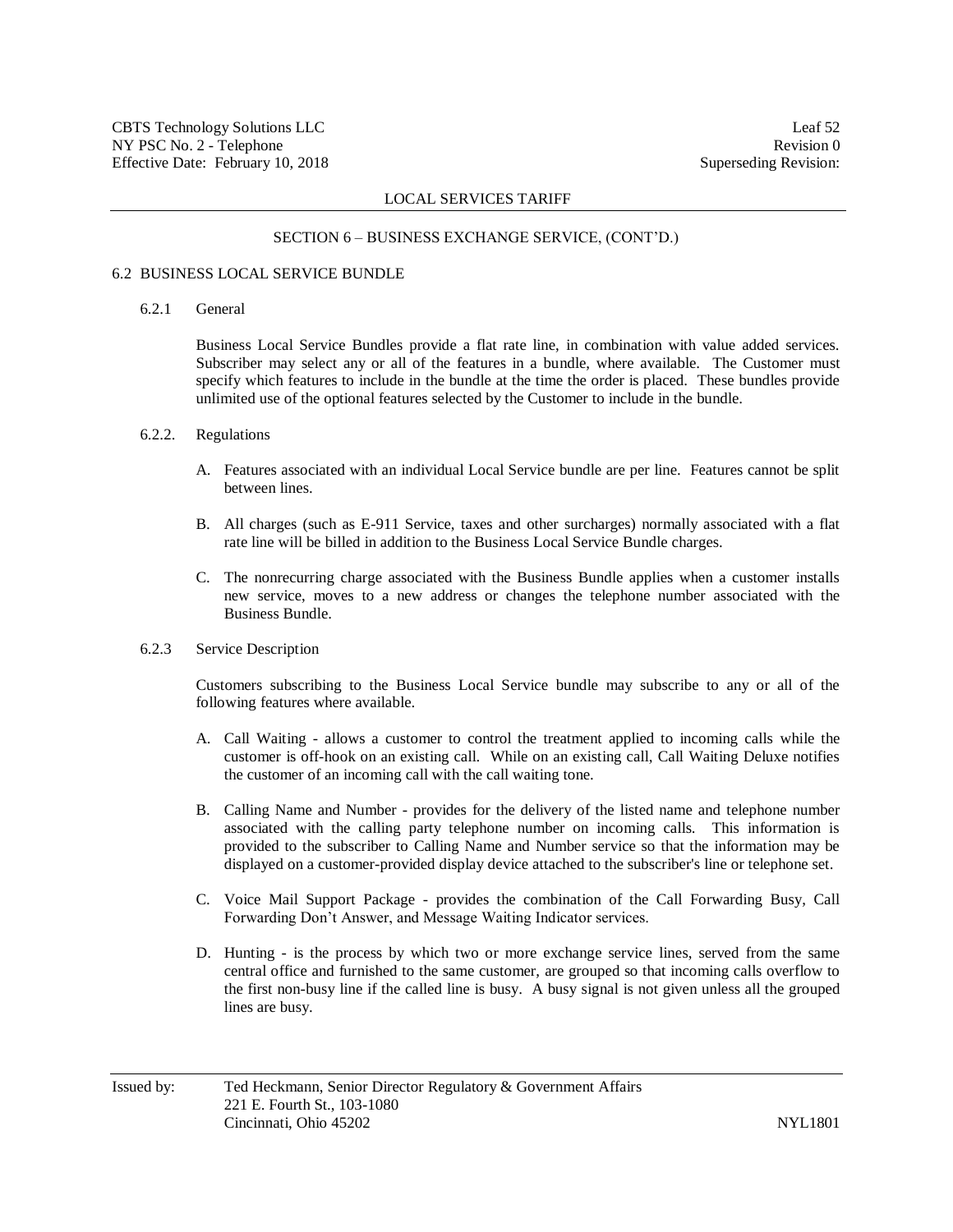# SECTION 6 – BUSINESS EXCHANGE SERVICE, (CONT'D.)

# 6.2 BUSINESS LOCAL SERVICE BUNDLE, (CONT'D.)

# 6.2.4 Rates and Charges

a. Monthly Charge

|    |                     | Minimum<br>\$40.00 | Maximum<br>\$90.00 |
|----|---------------------|--------------------|--------------------|
| b. | Nonrecurring Charge | Minimum<br>\$20.00 | Maximum<br>\$90.00 |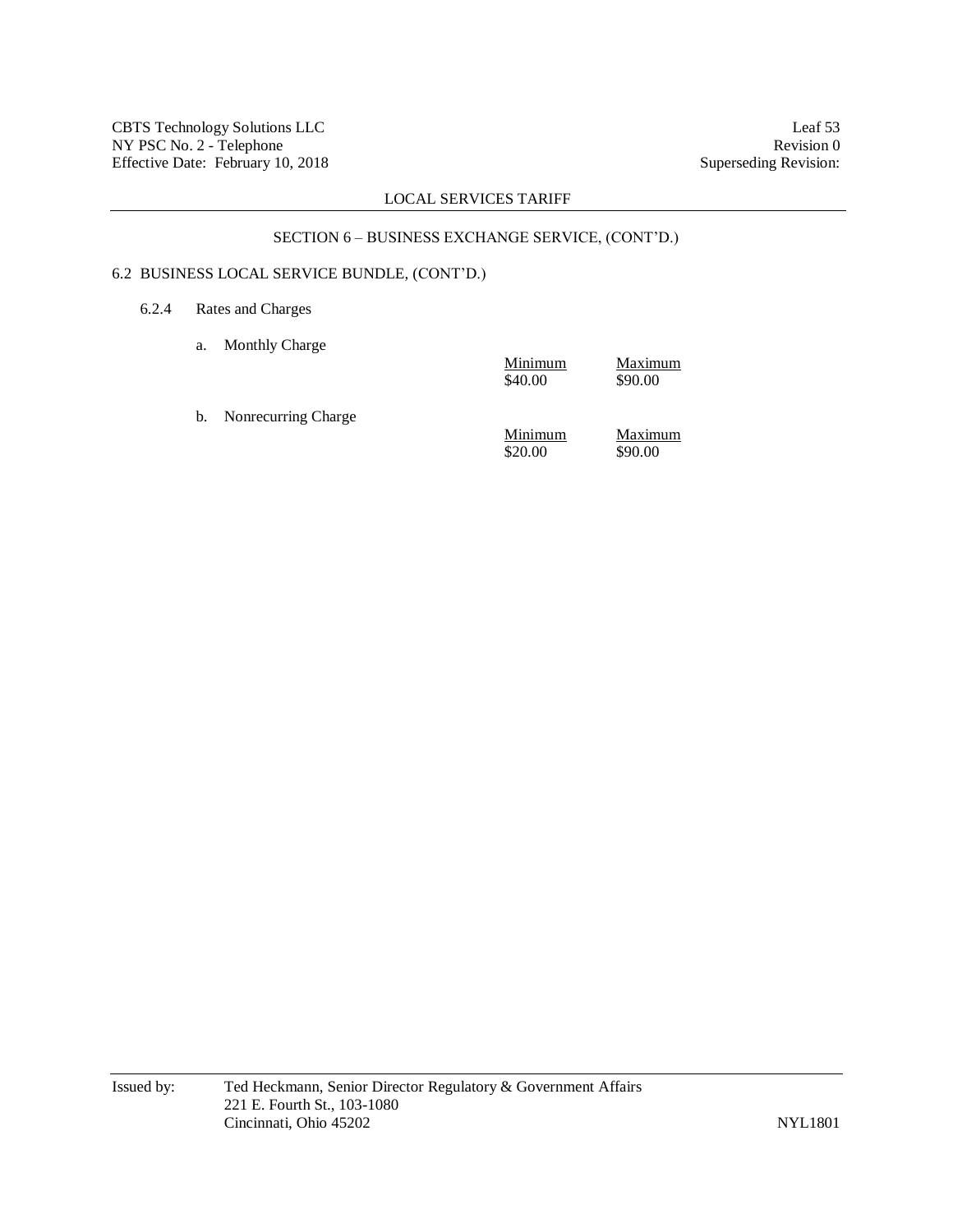#### SECTION 7 – PRI SERVICE

## 7.1 TERMS AND CONDITIONS

## 7.1.1 Service Description

PRI Service is an ISDN local exchange service that provides a Customer with the ability to transmit and receive multiple voice and data circuit switched calls simultaneously over a single Primary Rate Facility. PRI Service is available from suitably equipped central offices and where suitable loop facilities exist.

PRI Service consists of a Primary Rate Facility and B-Channel Bearer Trunks and D-Channel Bearer Services. The Primary Rate Facility and the ISDN Bearer Trunks are not offered separately. Up to twenty-three B-Channels Bearer Trunks and one D-Channel Bearer Service may be provisioned on each access line. In addition, optional features may be purchased as specified in B.5 of this section.

PRI Service will provide transport of customer information over the 23 available B channels in the form of circuit-switched voice or data at speeds up to 64 Kbps. The basic service will include the 1.544 Mbps switched facility and the D-Channel Bearer Service. B-Channels will be ordered in addition to the Primary Rate Facility.

Dedicated B-Channel configuration: Dedicated trunk groups are the standard feature for PRI Service. Dedicated trunk groups must be assigned to handle one specific call type (examples: DID, DOD).

Two Way DID channels provide capability for two way standard service and direct inward dialing service.

D-Channel configuration: Each Basic PRI service will include a dedicated D-Channel for signaling.

All Bearer Trunk Channels use MF or DTMF signaling.

Only flat rate trunk channels are available.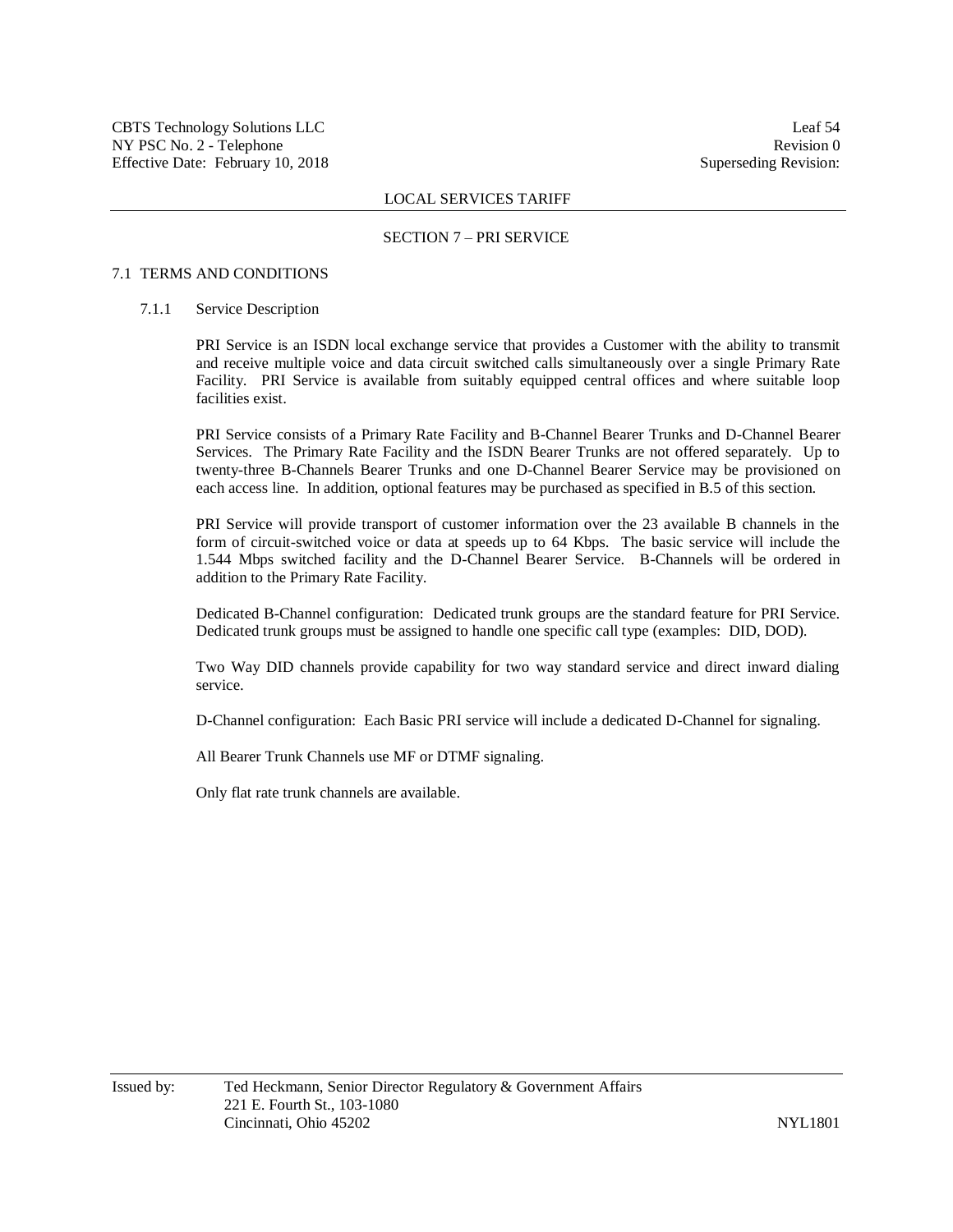## SECTION 7 – PRI SERVICE, (CONT'D.)

## 7.1 TERMS AND CONDITIONS, (CONT'D.)

## 7.1.2 Definitions

A. Primary Rate Facility

A Primary Rate Facility is a digital pipe from the Customer's location to the Company central office which transports one or more ISDN Bearer Trunks (b. and c. following). A Primary Rate Facility can carry up to twenty-three 64 Kbps B-Channel Bearer Trunks and one 64 Kbps D-Channel Bearer Service. All selected Bearer Trunks and Services can operate on the Primary Rate Facility simultaneously.

B. B-Channel Bearer Trunks

B-Channel Bearer Trunks define the types of traffic that the Primary Rate Facility will carry. A B-Channel Bearer Trunk is a 64 Kbps information channel used in conjunction with circuitswitched service. These trunks can be configured as 1-Way In, 1-Way Out, or 2-Way.

C. D-Channel Bearer Services

The D-Channel Bearer Service is a 64 Kbps signaling channel used to control associated B Channels. One D-Channel is required for each Primary Rate Facility, and is included in the Primary Rate Facility's monthly rate.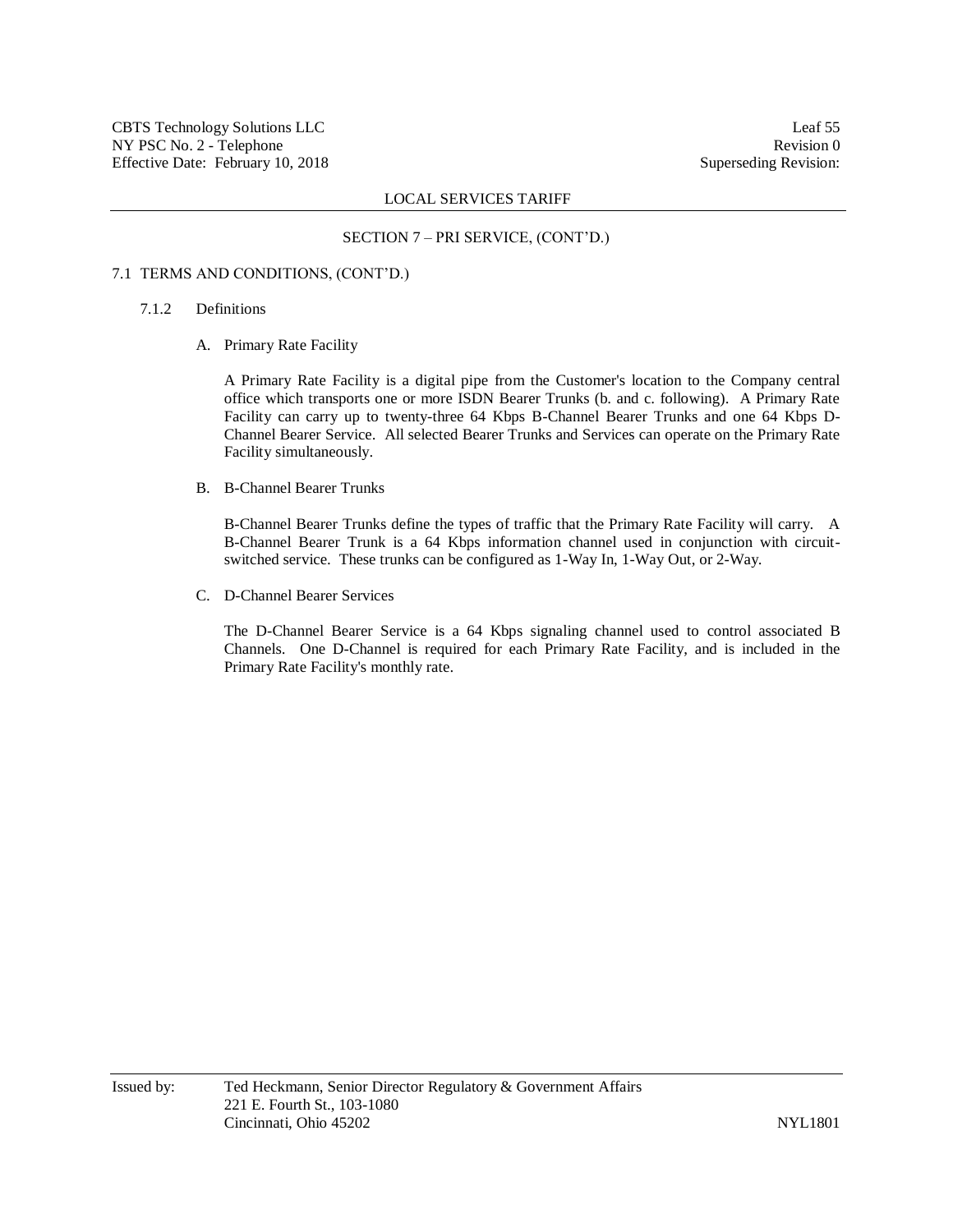#### SECTION 7 – PRI SERVICE, (CONT'D.)

#### 7.1 TERMS AND CONDITIONS, (CONT'D.)

## 7.1.3 Regulations

PRI Service is furnished subject to the availability of suitable facilities and is only served from specially-equipped digital central offices.

Service from some central offices may not provide all of the features and functionality described in this section.

PRI Service is offered under the Variable Term Payment Plan as outlined in this tariff.

Early contract termination charges as outlined in the Variable Term Payment Plan section of this tariff apply to this service.

The minimum service period for PRI Service is twelve months.

The Customer must provide customer premises equipment that meets the technical requirements of the serving central office.

The Customer is responsible for providing power to all customer premises equipment (CPE) attached to the Primary Rate Facility.

The Customer must notify the Company when call type maximums and minimums are to be changed for the call-by-call feature. This is in order to maintain the proper provision of directory numbers and call control on the line.

When a customer transfers a call, the customer is responsible for any toll charges associated with the customer originated leg(s) of the call.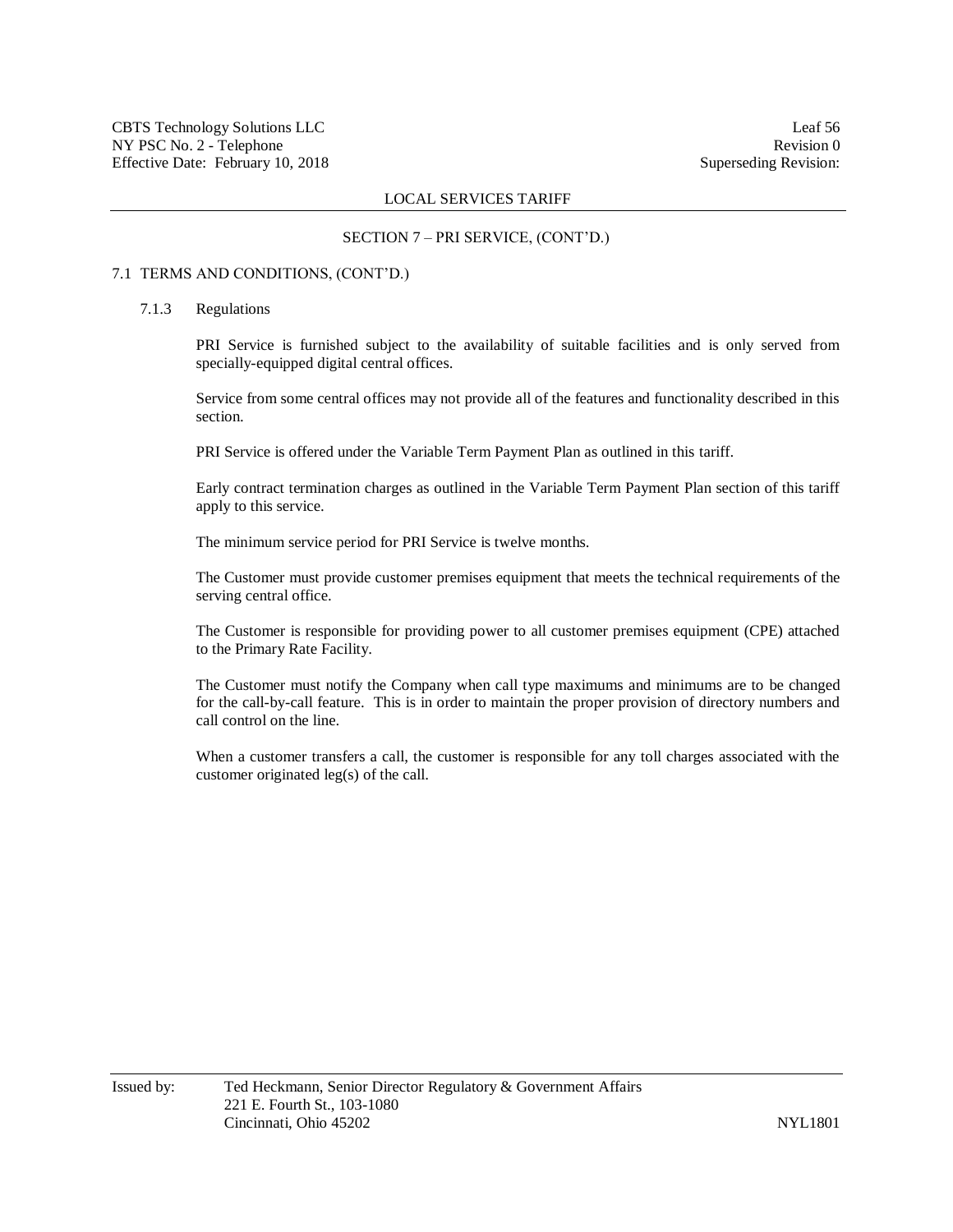## SECTION 7 – PRI SERVICE, (CONT'D.)

## 7.1 TERMS AND CONDITIONS, (CONT'D.)

7.1.4 PRI Service Optional Features

The following features are available to PRI Service customers at additional cost.

A. Call-By-Call Service Selection

This feature provides the option for B-Channels to be assigned into a flexible trunk group which can support different call types based on real-time traffic needs. Call-By-Call service selection also allows primary as well as secondary long-distance carriers to be established for the entire trunk group (e.g., Alternate Routing Arrangement).

B. Individual Calling Line Identification (ICLID)

This feature provides customer access to the calling party's number. Feature operation is dependent on customer premise equipment and technology in use at the calling party's serving office.

C. Direct Inward Dialing (DID)

This feature provides Direct Inward Dialing to a station. DID Termination rates will apply per B-Channel configured with this option. ISDN Primary Rate Interface Service DID Number Blocks are ordered with DID Terminations on the B-Channels

D. Back-up D-Channel

This feature provides a minimum of three or more Primary Rate Interface Service facilities terminating at the same customer premises to share one primary and one secondary (or Back-up) D-Channel. The number of Primary Rate Interface Service facilities that can be shared by this feature will be based upon the availability of central office and other network facilities, and will be subject to change on a central office by central office basis.

E. Channel Transfer Service

This feature allows the customer to transfer an incoming call to another line and then hang up leaving the other two parties on a two-way call and freeing up the customer's line for another call. The customer will be responsible for toll charges associated with the transferred call.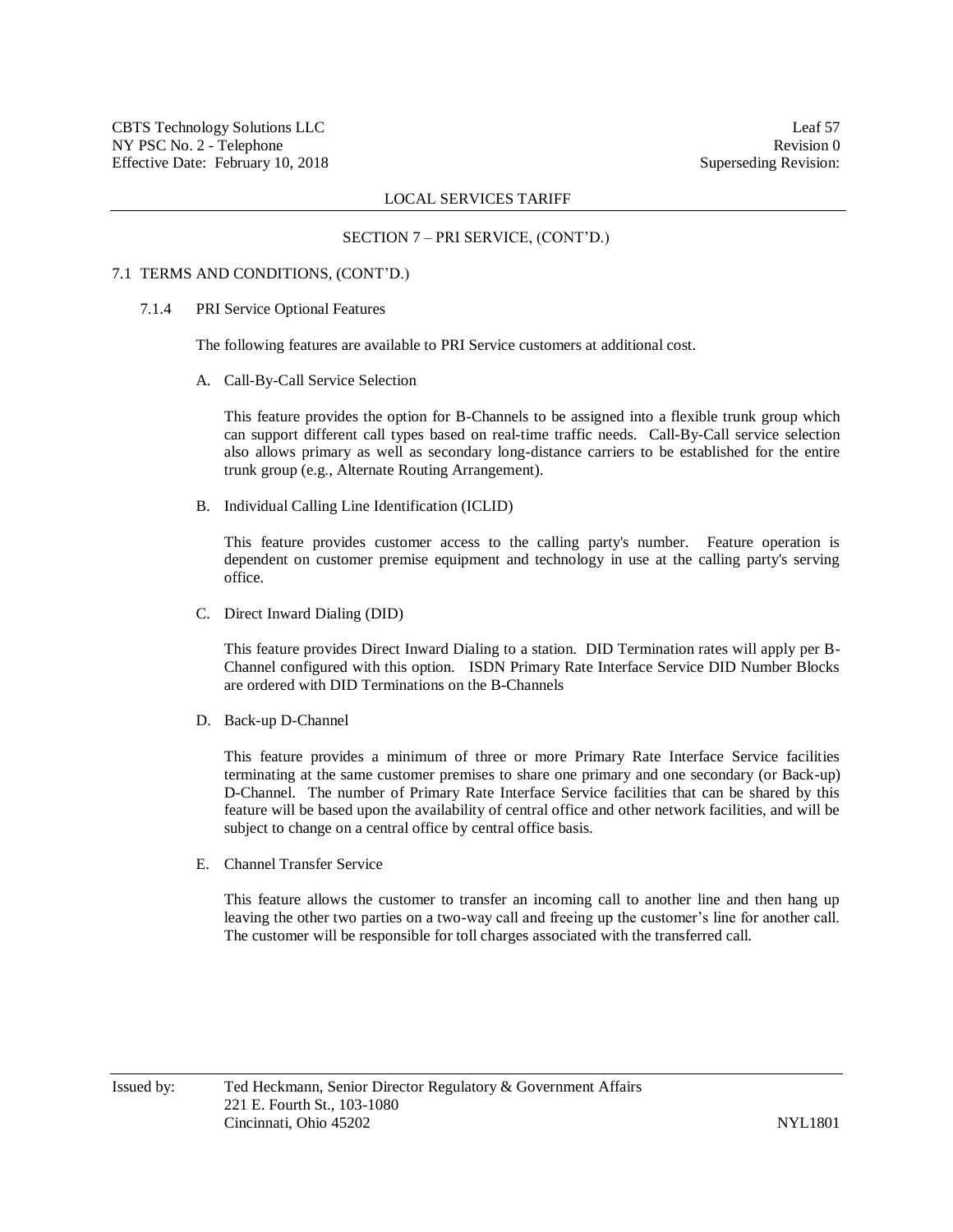#### SECTION 7 – PRI SERVICE, (CONT'D.)

## 7.2 RATES AND CHARGES

7.2.1 Base Service

 $7.2.2$ 

Monthly Charge

| Primary Rate Facility<br>Two-way/DID Channel<br>DID Number Blocks group of 20                                        | Minimum<br>\$300.00<br>\$50.00<br>\$4.00                        | Maximum<br>\$800.00<br>\$50.00<br>\$10.00                           |  |
|----------------------------------------------------------------------------------------------------------------------|-----------------------------------------------------------------|---------------------------------------------------------------------|--|
| Nonrecurring Charge                                                                                                  |                                                                 |                                                                     |  |
| Primary Rate Facility<br>Two-way/DID Channel<br>DID Number Blocks group of 20<br>(Note)                              | \$300.00<br>\$20.00<br>\$150.00                                 | \$800.00<br>\$50.00<br>\$300.00                                     |  |
| <b>Optional Features</b>                                                                                             |                                                                 |                                                                     |  |
| <b>Monthly Charge</b>                                                                                                |                                                                 |                                                                     |  |
| Call-By-Call<br><b>ICLID</b><br>Call-By-Call and ICLID Combo<br>Back-Up D-Channel<br><b>Channel Transfer Service</b> | Minimum<br>\$50.00<br>\$50.00<br>\$100.00<br>\$25.00<br>\$50.00 | Maximum<br>\$150.00<br>\$150.00<br>\$250.00<br>\$100.00<br>\$150.00 |  |
| Nonrecurring Charge                                                                                                  |                                                                 |                                                                     |  |
| Call-By-Call<br><b>ICLID</b><br>Call-By-Call and ICLID Combo<br>Back-Up D-Channel                                    | \$50.00<br>\$20.00<br>\$100.00<br>\$50.00                       | \$150.00<br>\$150.00<br>\$250.00<br>\$150.00                        |  |

Note: If multiple DID number blocks are purchased at the same time, Nonrecurring Charge applies to the first group of DID numbers only.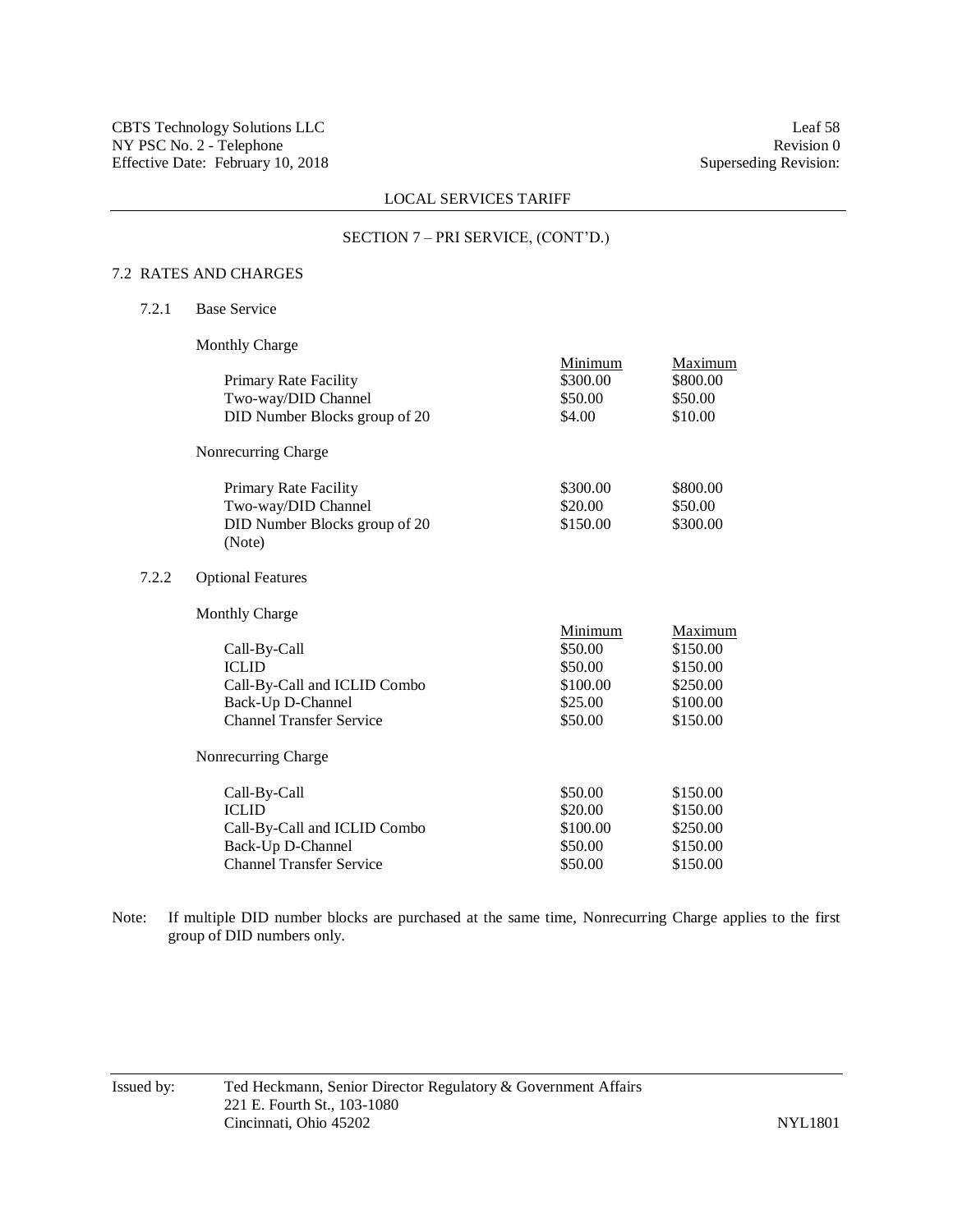#### SECTION 8 – EXCHANGE AREAS

## 8.1 SERVICE AREA

Service will be provided in the State of New York in the service areas of any local exchange carriers with whom the Company has a resale agreement in effect. Services are provided subject to technical availability and compatibility with Customer facilities.

The Company hereby mirrors the Map and Legal Description tariffs of the exchanges, where they have a resale agreement, of the Incumbent Local Exchange Carrier to identify its service territory. Any future modifications to these exchange boundaries or legal descriptions of these boundaries will be automatically mirrored by the Company on a going forward basis. If not mirrored, new detailed maps and legal descriptions on an individual exchange basis will be filed with the Commission for approval.

## 8.2 CALLING AREAS

Local Calling areas of the Company are the same as the Local Calling Areas specified by the local exchange carrier with whom the Company has a resale agreement in effect.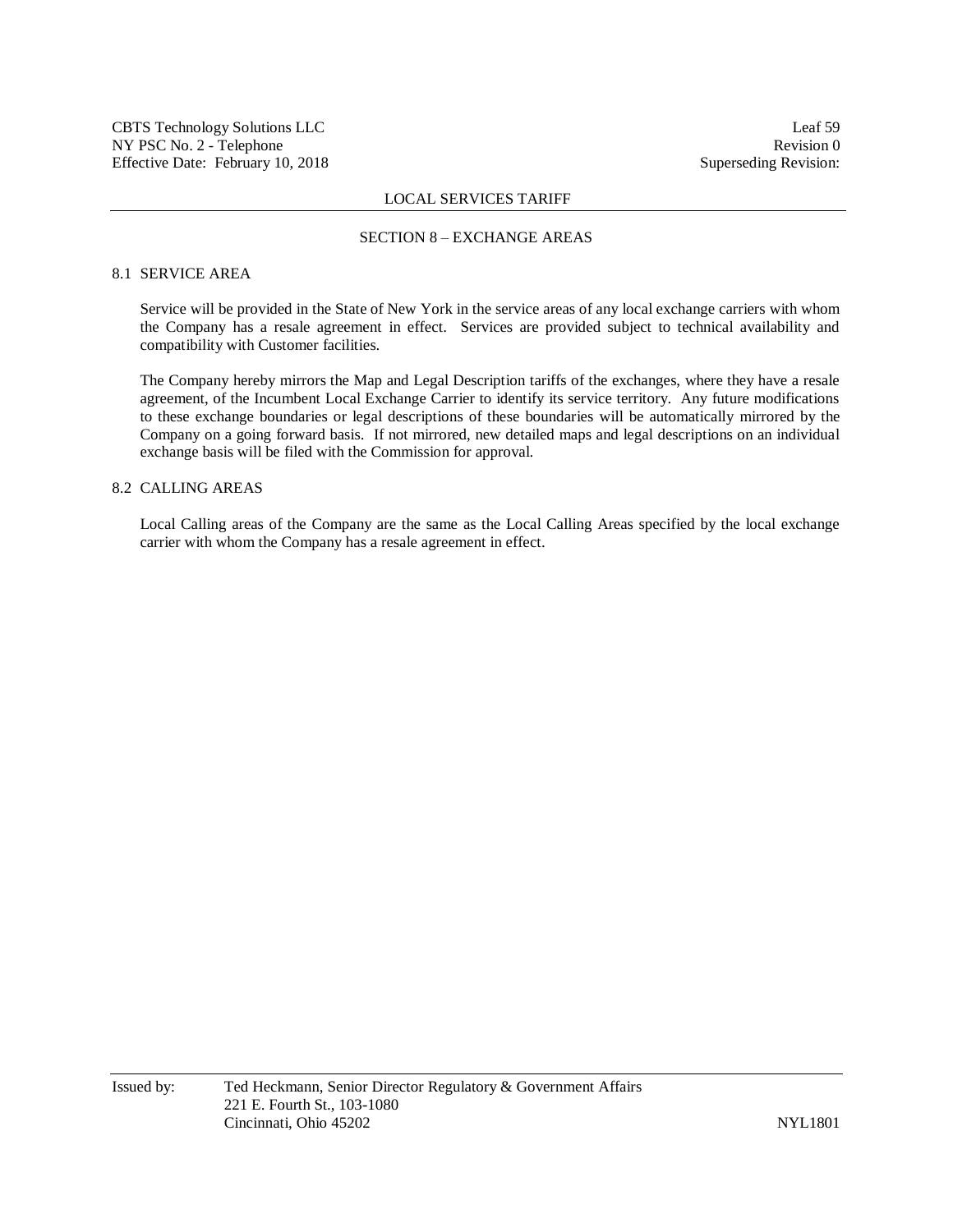## SECTION 9 – PROMOTIONS

From time to time, the Company may engage in promotional offerings or trials designed to attract new Customers, to stimulate usage, to test potential new services, and/or to increase existing Customer awareness of the Company's services. In connection with those promotional offerings or trials, the Company may offer special rate incentives and waive all or in part the installation/move charges and/or service and equipment charges. These offerings may be limited to certain services, dates, times of day and/or locations determined by the Company. The Company will notify the Commission by letter specifying services offered, terms of the promotion, location, and dates in advance of each promotional campaign.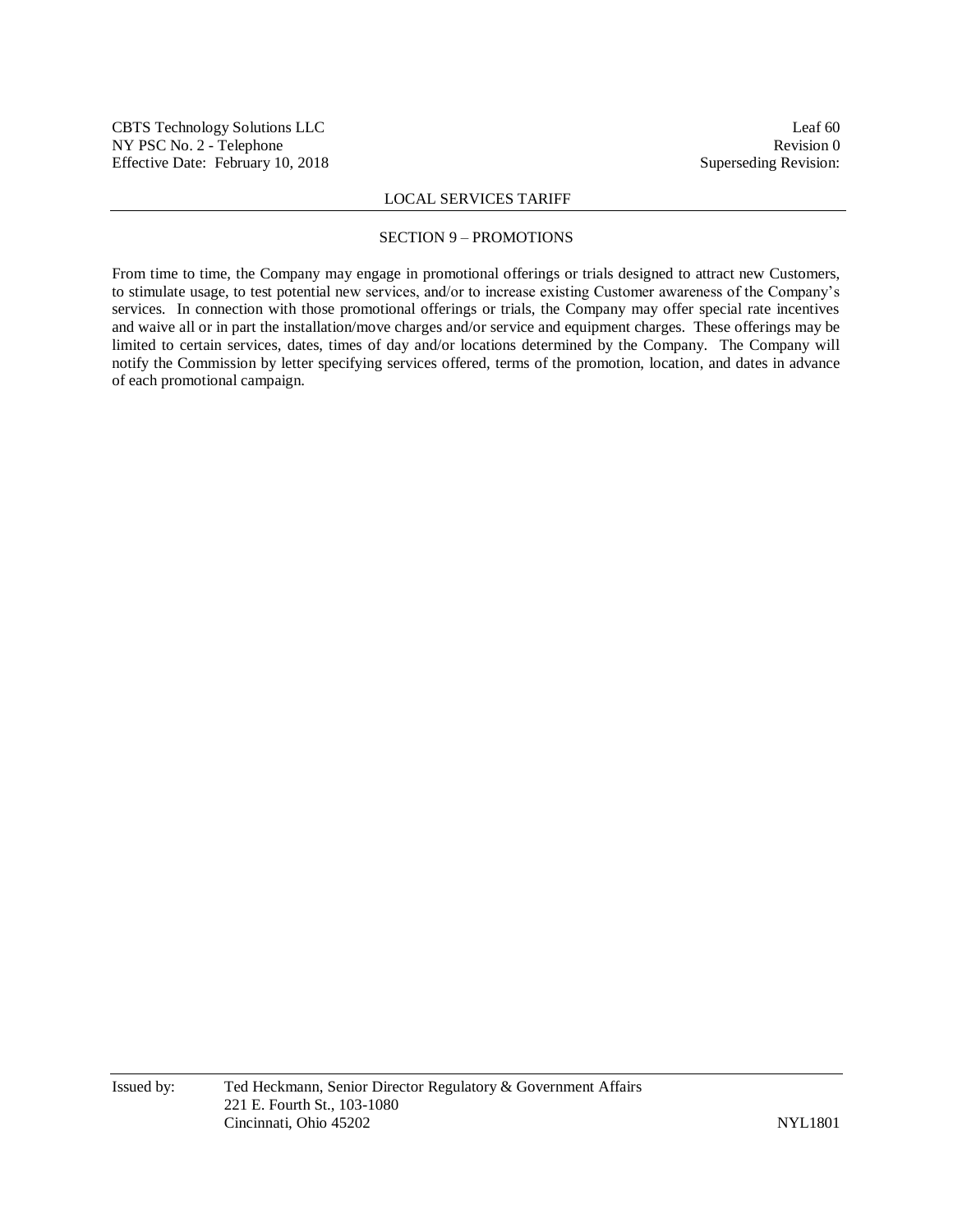#### SECTION 10 – SPECIAL SERVICES AND PROGRAMS

# 10.1 ACCESS TO NEW YORK RELAY FOR HEARING AND/OR SPEECH IMPAIRED

## 10.1.1 Special Equipment

- A. As required by Section 92-a of New York State Public Service Law, the Company will provide, upon request, specialized telecommunications equipment for a customer certified as hearing or speech impaired.
- B. A customer can be certified as hearing or speech impaired by a licensed physician, otolaryngologist, speech-language pathologist, audiologist or an authorized representative of a social agency that conducts programs for persons with hearing or speech impairments in cooperation with an official agency of the State of New York.
- C. The Company will make every reasonable effort to locate and obtain equipment for a certified customer.
- D. The customer may purchase equipment at a price not to exceed the actual purchase price (including any applicable shipping costs) the Company pays.
- E. The Company will also advise the customer who requests this equipment of the applicable terms for purchase.
- 10.1.2 Discounted Service for the Hearing or Speech Impaired Customer
	- A. General

A handicapped person who has been certified to the Company as having a hearing or speech impairment which requires that he or she communicate over telephone facilities by means other than voice, and who either use non-voice equipment or make calls through an interpreter, will receive, upon application to the Company, a 50% discount on local message rate service.

B. Certification

Acceptable certifications are:

- 1. Those made by a licensed physician, otolaryngologist, speech-language pathologist or audiologist or an authorized representative of a social agency that conducts programs for persons with hearing or speech impairment in cooperation with an official agency of the State of New York, or
- 2. A pre-existing certification establishing the impairment of hearing or speech such as those which qualify the handicapped person for social security benefits on the basis of total hearing impairment or for the use of facilities of an agency for a person with hearing or speech impairment.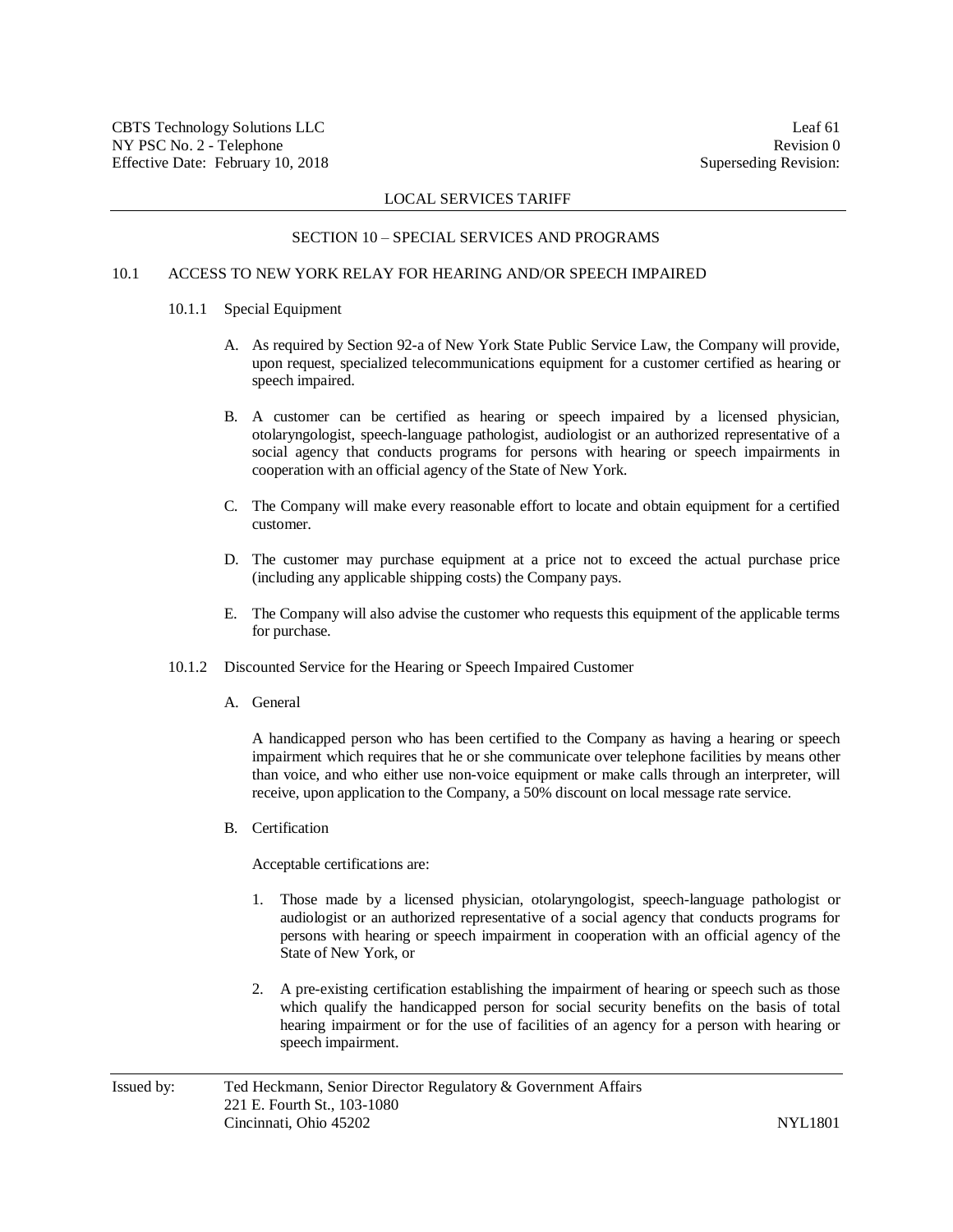#### SECTION 10 – SPECIAL SERVICES AND PROGRAMS, (CONT'D.)

# 10.1 ACCESS TO NEW YORK RELAY FOR HEARING AND/OR SPEECH IMPAIRED, (CONT'D.)

10.1.2 Discounted Service for the Hearing or Speech Impaired Customer, (Cont'd.)

C. Qualification

A customer qualifying for the discount is one whose impairment is such that competent authority would certify him or her as being unable to use a telephone for voice communication. See Section 11, "Handicapped Person," for a listing of the necessary qualifications.

D. Billing

The reduction in charges is applied only at one location, designated by the impaired person.

## 10.2 SCHOOLS AND LIBRARIES DISCOUNT PROGRAM

10.2.1 General

The Schools and Libraries Discount Program permits eligible schools (public and private, grades Kindergarten through 12) and libraries to purchase the Company services offered in this tariff and the (additional company tariff references, if appropriate) at a discounted rate, in accordance with the Rules adopted by the Federal Communications Commission (FCC) in its Universal Service Order 97-157, issued May 8, 1997 and the New York State Public Service Commission in its Opinion and Order 97-11 Adopting Discounts for Services for Schools and Libraries, issued June 25, 1997. The Rules are codified at 47 Code of Federal Regulation (C.F.R.) 54.500 et. seq.

As indicated in the Rules, the discounts will be between 20 and 90 percent of the pre-discount price, which is the price of services to schools and libraries prior to application of a discount. The level of discount will be based on an eligible school or library's level of economic disadvantage and by its location in either an urban or rural area. A school's level of economic disadvantage will be determined by the percentage of its students eligible for participation in the national school lunch program, and a library's level of economic disadvantage will be calculated on the basis of school lunch eligibility in the public school district in which the library is located. A non-public school may use either eligibility for the national school lunch program or other federally approved alternative measures to determine its level of economic disadvantage. To be eligible for the discount, schools and libraries will be required to comply with the terms and conditions set forth in the Rules. Discounts are available only to the extent that they are funded by the federal universal service fund. Schools and libraries may aggregate demand with other eligible entities to create a consortium.

Issued by: Ted Heckmann, Senior Director Regulatory & Government Affairs 221 E. Fourth St., 103-1080 Cincinnati, Ohio 45202 NYL1801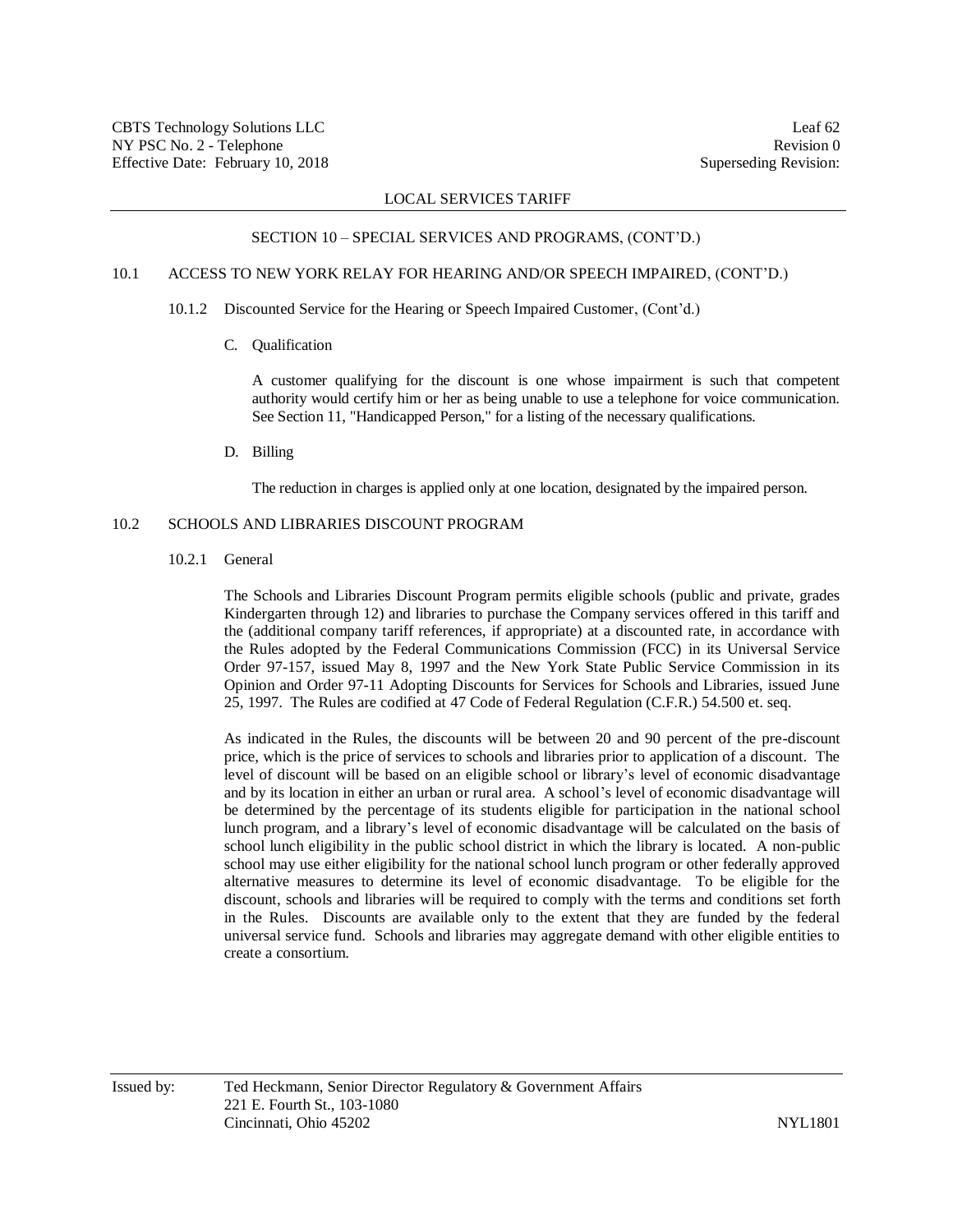#### SECTION 10 – SPECIAL SERVICES AND PROGRAMS, (CONT'D.)

# 10.2 SCHOOLS AND LIBRARIES DISCOUNT PROGRAM, (CONT'D.)

## 10.2.2 Regulations

- A. Obligation of eligible schools and libraries
	- 1. Requests for service
		- a. Schools and libraries and consortia shall participate in a competitive bidding process for all services eligible for discounts, in accordance with any state and local procurement rules.
		- b. Schools and libraries and consortia shall submit requests for services to the Schools and Libraries Corporation, as designated by the FCC, and follow established procedures.
		- c. Services requested will be used for educational purposes.
		- d. Services will not be sold, resold or transferred in consideration for money or any other thing of value.
- B. Obligations of the Company
	- 1. The Company will offer discounts to eligible schools and libraries on commercially available telecommunications services contained in this tariff. Those services contained in this tariff which are excluded from the discount program, in accordance with the Rules, are included as an attachment to this tariff.
	- 2. The Company will offer services to eligible schools, libraries and consortia at prices no higher than the lowest price it charges to similarly situated non-residential customers for similar services (lowest corresponding price).
	- 3. In competitive bidding situations, the Company may offer flexible pricing or rates other than in this tariff, where specific flexible pricing arrangements are allowed, subject to New York State Public Service Commission approval.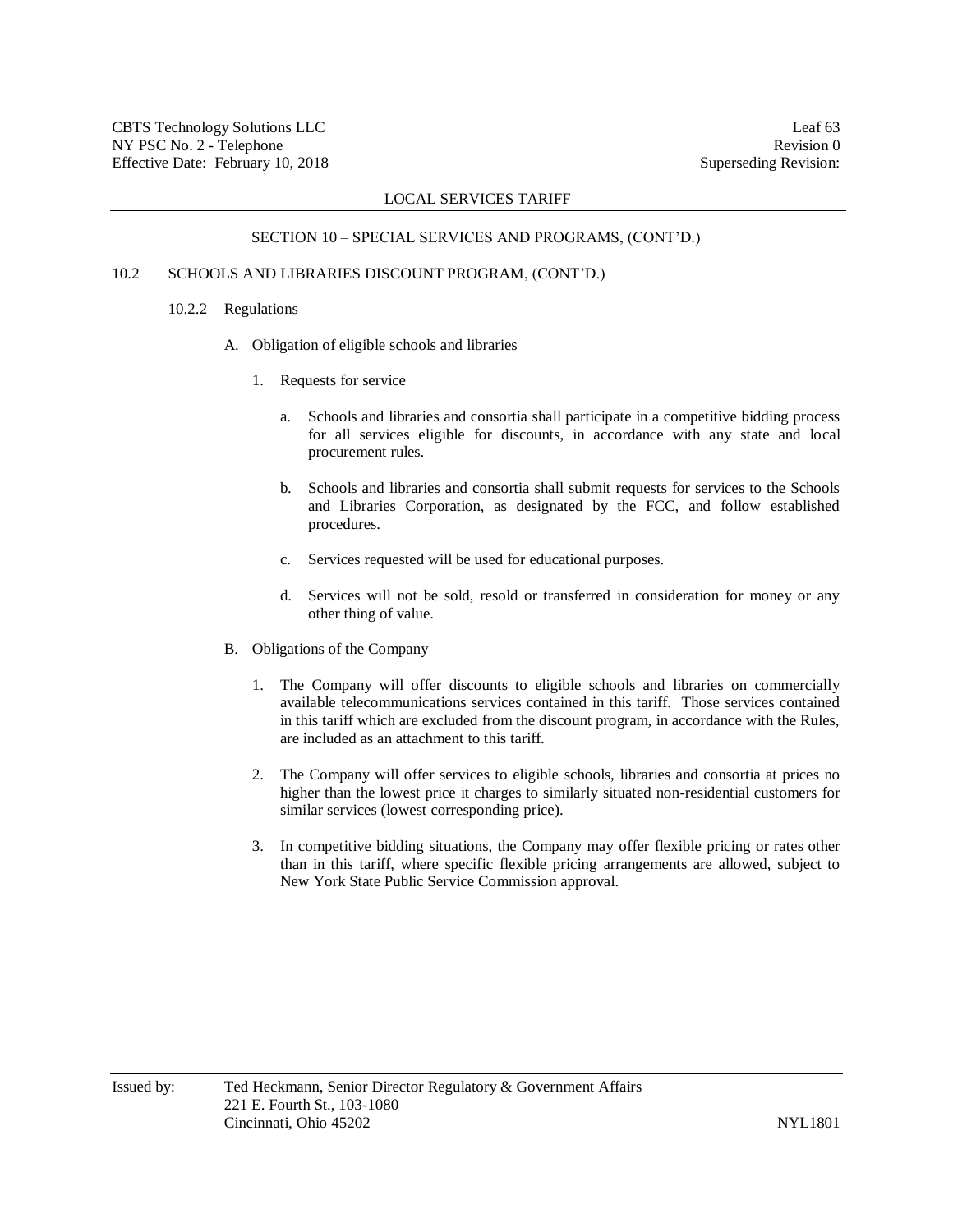#### SECTION 10 – SPECIAL SERVICES AND PROGRAMS, (CONT'D.)

# 10.2 SCHOOLS AND LIBRARIES DISCOUNT PROGRAM, (CONT'D.)

10.2.3 Discounted Rates for Schools and Libraries

- A. Discounts for eligible schools and libraries and consortia shall be set as a percentage from the pre-discount price, which is the price of services to schools and libraries prior to application of a discount.
- B. The discount rate will be applied to eligible intrastate services purchased by eligible schools, libraries or consortia.
- C. The discount rate is based on each school or librarys level of economic disadvantage as determined in accordance with the FCC Order or other federally approved alternative measures (as permitted by the Rules) and by its location in either an urban or rural area.
- D. The discount matrix for eligible schools, libraries and consortia is as follows:

|                                                          | % DISCOUNT LEVEL |          |
|----------------------------------------------------------|------------------|----------|
|                                                          | URBAN            | RURAL    |
| <b>HOW DISADVANTAGED</b>                                 | <b>DISCOUNT</b>  | DISCOUNT |
| % of students eligible for national school lunch program |                  |          |

| $\leq$ 1 | 20 | 25 |
|----------|----|----|
| $1 - 19$ | 40 | 50 |
| 20-34    | 50 | 60 |
| 35-49    | 60 | 70 |
| 50-74    | 80 | 80 |
| 75-100   | 90 | 90 |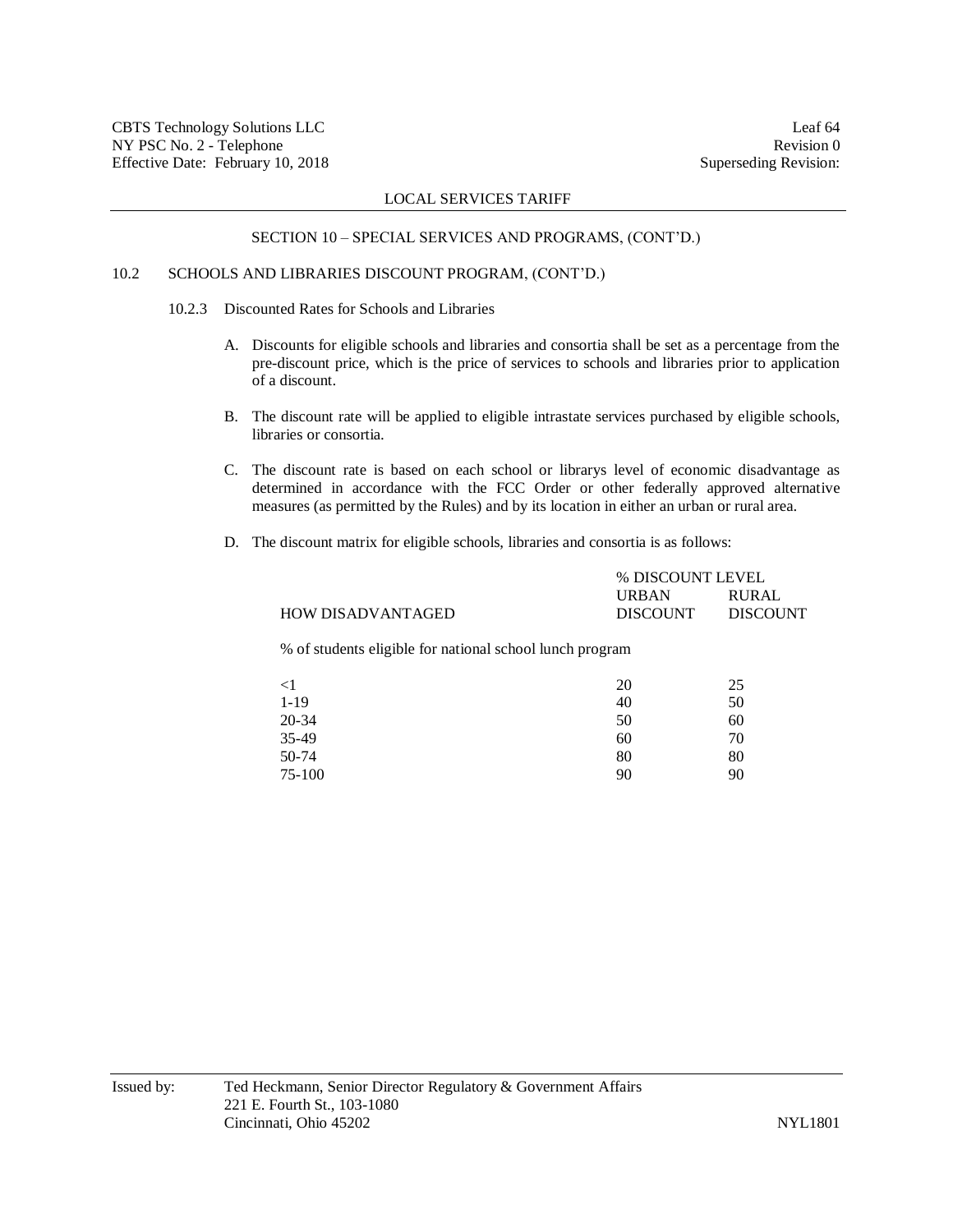#### SECTION 10 – SPECIAL SERVICES AND PROGRAMS, (CONT'D.)

# 10.3 HEALTH CARE PROVIDERS SUPPORT PROGRAM

## 10.3.1 General

The purpose of the Health Care Providers Support Program is to enable public and non-profit rural health care providers to have access to telecommunications services necessary for the provision of health care services at rates comparable to those paid for similar services in urban areas. The Health Care Providers Support Program offers eligible public and non-profit health care providers located in rural areas reduced rates for Company intrastate services, available in this Tariff. Such services must be purchased in accordance with the Rules adopted by the Federal Communications Commission (FCC) in its Universal Service Order 97-157, issued May 8, 1997 and the New York State Public Service Commission in its Order in Cases 94-C-0095 and 28425, issued November 4, 1997. The FCC Rules are codified at 47 Code of Federal Regulation (C.F.R.) 54.601 et. seq., and any amendments made thereto.

#### 10.3.2 Regulations

- A. To be eligible for the reduced rates, rural health care providers are required to comply with the terms and conditions set forth in the FCC Rules.
- B. Reduced rates are available only to the extent that they are funded by the federal universal service fund.
- C. Eligible rural health care providers may aggregate demand with other entities to create a consortium. Universal service support shall apply only to the portion of eligible services used by an eligible health care provider.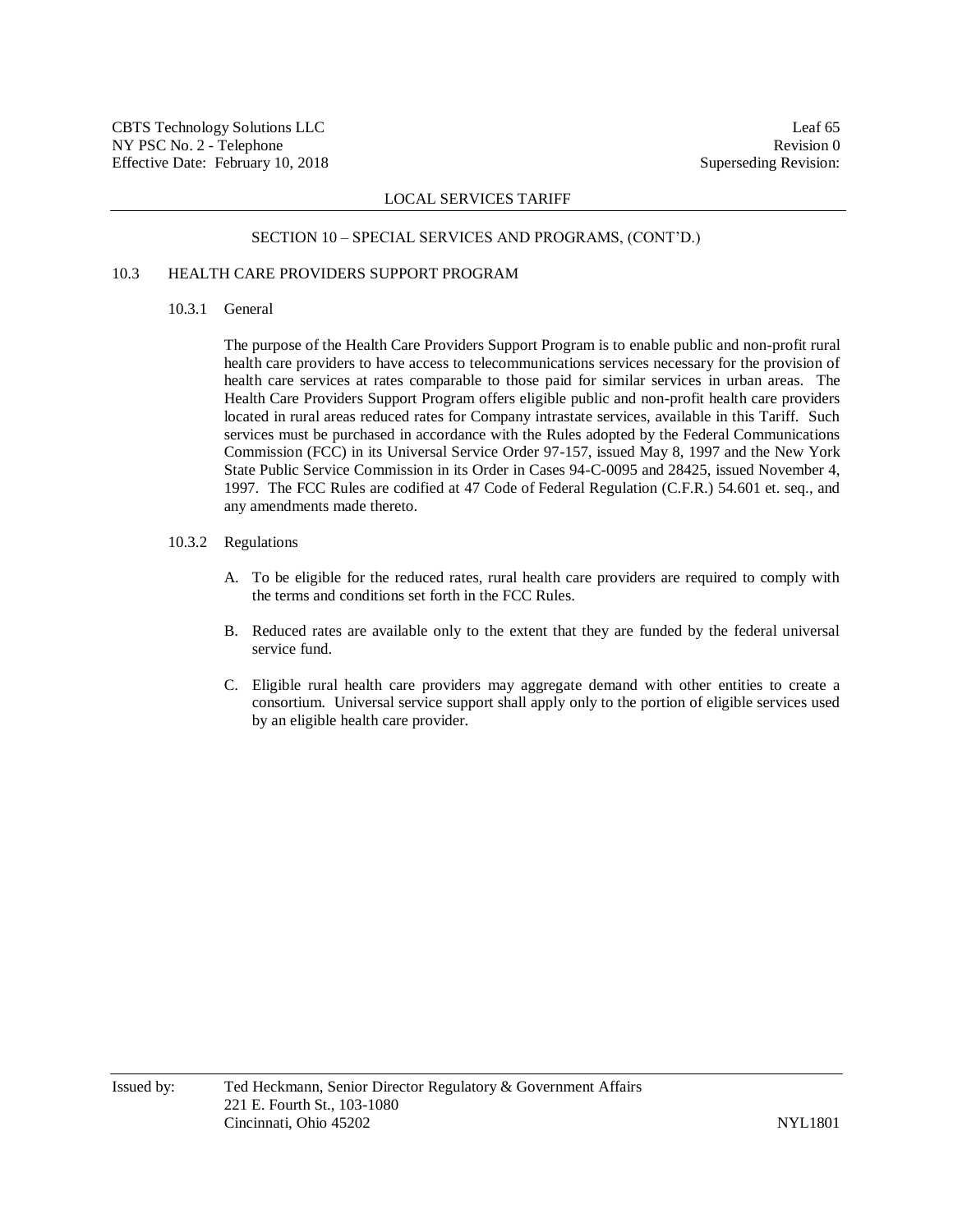#### SECTION 10 – SPECIAL SERVICES AND PROGRAMS, (CONT'D.)

# 10.3 HEALTH CARE PROVIDERS SUPPORT PROGRAM, (CONT'D.)

## 10.3.2 Regulations, (Cont'd.)

- D. Responsibility of eligible health care providers
	- 1. Rural health care providers and consortia shall participate in a competitive bidding process for all services eligible for reduced rates in accordance with any state and local procurement rules.
	- 2. Rural health care providers and consortia shall submit requests for services to the program Administrator, as designated by the FCC, and follow established procedures.
	- 3. Services requested must be used for purposes related to the provision of health care services or instruction that the health care provider is legally authorized to provide under the law.
	- 4. A health care provider that cannot obtain toll free access to an Internet Service Provider and who is eligible for support for limited toll-free access under the Rules must certify that it lacks toll-free Internet access and that it is an eligible health care provider.
	- 5. Services cannot be sold, resold or transferred in consideration for money or any other thing of value.
- E. Responsibility of the Company
	- 1. The Company shall offer the rates and charges as specified in Section 3, to eligible health care providers to the extent that facilities and services are available and offered in the tariffs specified in 1. preceding.
	- 2. The Company shall offer services to eligible rural health care providers and consortia at prices no higher than the highest urban rate as defined in the FCC Order and Rules.
	- 3. In competitive bidding situations, where specific flexible pricing arrangements are allowed, the Company may offer flexible pricing (to determine the reduced rate) subject to New York State Public Service Commission approval.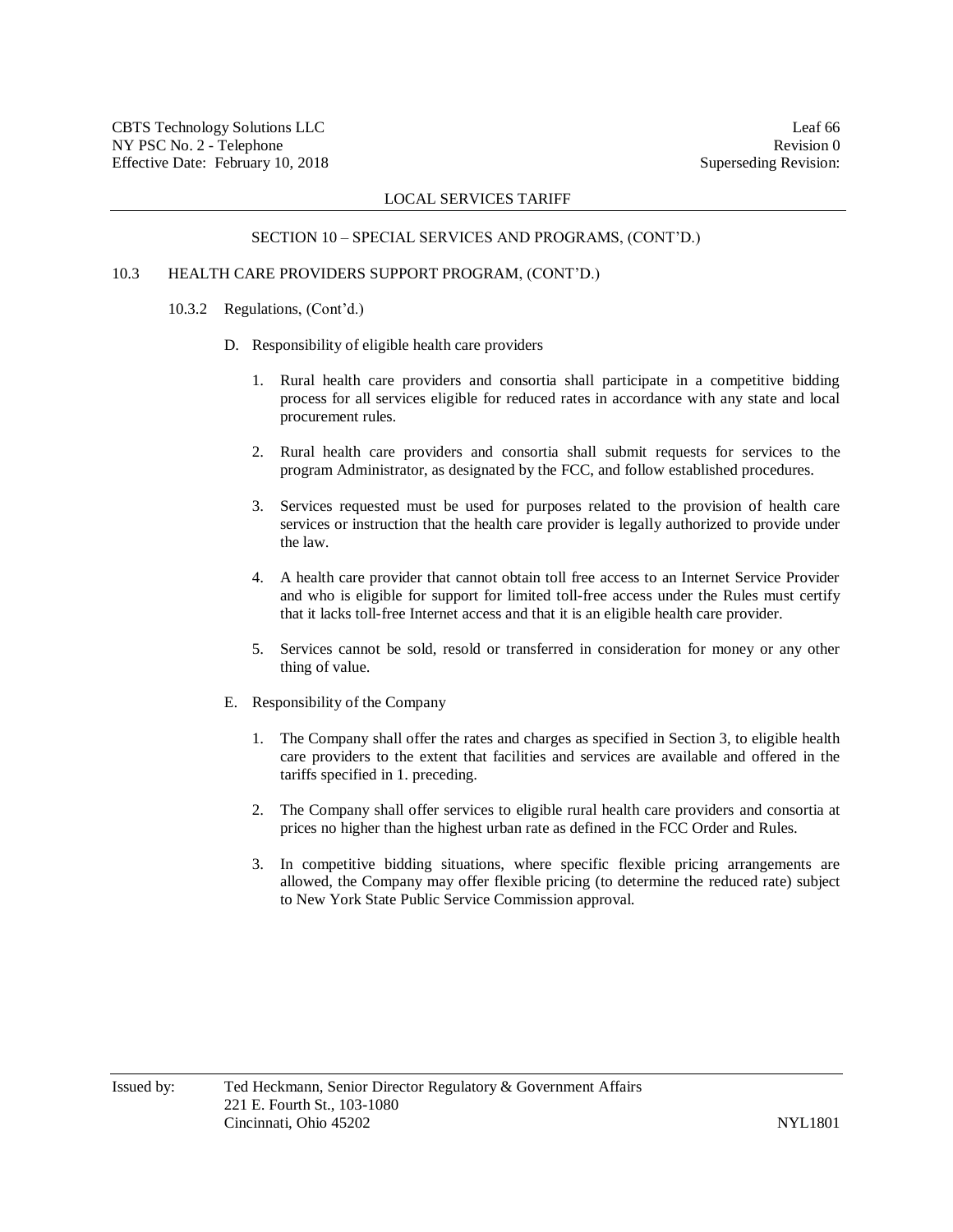## SECTION 10 – SPECIAL SERVICES AND PROGRAMS, (CONT'D.)

## 10.3 HEALTH CARE PROVIDERS SUPPORT PROGRAM, (CONT'D.)

#### 10.3.3 Rates and Charges

The following price adjustments will be available to eligible rural health care providers, except subparagraph C., which shall be available to all eligible health care providers, regardless of location;

- A. A reduced rate for telecommunications services, using a bandwidth capacity of up to 1.544 Mbps, not to exceed the highest tariffed or publicly available rate charged to a commercial customer for a similar service provided over the same distance in the nearest city in New York State with a population of at least 50,000.
- B. An exemption from some mileage charges for any telecommunications services, using a bandwidth capacity of up to 1.544 Mbps, that is necessary for the provision of health care services. The exempted mileage includes the distance between the rural health care provider and the most distant perimeter of the nearest city in New York State with a population of 50,000 or more, less the standard urban distance, which is the maximum average diameter of all cities with population of 50,000 or more in the state.
- C. Each eligible health care provider that cannot obtain toll-free access to an Internet service provider is entitled to receive toll charge credits for toll charges imposed for connecting to an Internet service provider as per the FCC Rules. Such toll charge credits are available pursuant to applicable toll tariffs.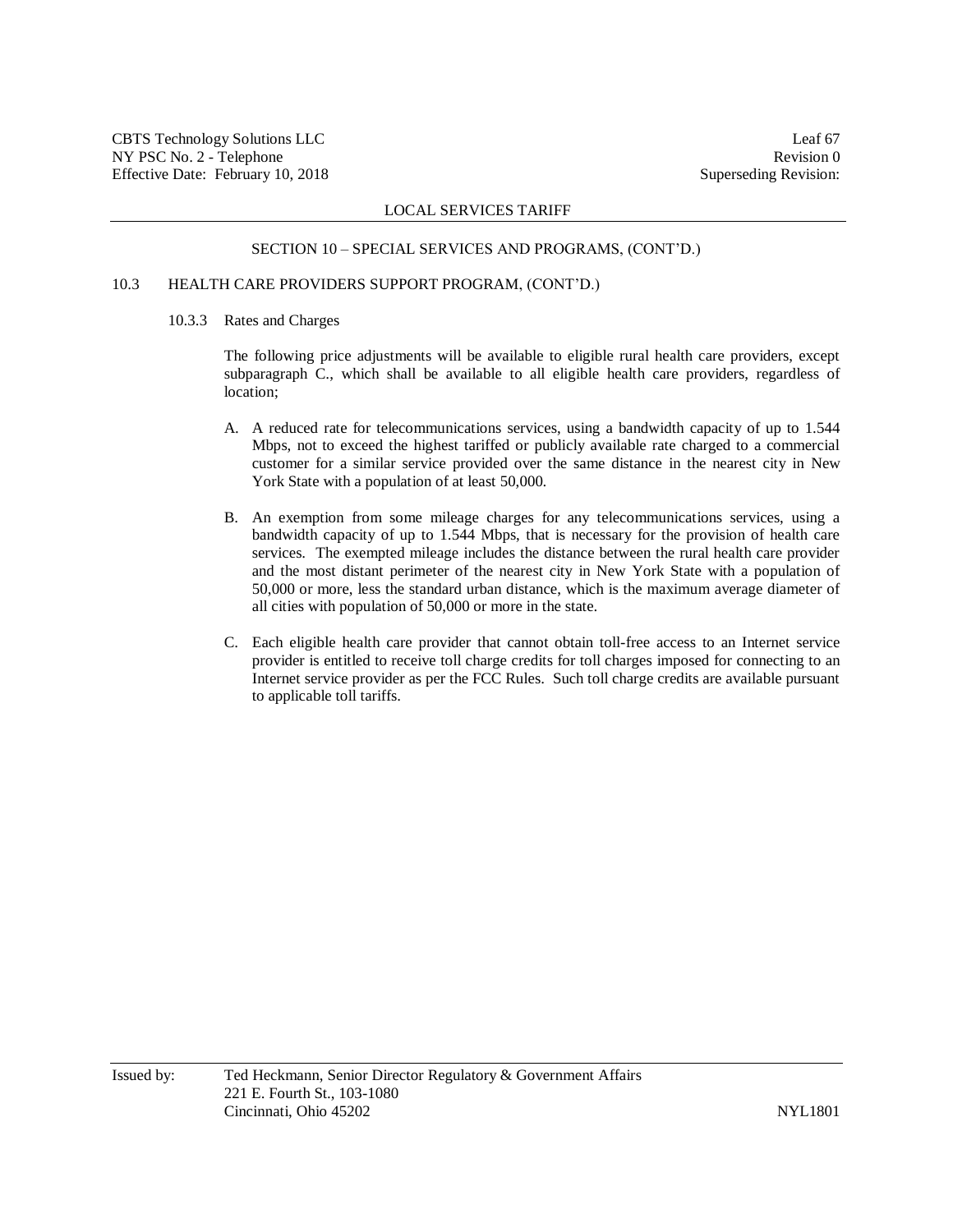|                                               |                                                                                                                                                                                                                                                                   | <b>CURRENT RATES</b>                                                   |  |
|-----------------------------------------------|-------------------------------------------------------------------------------------------------------------------------------------------------------------------------------------------------------------------------------------------------------------------|------------------------------------------------------------------------|--|
| 2.4.4                                         | <b>Return Check Charge</b>                                                                                                                                                                                                                                        | \$20.00                                                                |  |
| 2.4.6                                         | Maintenance and Repairs                                                                                                                                                                                                                                           |                                                                        |  |
|                                               | Maintenance of Service Charge:                                                                                                                                                                                                                                    |                                                                        |  |
|                                               | A. During Normal Working Hours,<br>per visit                                                                                                                                                                                                                      | \$265                                                                  |  |
|                                               | B. Outside Normal Working Hours,<br>per visit                                                                                                                                                                                                                     | \$400                                                                  |  |
| 3.3<br>Directory Listings – Rates and Charges |                                                                                                                                                                                                                                                                   |                                                                        |  |
|                                               | Nonrecurring Charges (per listings/numbers):<br><b>Additional Listing</b><br><b>Alternate Listings</b><br>Non-Published Number<br><b>Foreign Listings</b><br>Recurring Charges:<br><b>Additional Listing</b><br><b>Alternate Listings</b><br>Non-Published Number | \$20.00<br>\$20.00<br>\$20.00<br>\$20.00<br>\$4.50<br>\$4.50<br>\$2.00 |  |
| 4.2                                           | \$4.50<br><b>Foreign Listings</b><br>Directory Assistance Service - Rates and Charges                                                                                                                                                                             |                                                                        |  |
|                                               | Each call to directory assistance will be charged as follows: \$1.99                                                                                                                                                                                              |                                                                        |  |
| 5.2                                           | Operator Assistance – Rates and Charges                                                                                                                                                                                                                           |                                                                        |  |
|                                               | General Assistance                                                                                                                                                                                                                                                | \$1.00                                                                 |  |
|                                               | <b>Busy Line Verification</b><br><b>Busy Line Interrupt</b>                                                                                                                                                                                                       | \$3.00<br>\$5.00                                                       |  |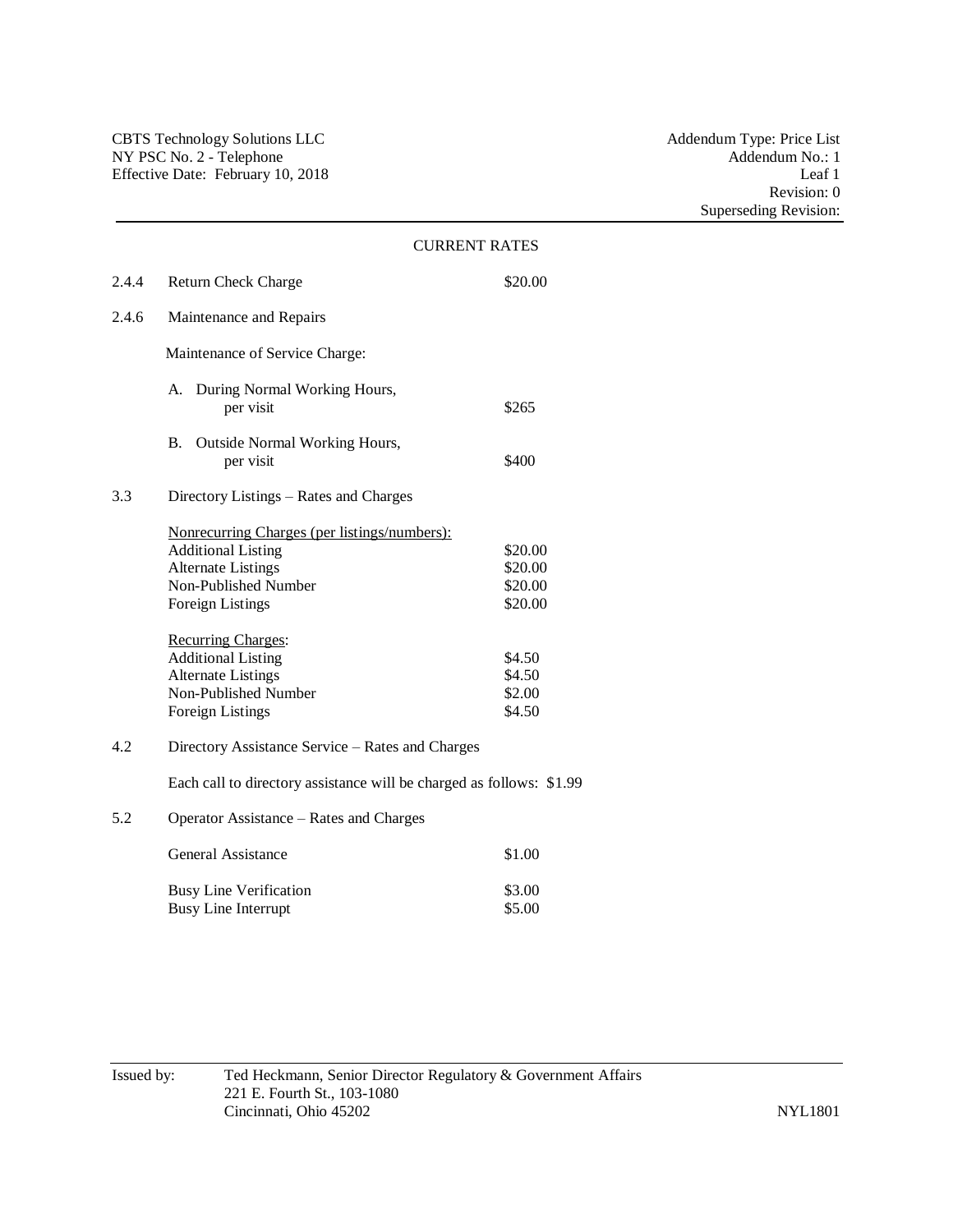#### CURRENT RATES (CONT'D.)

# 6.1.3 Business Access Lines – Rates and Charges

- A. Monthly Charge First Lines  $\$49.75$ Additional Lines \$49.75 B. Nonrecurring Charge To establish or move an Business Access Line, per line \$50.00 To change telephone number associated with a Business Access Line, per telephone number \$12.25 To change billing arrangements associated With Business Access Lines, per line \$12.25 6.2.4 Business Local Service Bundle – Rates and Charges A. Monthly Charge  $\$69.95$ B. Nonrecurring Charge \$60.00 7.2 PRI Service – Rates and Charges 7.2.1 Base Service Monthly Charge Primary Rate Facility \$561.21 Two-way/DID Channel \$50.00 DID Number Blocks group of 20 \$4.15 Nonrecurring Charge Primary Rate Facility \$640.00 Two-way/DID Channel \$21.00
- 

DID Number Blocks group of 20 \$207.40